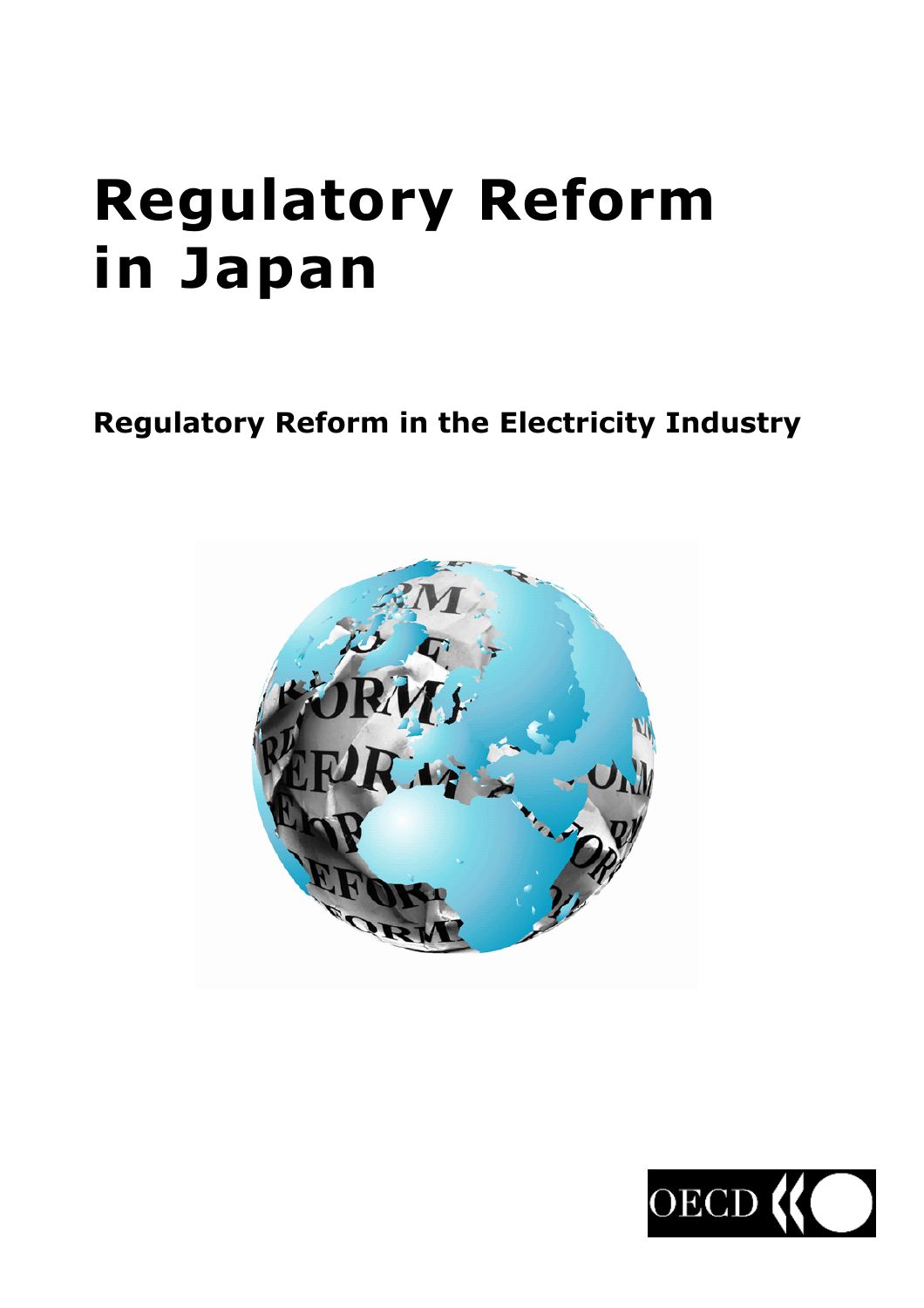# **ORGANISATION FOR ECONOMIC CO-OPERATION**

# **AND DEVELOPMENT**

 Pursuant to Article 1 of the Convention signed in Paris on 14th December 1960, and which came into force on 30th September 1961, the Organisation for Economic Co-operation and Development (OECD) shall promote policies designed:

- to achieve the highest sustainable economic growth and employment and a rising standard of living in Member countries, while maintaining financial stability, and thus to contribute to the development of the world economy;
- to contribute to sound economic expansion in Member as well as non-member countries in the process of economic development; and
- to contribute to the expansion of world trade on a multilateral, non-discriminatory basis in accordance with international obligations.

 The original Member countries of the OECD are Austria, Belgium, Canada, Denmark, France, Germany, Greece, Iceland, Ireland, Italy, Luxembourg, the Netherlands, Norway, Portugal, Spain, Sweden, Switzerland, Turkey, the United Kingdom and the United States. The following countries became Members subsequently through accession at the dates indicated hereafter: Japan (28th April 1964), Finland (28th January 1969), Australia (7th June 1971), New Zealand (29th May 1973), Mexico (18th May 1994), the Czech Republic (21st December 1995), Hungary (7th May 1996), Poland (22nd November 1996), Korea (12th December 1996) and the Slovak Republic (14th December 2000). The Commission of the European Communities takes part in the work of the OECD (Article 13 of the OECD Convention).

#### *Publié en français sous le titre :*

# LA RÉFORME DE LA RÉGLEMENTATION DANS LE SECTEUR DE L'ÉLECTRICITÉ

# © OECD 1999.

Permission to reproduce a portion of this work for non-commercial purposes or classroom use should be obtained through the Centre français d'exploitation du droit de copie (CFC), 20, rue des Grands-Augustins, 75006 Paris, France, tel. (33-1) 44 07 47 70, fax (33-1) 46 34 67 19, for every country except the United States. In the United States permission should be obtained through the Copyright Clearance Center, Customer Service, (508)750-8400, 222 Rosewood Drive, Danvers, MA 01923 USA, or CCC Online: *www.copyright.co*m. All other applications for permission to reproduce or translate all or part of this book should be made to OECD Publications, 2, rue André-Pascal, 75775 Paris Cedex 16, France.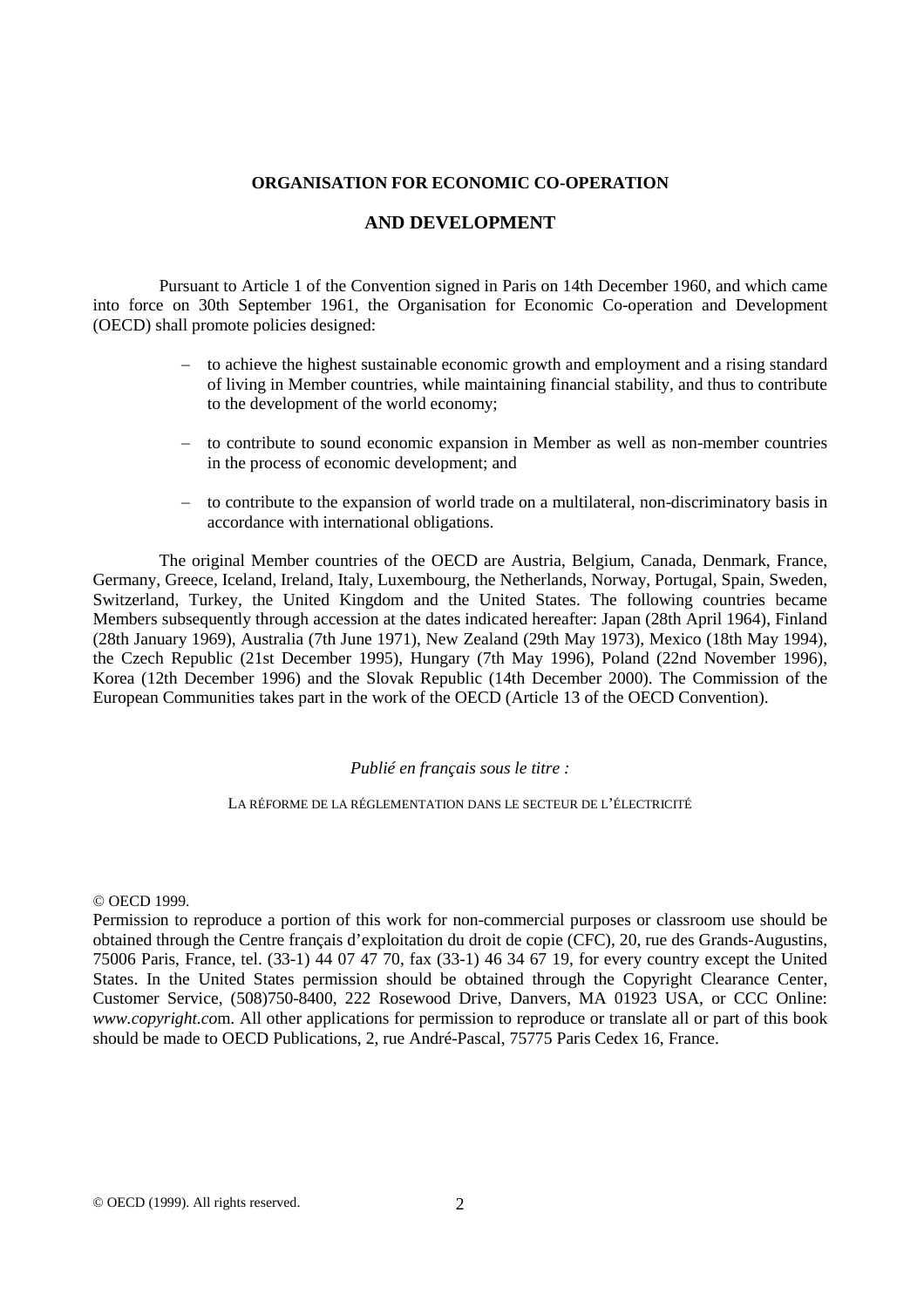#### **FOREWORD**

 Regulatory reform has emerged as an important policy area in OECD and non-OECD countries. For regulatory reforms to be beneficial, the regulatory regimes need to be transparent, coherent, and comprehensive, spanning from establishing the appropriate institutional framework to liberalising network industries, advocating and enforcing competition policy and law and opening external and internal markets to trade and investment.

 This report on *Regulatory Reform in the Electricity Industry* analyses the institutional set-up and use of policy instruments in Japan. It also includes the country-specific policy recommendations developed by the OECD during the review process.

 The report was prepared for *The OECD Review of Regulatory Reform in Japan* published in 1999. The Review is one of a series of country reports carried out under the OECD's Regulatory Reform Programme, in response to the 1997 mandate by OECD Ministers.

 Since then, the OECD has assessed regulatory policies in 16 member countries as part of its Regulatory Reform programme. The Programme aims at assisting governments to improve regulatory quality — that is, to reform regulations to foster competition, innovation, economic growth and important social objectives. It assesses country's progresses relative to the principles endorsed by member countries in the 1997 *OECD Report on Regulatory Reform*.

 The country reviews follow a multi-disciplinary approach and focus on the government's capacity to manage regulatory reform, on competition policy and enforcement, on market openness, specific sectors such as electricity and telecommunications, and on the domestic macroeconomic context.

 This report was principally prepared by Peter Fraser of the International Energy and Sally Van Siclen of the OECD's Directorate for Financial, Fiscal, and Enterprise Affairs, in consultation with John Cameron of the IEA and Bernard J. Phillips, Directorate for Financial, Fiscal, and Enterprise Affairs in the OECD Division for Competition Law and Policy, and Caroline Varley, Office of Long Term Co-operation and Policy Analysis of the IEA. It benefited from extensive comments provided by colleagues throughout the OECD Secretariat, as well as close consultations with a wide range of government officials, parliamentarians, business and trade union representatives, consumer groups, and academic experts in Japan. The report was peer-reviewed by the 30 member countries of the OECD. It is published under the authority of the OECD Secretary-General.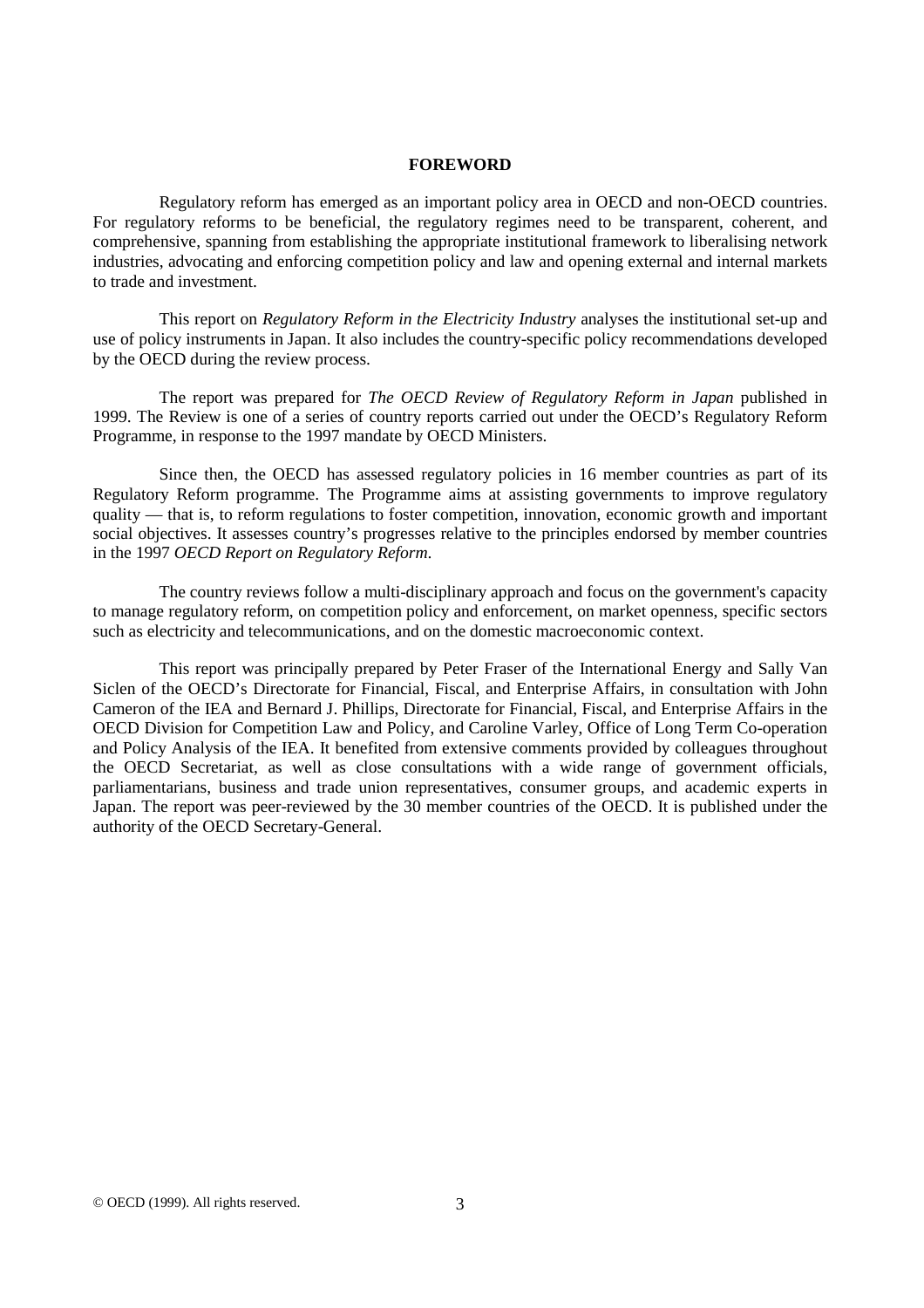# **TABLE OF CONTENTS**

| 1.            |  |
|---------------|--|
| 1.1.          |  |
| 2.            |  |
| 2.1           |  |
| $2.2^{\circ}$ |  |
| 3.            |  |
| 4.            |  |
| 4.1           |  |
| 4.2           |  |
| 5.            |  |
| 6.            |  |
| 7.            |  |
| 7.1           |  |
| 7.2           |  |
| 7.3           |  |
| 7.4           |  |
| 7.5           |  |
| 7.6           |  |
| 7.7           |  |
|               |  |
| 8.1           |  |
| 8.2           |  |
| 8.3           |  |
| 8.4           |  |
|               |  |
| 9.1           |  |
| 9.2           |  |
|               |  |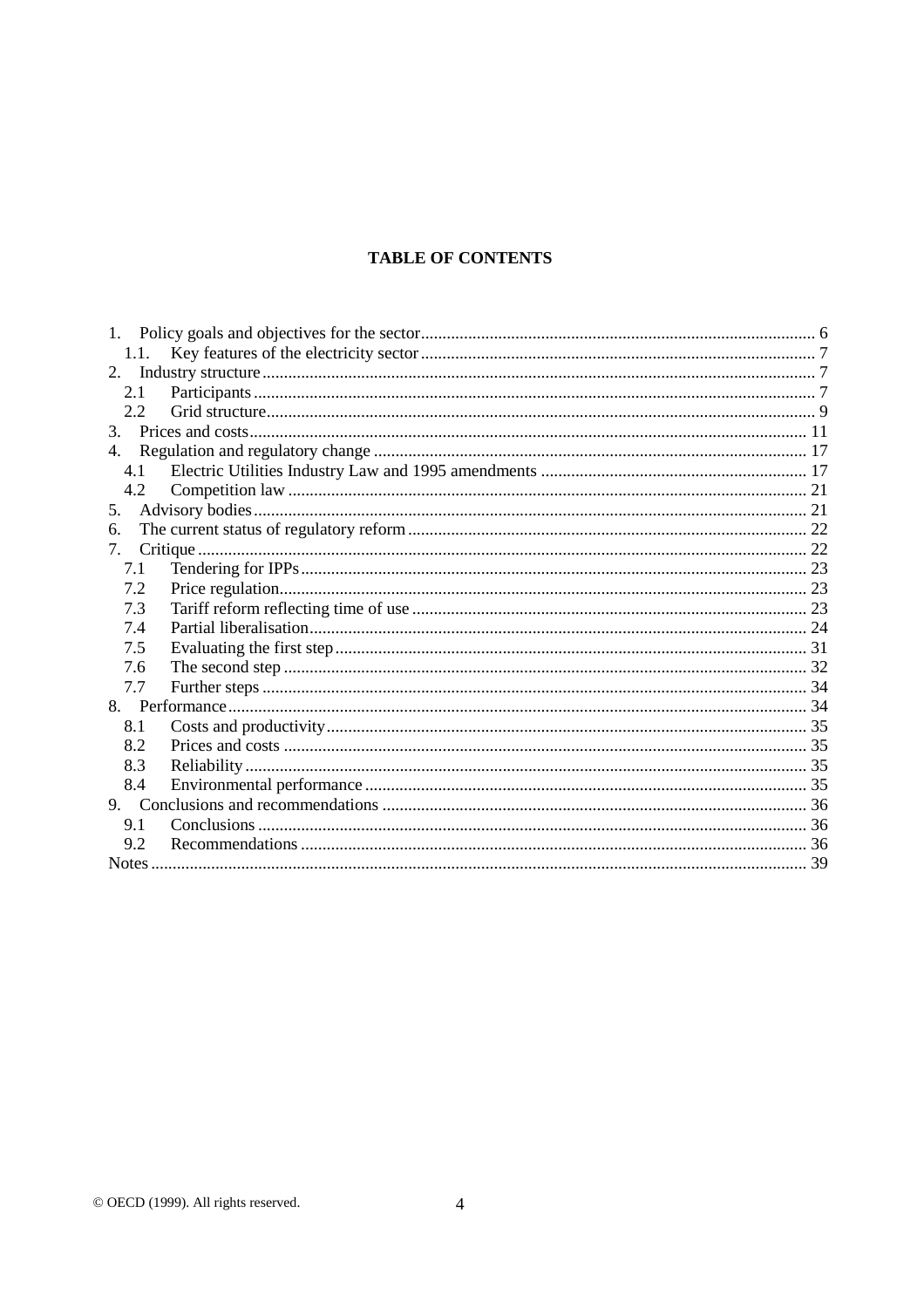#### **Executive Summary**

#### **Background Report on Regulatory Reform in the Electricity Sector of Japan**

The Japanese electricity sector has been shaped by the Government's key policy goals and objectives of energy security, economic growth and environmental protection. The ten vertically integrated utilities that serve virtually all end-users of electricity in Japan have been responsible for enhancing energy security through diversification away from oil. Investment in nuclear power has been a major contributor to diversification and is expected to contribute to government efforts to limit carbon dioxide emissions from the energy sector.

Government concerns about high electricity prices (the highest in the OECD) have led to reforms of the sector of which the introduction of competition is seen as a key measure. Amendment of the Electric Utilities Industry law has required utilities to conduct tenders for independent power producers to supply short-term thermal power needs to the utilities. These tenders have been highly successful and demonstrate significant potential for other industrial companies to enter the power business. These tenders will be expanded beginning in 1999 (and overseen by a neutral agency) to compete to supply all future thermal power needs, unless a remarkable change in the situation occurs.

Proposals for reform of Japan's electricity sector have been introduced into the Diet. These proposals call for the liberalisation of the market for extra high voltage consumers (28 per cent of all supply) and introduce accounting measures to separate the activities of the incumbent utilities to ensure non-discrimination.

The decision to move forward with partial liberalisation of retail supply is an important, irreversible step for Japan to take towards its goal of internationally comparable electricity prices. In particular, the recognition of the need for equal conditions in competition between the utilities and new entrants, the need for fair and transparent rules on the use of power transmission lines, and the commitment to set a timetable for liberalisation are essential points in any liberalisation. Key recommendations for the first step of reform include:

- $\bullet$  Adopt a comprehensive reform plan for the industry that lays out the time and criteria for evaluating progress with reform; monitor the progress of these reforms and, if there are problems with this progress, a timely adjustment towards other policies can be made.
- $\bullet$ Strengthen competition principles in the overall policy framework and vigorously enforce the antimonopoly law;
- $\bullet$ Amend the Anti-monopoly Act to clarify that it also applies to the electricity sector;
- - Ensure that regulation of the electricity sector is independent from policy functions and industry promotion functions, with transparent procedures and due process for the review of decisions;
- - Separate accounts for natural monopoly activities and supply of electricity to captive customers from the potentially competitive activities;
- -Reform standard electricity tariffs, and tariffs for networks and system services, to reflect costs by time of use;
- $\bullet$ Revise the yardstick mechanism for regulating utilities to provide a greater incentive.

If after a reasonable period, such as by 2003, there is evidence of discriminatory behaviour, and the market is not sufficiently competitive, further changes will be necessary, taking into account the Government's policy goals and objectives. Recommendations for this second step are:

- $\bullet$ Expand the set of eligible customers. If possible make all customers eligible.
- - If difficulties with accounting separation are found, and not eliminated by measures to strengthen this separation, then require utilities to functionally separate their regulated activities from unregulated activities. The regulatory regime may need to be strengthened. Consider the full range of feasible separation options to promote competition in the industry.

© OECD (1999). All rights reserved. 5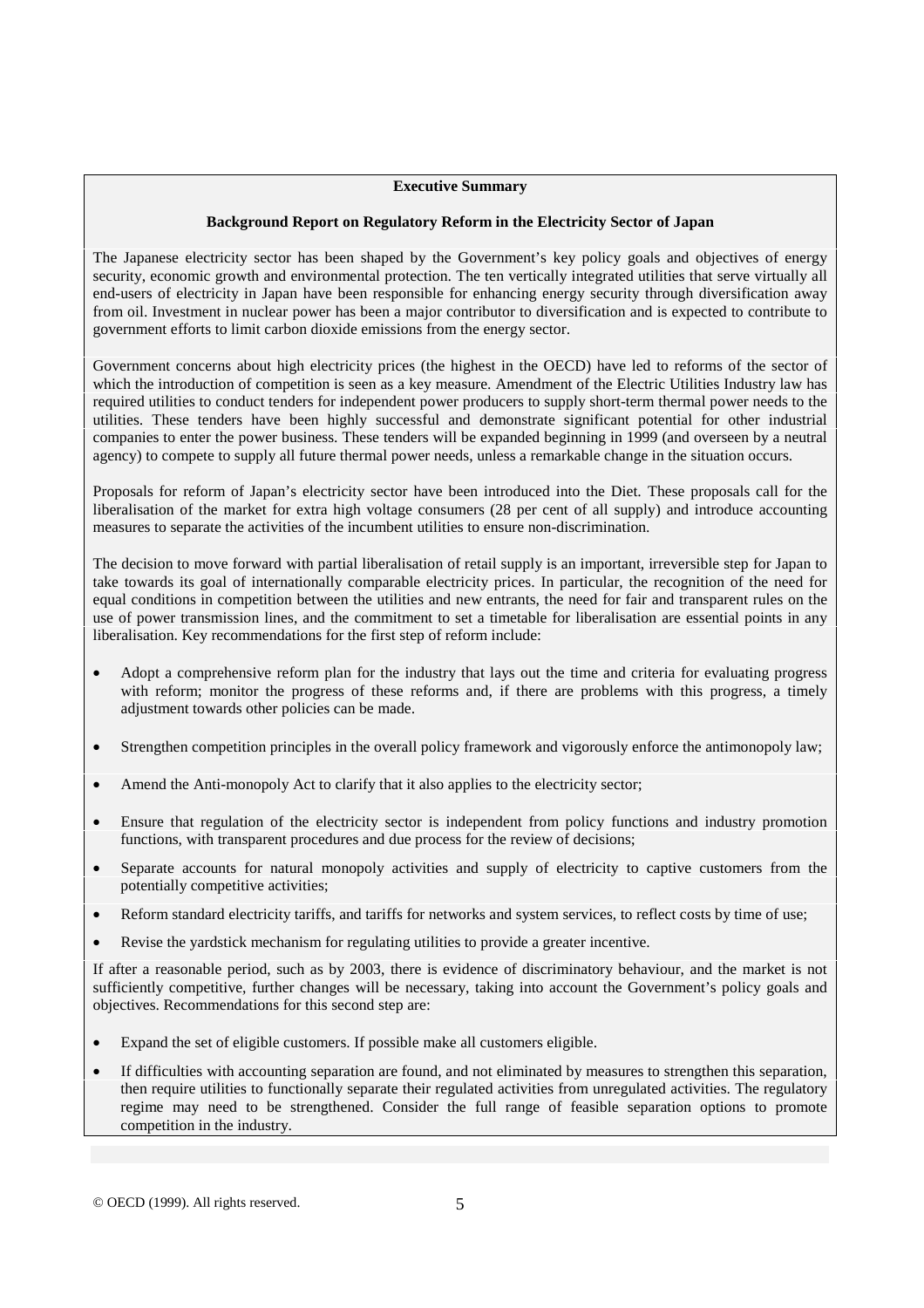$\bullet$ Develop electricity markets to manage short-term imbalances in supply and demand.

After the second step, under a review of the operation of the competitive electricity market in each utility service area in Japan. Depending on the outcome of this evaluation, consider what further practical regulatory and/or structural reforms should be introduced, consistent with the Government of Japan's reform objectives and overall energy policy goals and objectives. Among the options to be considered are:

- $\bullet$ Measures to encourage further entry
- -Expansion of interconnections between regions
- $\bullet$  Modification of economic regulation of the utilities to provide them with greater incentives to operate and invest efficiently, as well as to compete
- -Measures to encourage the voluntary sale of utilities' generating capacity to multiple buyers
- - The full range of feasible horizontal and vertical separation options to promote further competition in the industry.

# **1. Policy goals and objectives for the sector**

 The structure of the Japanese electricity sector has been shaped by the Government's key sectoral policy goals and objectives. Three of these are energy security, environmental protection, and economic growth. A recently emphasised policy objective contains an explicit target for economic performance in the sector.

**Energy security** has been the fundamental driver of the electricity policy for the past 25 years and is one of the "3Es" of Japanese energy policy. Japan has no economical natural energy resources of significance and the experience of dependence of imported oil during the oil crises of the 1970s has elevated security of supply to the main determinant of fuel supply mix. Policies toward this end have included strong government policy support for nuclear power, bans on new and replacement oil-fired power baseload capacity generation, low interest loans from the Japan Development Bank for utilities to invest in other power sources, and substantial research and development funding by government and by utilities. The policies have led to a much more diversified and less oil dependent power generation sector, as companies have moved to use more nuclear, coal and natural gas fired power generation and, to a much lesser extent, new renewable sources.

 **Environmental protection**, focuses on the greenhouse gas emissions of the energy sector and particularly the government's commitments to stabilise carbon dioxide emissions at 1990 levels by the year 2000 and with the Kyoto agreement, to cut emissions of greenhouse gases by 6% below this level over the period 2008-2012.

 **Economic growth**, or in other words, promoting economic efficiency of the energy industry is the second of the 3Es. The energy industry, and particularly the electricity sector, has been identified as inefficient and a potential damper on future economic growth due to relatively high prices.

**Promotion of nuclear power**: The three energy policy objectives—energy security, economic growth, and environmental protection**—**have led the government to conclude that additional use of nuclear energy is vital for Japan. The Japanese government will continue to promote nuclear power and more specifically the construction of 16-20 additional nuclear reactors by 2010.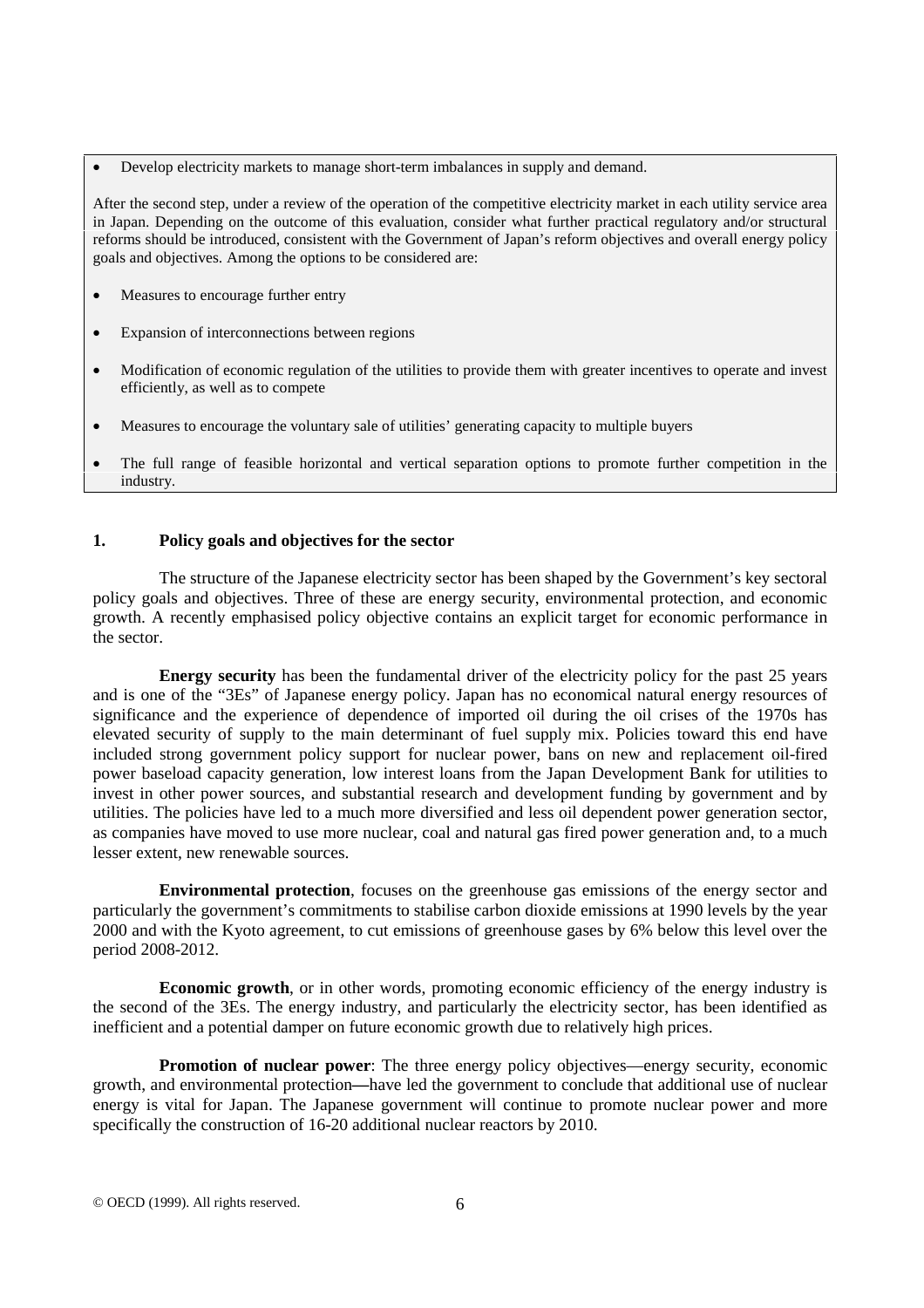The policy objective added most recently is for electricity prices to be at internationally comparable levels by 2001. Given current prices, this might only be achieved through reform that greatly increases economic efficiency in the sector. The government's Action Plan for Economic Structure Reform of May 1997 identified the pursuit of enhanced efficiency through competition as a basic principle for reform in the electric power sector. The government is committed to a fair allocation of the benefits of those efficiency gains.

# *1.1. Key features of the electricity sector*

 Ten heavily regulated investor-owned regional vertically integrated utilities (Hokkaido, Tohoku, Tokyo, Chubu, Hokuriku, Kansai, Chugoku, Shikoku, Kyushu and Okinawa Electric Power Companies) dominate the sector. While not monopolies in law, no new general electric utilities have been created since 1951. The utilities are vertically integrated and responsible for generation, transmission, distribution and retail supply. Three of the utilities (Tokyo, Kansai and Chubu) are very large by world standards, with Tokyo second in size only to Electricité de France. The sector is regulated by the Ministry of International Trade and Industry: MITI grants licenses to the utilities, regulates standard electricity rates and approves plans for expansion. MITI is also responsible for a large number of technical and safety regulations affecting the sector.

 High costs lead to the highest electricity prices in the OECD. Electricity costs are high because a number of Japan-specific factors such as a lack of domestic energy resources for power generation, very high reliability and environmental operating standards, and large day/night and seasonal variations in demand. Costs of constructing new facilities are the highest in the OECD. One consequence of high prices has been the development of significant in-house generation of electricity in the industrial sector amounting to 28% of all industrial demand.

 Initial reform efforts to address the problems of high costs have liberalised generation entry by allowing independent power producers to supply thermal<sup>1</sup> power to the utilities through a bidding process without requiring a permit from MITI, enabled customers to generate power at one site and "wheel" it for use at another site, allowed new networks to be established to supply specific customers, somewhat revised the rate-of-return regulation, and eased technical regulatory requirements. However, liberalisation of retail supply is still very limited (i.e., only self-wheeling). The government recognises that there continues to be a problem with the level of electricity prices in Japan. The Programme for Economic Structure Reform (December 1996) and the Action Plan for Economic Structure Reform (May 1997) aim, by 2001, to bring electricity costs to levels in line with those seen internationally.

# **2. Industry structure**

# *2.1 Participants*

 There are nine general electric utilities covering the four principal islands of Japan. A tenth company covers Okinawa. All of the utilities are privately owned and vertically integrated, from generation to retail supply, and they have mutually exclusive supply areas. There are no independent distributors of electricity. There is a small amount of inter-utility trade, amounting to about 55 TWh, or about 5% of total generation.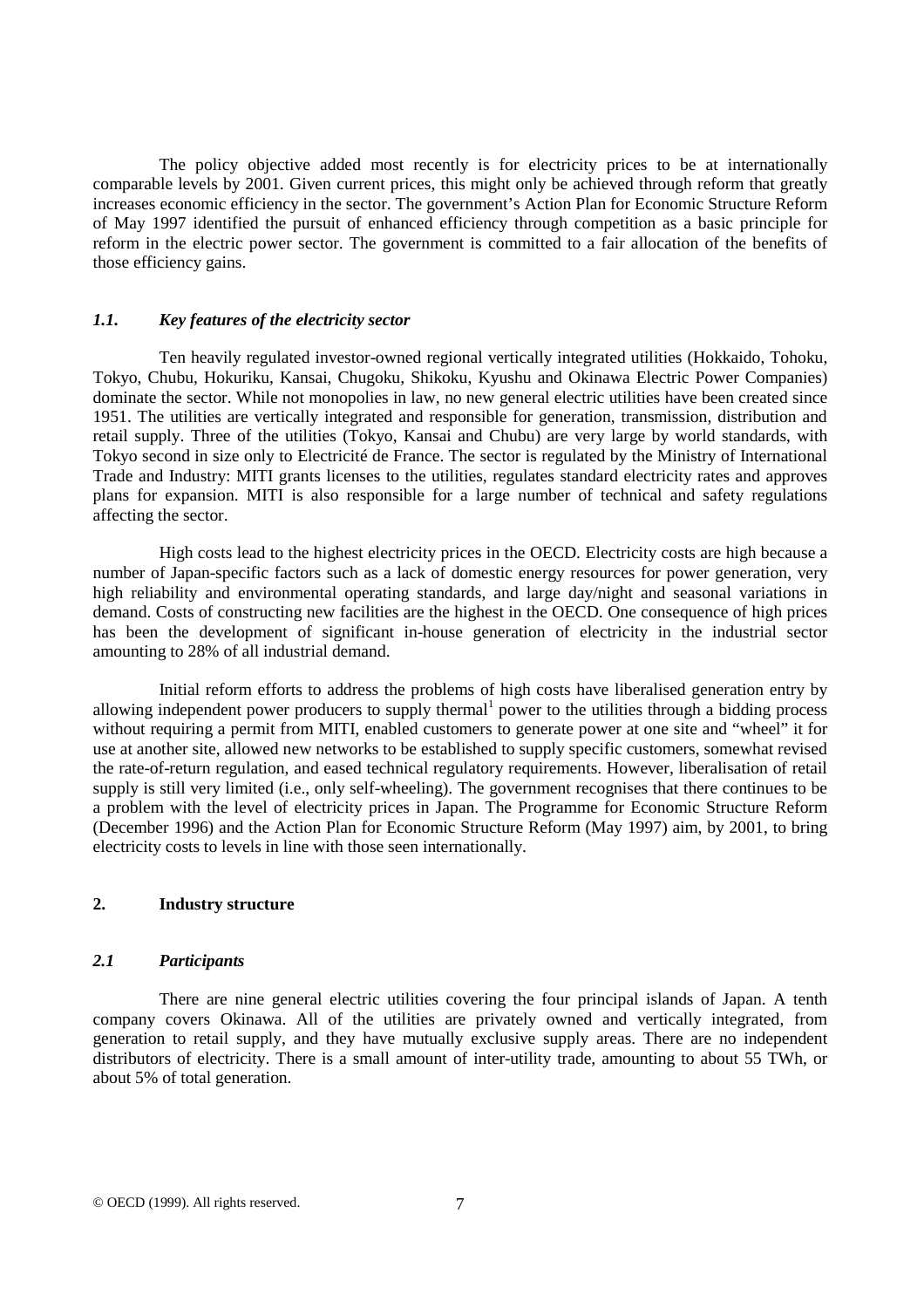Table 1 shows sales of the general electric utilities. Tokyo has the largest sales, followed by Kansai, which covers Osaka, Kyoto and Kobe, and Chubu, which covers Nagoya.

| Company      | <b>Customers</b><br>(900) | <b>Installed</b><br>Capacity<br>(MW) | <b>Electricity Sales (GWh)</b> |                            |         |
|--------------|---------------------------|--------------------------------------|--------------------------------|----------------------------|---------|
|              |                           |                                      | Residential                    | Commercial &<br>Industrial | Total   |
| Hokkaido     | 3 5 7 9                   | 5431                                 | 9623                           | 16 179                     | 25 802  |
| Tohoku       | 7 2 1 9                   | 12437                                | 19 9 53                        | 46 377                     | 66 330  |
| Tokyo        | 25 28 5                   | 53 975                               | 76 531                         | 186719                     | 263 250 |
| Chubu        | 9 5 2 5                   | 29 274                               | 28 360                         | 87 211                     | 115 580 |
| Hokuriku     | 1869                      | 5 5 0 9                              | 5866                           | 18 2 8 6                   | 24 15 1 |
| Kansai       | 12 157                    | 37 051                               | 40 574                         | 97 273                     | 137 847 |
| Chugoku      | 4 8 6 9                   | 10 9 36                              | 14 623                         | 42 2 3 0                   | 56853   |
| Shikoku      | 2690                      | 6 3 1 4                              | 7 8 0 9                        | 17 152                     | 24 961  |
| Kyushu       | 7 700                     | 16983                                | 22 5 34                        | 51 003                     | 73 537  |
| Okinawa      | 688                       | 1434                                 | 2 3 5 8                        | 3648                       | 6 0 0 6 |
| <b>TOTAL</b> | 75 610                    | 179 515                              | 228 231                        | 566 087                    | 794 318 |

Table 1. **General electric utility sales, 1997** 

*Source*: Electric Power Industry in Japan, 1997/98, Japan Electric Power Information Center, Inc. Tokyo, 1997.

 Electric Power Development Corporation (EPDC) owns and operates large-scale hydroelectric (mainly peaking) plants, coal-fired generating stations, geothermal generating stations and associated transmission assets. Its generating capacity amounts to 13 915 MW or about 6% of total capacity. EPDC sells power at cost to the ten utilities through long-term contracts. The government owns two-thirds of EPDC (the nine utilities i.e., excluding Okinawa own the other third) and had provided most of the financing. The government has announced plans to privatise EPDC by 2003. A broad privatisation is planned, including a listing on the Tokyo Stock Exchange. The company is currently restructuring its finances to become independent of the government.

 The Japan Atomic Power Corporation (JAPC) was established in 1957 by the nine general utilities, EPDC and other nuclear enterprises to commercialise nuclear power development in Japan. Its three plants have a total capacity of 2 617 MW. JAPC sells power at cost to the nine utilities.

 There are 34 public enterprises owned and operated by local governments which generate and sell power to the nine utilities. Their total capacity is about 2 492 MW (at the end of FY 1996) of mostly hydroelectric capacity.

 Autoproduction by the industry sector accounts for 24 400 MW (at the end of FY 1996) of capacity, mostly from oil and coal cogeneration. Steel makers, chemical companies, oil refiners, cement producers and pulp and paper companies are all major producers of electricity for in-house consumption and/or sale to a utility through joint venture arrangements. Autoproduction supplies 28% of the total electricity used by industry.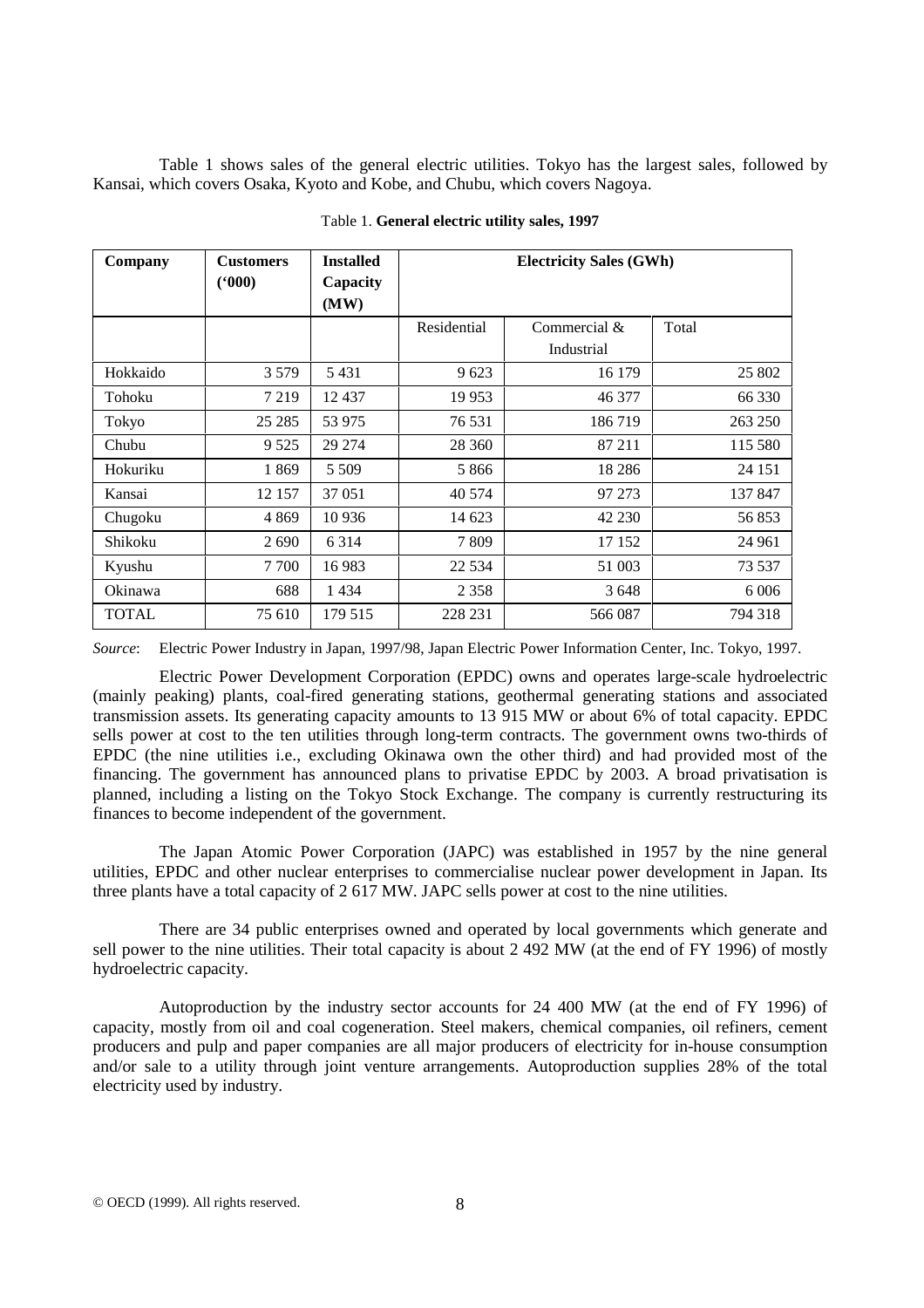# *2.2 Grid structure*

 The utilities serving the eastern part of Japan (Hokkaido, Tohuku and Tokyo) deliver electricity at a frequency of 50 Hz. Western Japan uses 60 Hz. All four main islands of Japan and the nine electricity generation regions have transmission links, making national inter-regional power exchange possible. Frequency converter stations are operated by EPDC at Sakuma and TEPCO at Shin Shinano, but total interconnection capacity between the two frequency areas is limited to 900 MW.<sup>2</sup> Transmission links have been upgraded to improve reliability, but are limited by the mountainous terrain and the elongated shape of Japan, which restricts opportunities for enhancing the networks through parallel transmission lines Seven large transmission projects are under construction or have been planned to increase inter-regional linkages. Okinawa is not connected to the main grid. There is no grid connection with other countries.



Figure 1. **Electric utilities** 

*Source*: MITI.

# *Supply and demand*

 Electricity consumption by sector is shown in Figure 2. Growth in demand has been rapid, especially in the residential/commercial sector. In recent years, air-conditioning demand has risen rapidly, sharpening the peak in demand on a hot mid-day in summer.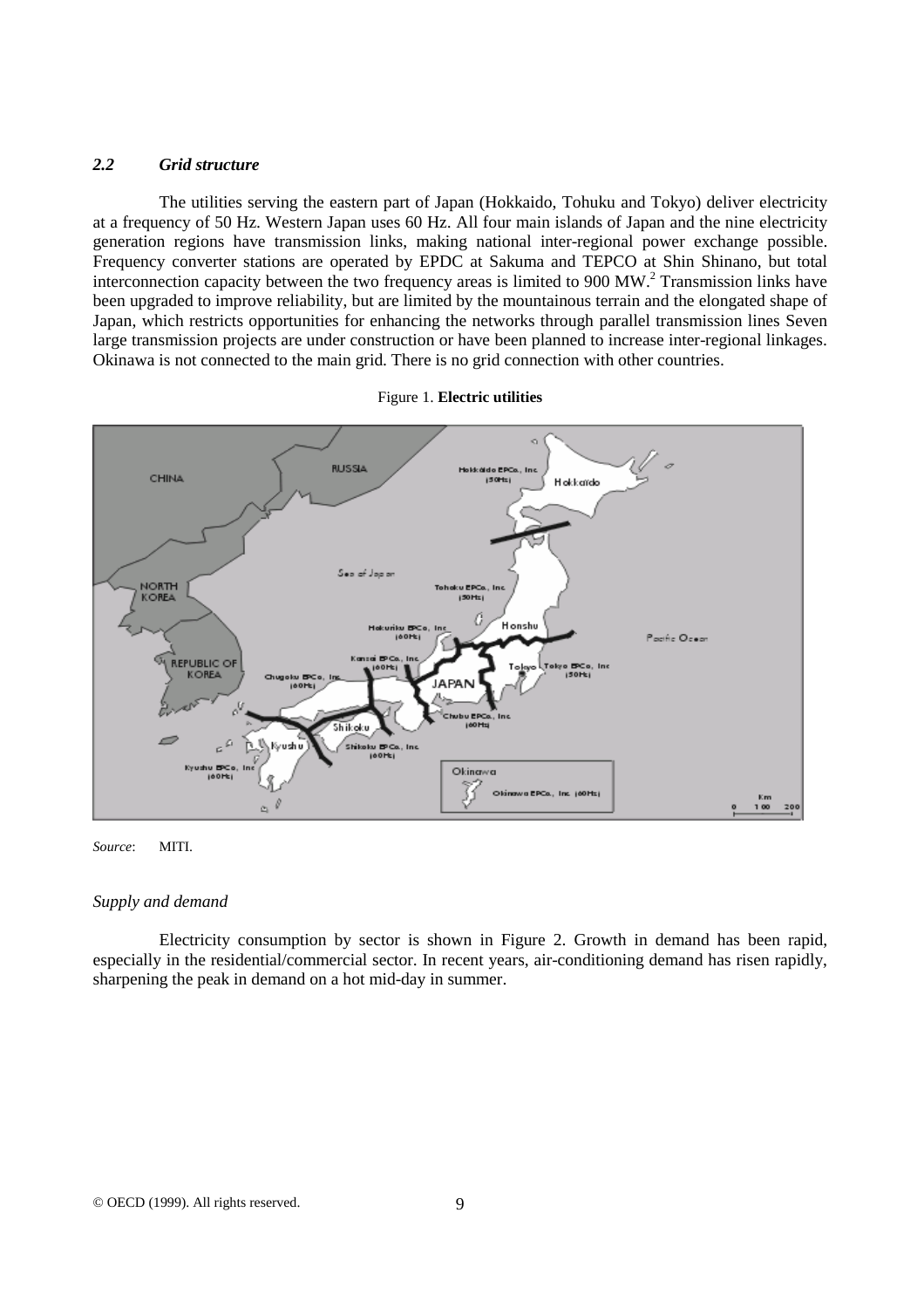

#### Figure 2. **Electricity consumption by sector**

#### *Source*: IEA/OECD (1998), *Energy Balances of OECD Countries,* Paris and country submission.

 Figure 3 indicates a fall in the share of oil-fired power generation from the most important fuel for electricity generation to an increasingly marginal role of meeting peak demand. Policy initiatives to promote this shift have included strong government policy support for nuclear power, bans on building or replacing oil-fired baseload generation, low interest loans from the Japan Development Bank for utilities to invest in other power sources, and substantial research and development funding. These policies encouraged a more diversified fuel mix, although Japan's dependency on oil-fired power generation remains as one of the highest among OECD countries.



#### Figure 3. **Electricity generation by fuel**

*Source*: IEA/OECD Paris (1998), *Energy Balances of OECD Countries,* Paris, and country submission.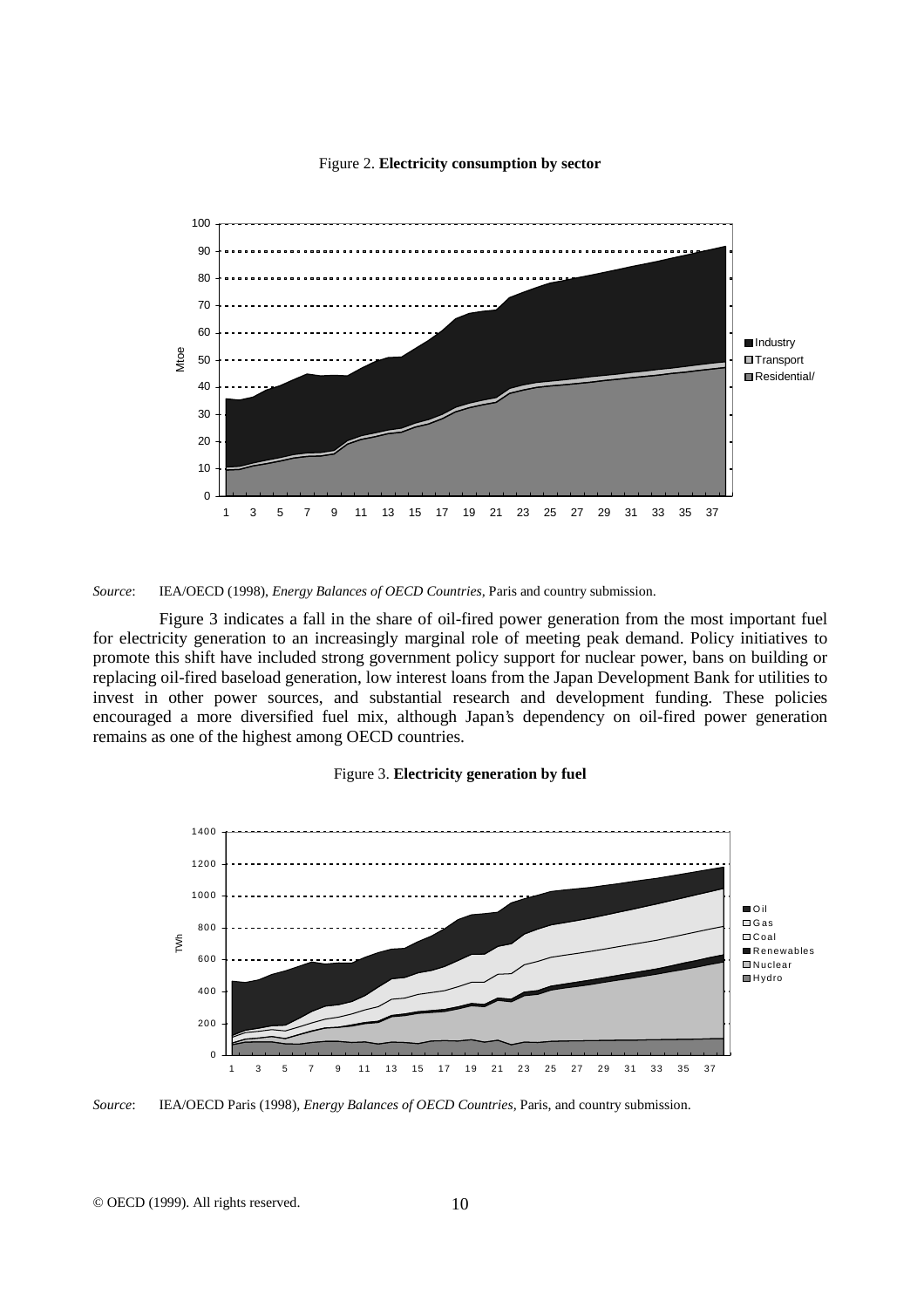Baseload power generation is mainly provided by nuclear power and a modest amount of run-ofriver hydroelectric power. Coal also provides base load energy and some mid-load generation. Natural gas is a mid-load fuel, operated during the day. Peaking loads are principally provided by oil-fired generation along with peaking hydroelectric capacity. Substantial pumped storage hydroelectric capacity is used to meet the very steep daytime peak loads, using electricity generated at night (often oil-fired).



Figure 4. **Daily load curve** 

 *Source*: Tokyo Electric Power Company (1998), *TEPCO Illustrated, 1997,* Tokyo.

# **3. Prices and costs**

Electricity prices in Japan are the highest in the OECD (Figures 5, 6 and 7).



Figure 5. **Electricity prices in IEA countries, 1997 industry sector\*** 

\* Data not available for Australia, Canada, Germany, Luxembourg, Norway and the United States.

© OECD (1999). All rights reserved. 11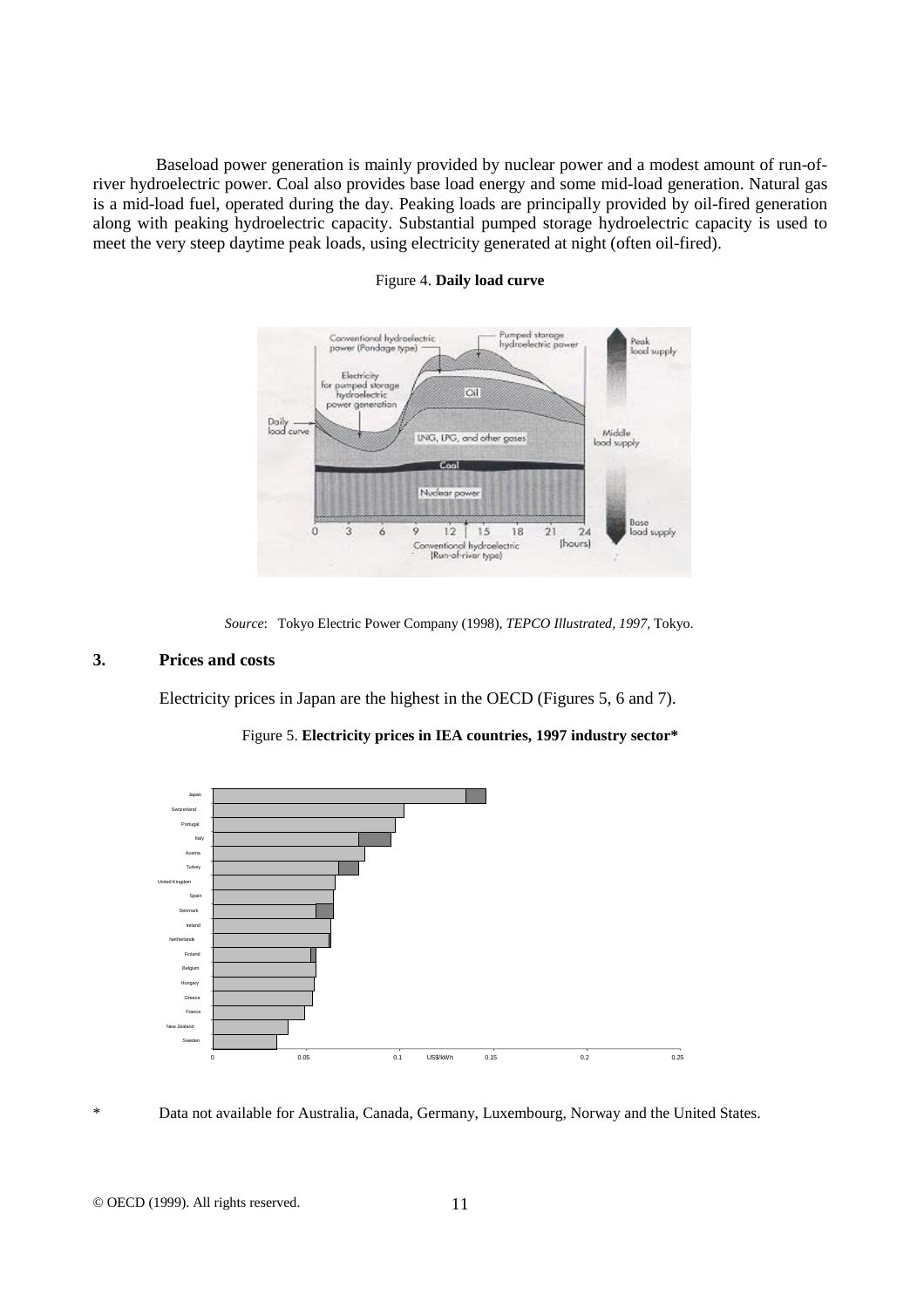# Figure 6. **Household sector**



*Source*: IEA/OECD (1998), *Energy Prices and Taxes*, Paris.





*Source*: IEA/OECD (1998), *Energy Prices and Taxes*, Paris.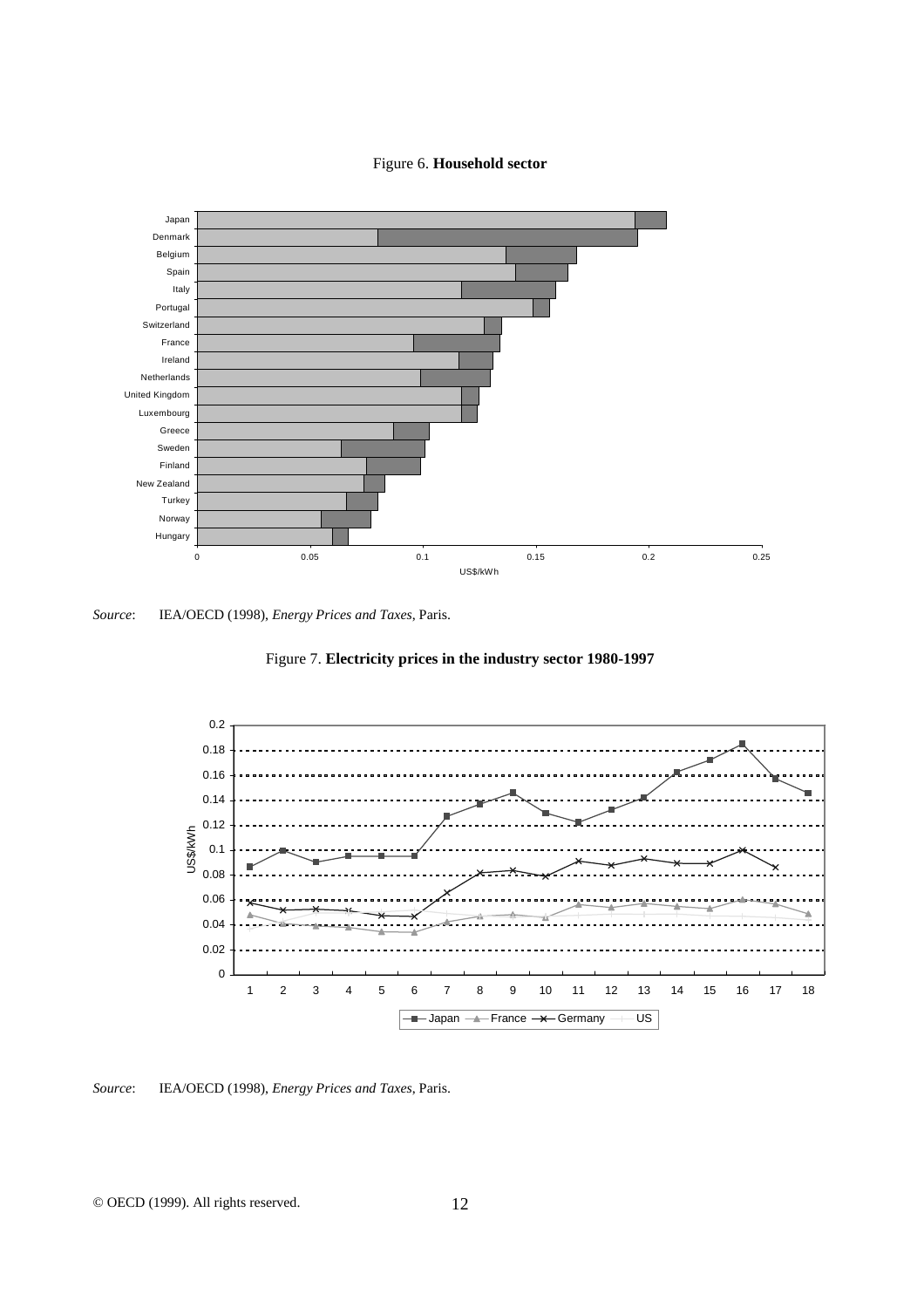

Figure 8. **Electricity prices in the household sector: 1980-1997** 

*Source*: IEA/OECD (1998), *Energy Prices and Taxes*, Paris.

There are a number of reasons for these relatively high prices.

- $\bullet$  High generation capital costs: Japan has the highest investment costs for nuclear, gas and coal- fired power in the OECD. Expensive land, compensation payments made to local communities, and high safety standards (including earthquake resistance) contribute to increased costs. In addition, Japanese utilities historically relied on a limited number of suppliers and only recently have been actively encouraging foreign participation in their equipment procurement tenders. Very high technical standards for equipment compared with other countries force prices up and limit the number of competitors.
- $\bullet$  High fuel costs: Japanese utilities pay 20% more for oil than the OECD average and 80% more for coal. Natural gas costs are also much higher than in many OECD countries. Customs duties on oil, revenues from which go towards restructuring of the coal industry contribute to high oil costs. Oil costs would be even higher except a number of Japanese oil-fired plants are capable of burning heavy sweet crude oil, at a saving of approximately 50% over heavy fuel oil. High coal costs are partly attributable to the use of the highest quality, lowest sulphur coal to meet environmental standards, to technical requirements for Japanese utility boilers and to the use of long-term contracts incorporating price premia for security of supply purposes. Natural gas costs are higher because of the necessity to import gas as liquefied natural gas (LNG) and because of taxes. The costs associated with LNG means that natural gas prices are much higher than natural gas prices in OECD countries that use pipeline gas.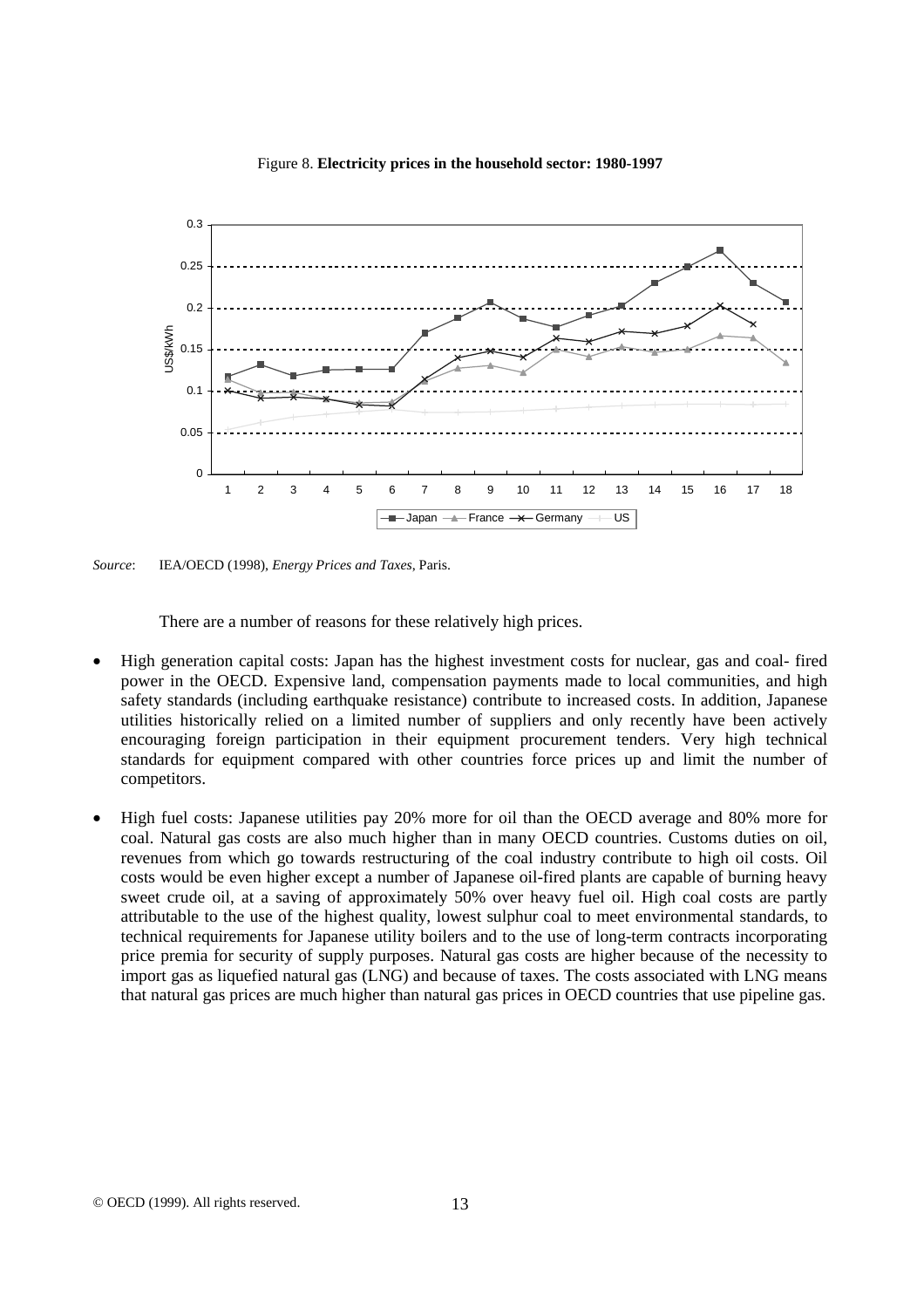

Figure 9. **Heavy fuel oil costs for power generation (Japan versus OECD)** 

*Source*: IEA/OECD (1998), *Energy Prices and Taxes*, Paris.





*Source*: IEA/OECD (1998), *Energy Prices and Taxes*, Paris.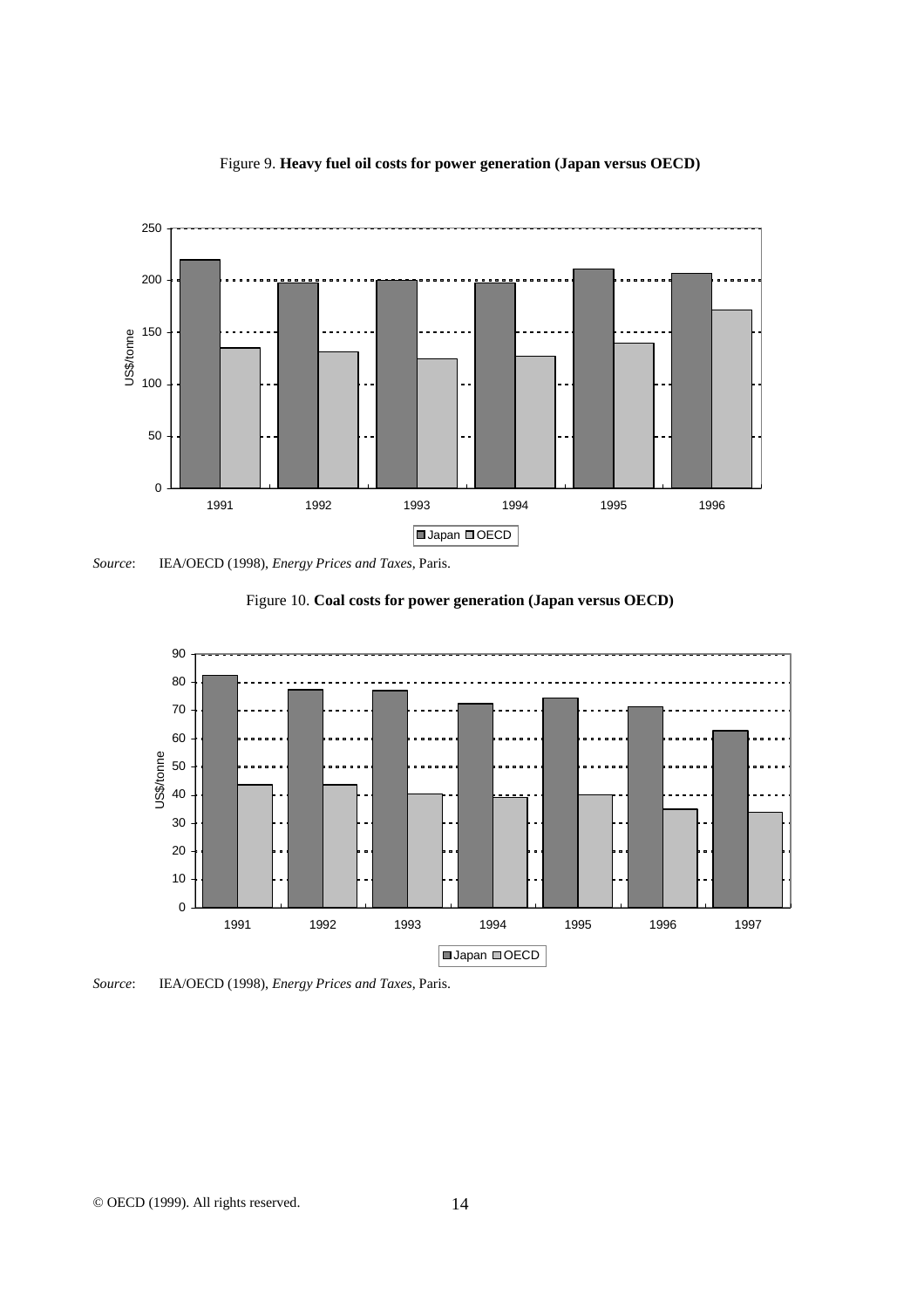

# Figure 11. **Natural gas costs for power generation (Japan versus selected countries)**

*Source*: IEA/OECD (1998), *Energy Prices and Taxes*, Paris.

- - High transmission and distribution costs: Costs for transmission and distribution infrastructure are high because of high land costs, mountainous terrain, the remote siting of new power stations, very high construction standards to withstand earthquakes and typhoons, and very high operating standards.
- $\bullet$  Additional regulatory costs: Japanese environmental regulations are quite strict. As a result, nearly all coal-fired and most oil-fired power stations have equipment to greatly reduce SOx emissions (through flue gas desulphurisation). The majority of coal-fired plants also have advanced NOx removal technologies (principally selective catalytic reduction). The Air Pollution Control Law allows local government to set even stricter limits still, resulting in additional utility expenditures. For example, despite the use of advanced SOx emissions control equipment, utilities still use coal and oil with lower sulphur content.
- $\bullet$  Regulations regarding maintenance of power plants are highly prescriptive. For example, nuclear plants are required to have a refuelling outage every 13 months, although longer fuel cycles have been proven to be both safe and feasible. Government regulations also require natural gas turbines to be completely disassembled for inspection every 30 months - a requirement not duplicated elsewhere and not recommended by the manufacturer.
- $\bullet$  Low load factor: The load factor in Japan (the ratio of average electricity demand to the annual peak demand) is extremely low in comparison with other industrialised countries, principally because of air conditioning use. Additional generation, transmission and distribution capacity has been constructed to meet the increasing peak demand. Each 1% decrease in the load factor increases costs of service by approximately 1%.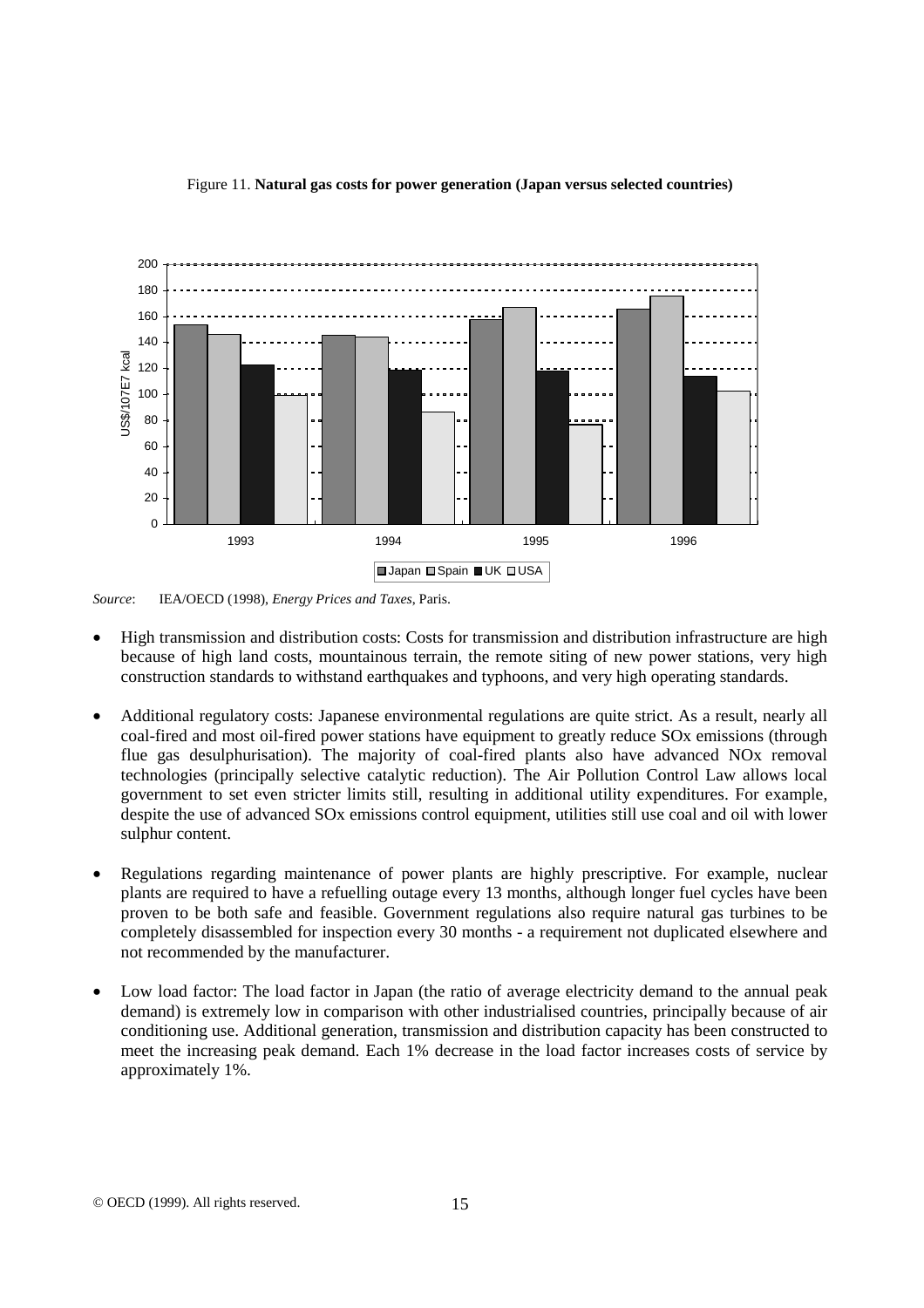

#### Figure 12. **International comparison of annual load factor**

- Tax and purchase of domestic coal: Subsidies for power development, primarily funds paid to communities near new power plants for regional development are recovered through a special electricity power development tax of ¥0.445 per kWh (1998 budget for subsidies was ¥224 billion). The remainder of tax revenue from this source (¥238 billion) goes towards measures for development and diffusion of alternative energy to oil. Electric utilities also committed to purchasing domestic coal (4.25 million tonnes in 1997, about 10% of total utility requirements) at a price approximately three times the imported coal price. Domestic coal prices were recently cut to ¥15 800 per tonne, with a commitment to cut prices a further ¥1800 per tonne by FY 2001. This compares to imported coal prices of approximately ¥5500 per tonne. The cost premium (¥69.8 billion in FY 1996) is shared among all the utilities, although the coal is actually used by only three general utilities and three wholesale utilities. The utilities also purchase power above cost from renewable sources, although the amounts involved here are quite small.

 Costs per kWh have changed little since 1990 despite significant growth in electricity demand, and reductions in interest rates and fuel costs. These factors have been nearly entirely offset by increases in personnel and maintenance costs as well as higher depreciation costs from new plants coming into service (Table 2).

| <b>Average Costs (¥ per kWh)</b> | 1990  | 1996  |
|----------------------------------|-------|-------|
| Personnel                        | 2.06  | 2.21  |
| Fuel                             | 3.83  | 2.58  |
| Repair and Maintenance           | 2.11  | 2.40  |
| <b>Interest Charges</b>          | 2.29  | 1.80  |
| Depreciation                     | 3.11  | 3.77  |
| Taxes                            | 1.69  | 1.72  |
| Other (mainly power purchases)   | 4.45  | 4.93  |
| <b>Total</b>                     | 19.55 | 19.41 |

|  | Table 2. Average costs per kilowatt-hour generated at 10 Japanese utilities 1990 vs 1996 |  |
|--|------------------------------------------------------------------------------------------|--|
|  |                                                                                          |  |

*Source*: Derived from information in *Electric Power Industry in Japan 1997/98,* Japan Electric Power Information Center, Tokyo, 1997.

*Source*: Federation of Electric Power Companies.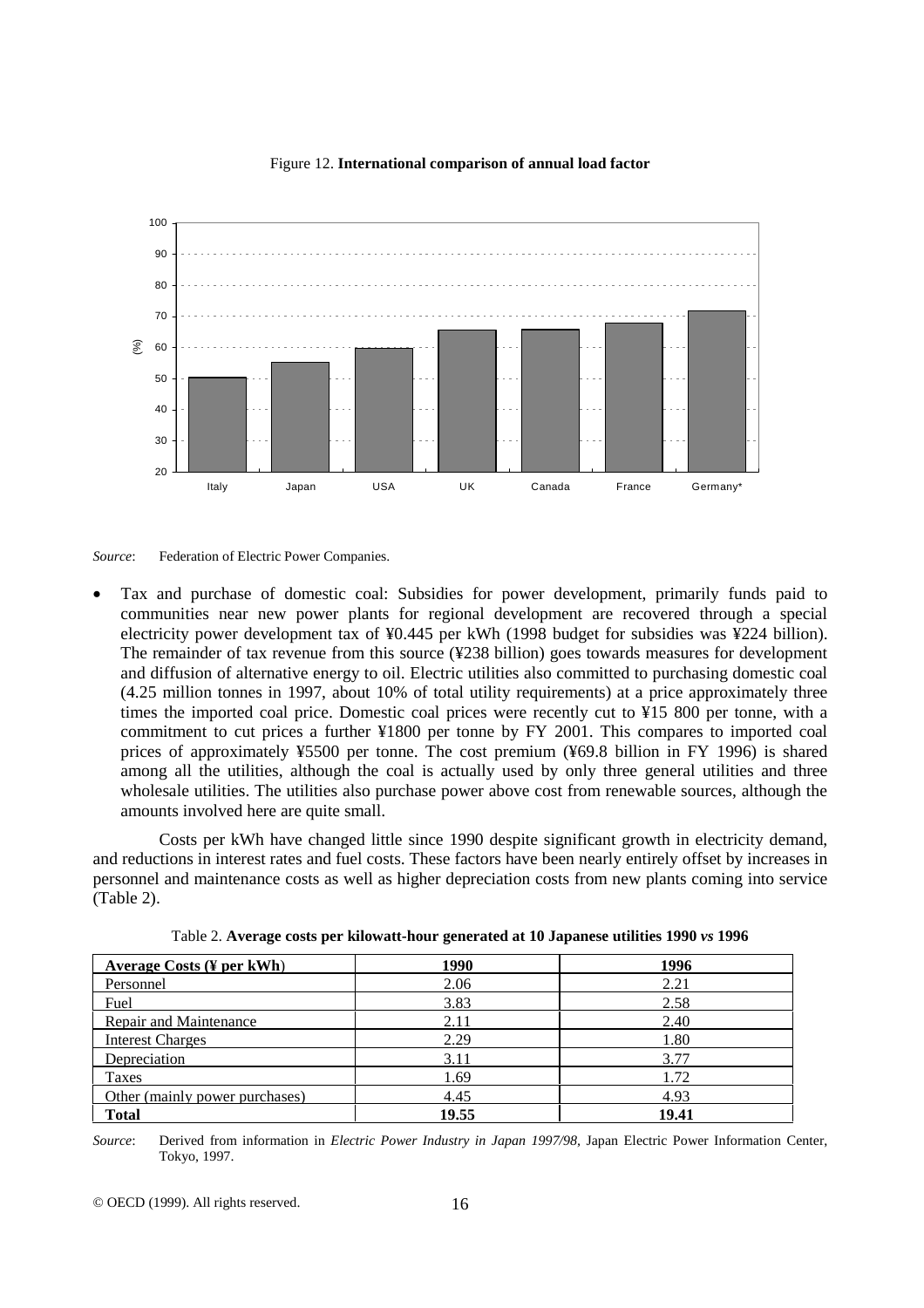# **4. Regulation and regulatory change**

 The electricity sector is regulated by the Ministry for International Trade and Industry (MITI). Within MITI, the Agency of Natural Resources and Energy oversees the sector.

# *4.1 Electric Utilities Industry Law and 1995 amendments*

 The Electric Utilities Industry Law is the main legislation governing the electricity industry. There are also a variety of MITI ordinances. The law makes clear the central role played by MITI in developing the structure of the industry (as regards entry, exit and expansion), the coordination of utilities, and the regulation of tariffs.

Regulation under the Electric Utilities Industry Law follows a form relatively common in Japan,<sup>3</sup> in which entry into a sector is restricted so that supply and demand are balanced. The law defines three main types of businesses in the electricity industry: the general electric utility supply business (general EUSB), the wholesale EUSB, and the special EUSB. MITI issues permits for these businesses. For MITI to issue a permit, there must be demand for the service; in the case of a general or a wholesale EUSB, the new business "must be necessary and appropriate for the comprehensive and rational development of the EUSB or otherwise for the promotion of the public interests"; in the case of a special EUSB, the new business must not harm the interests of electricity consumers in the general EUSB's service area and it must be "appropriate in view of the public interests." Permission from MITI is also needed to exit; permission is granted if the exit does not impair public interests. Entry into non-utility business activities by the utilities requires the permission of the MITI Minister.

 No new general EUSB have been created since 1951 (with the exception of Okinawa). One special EUSB (which serves a few large customers within a general utility's area) has been created.

 If a general EUSB wishes to supply outside its service area, it needs the permission of MITI. MITI will not grant permission unless *inter alia*, such supply would "not be easy to accomplish and not apposite to undertake" for the general EUSB in whose area the supply is to be made. Conversely, a general EUSB cannot, without good reason, refuse to supply electricity in its own service area.

 A key part of the 1995 amendments to the Electric Utilities Industry Law was to liberalise entry rules for independent power producers (IPPs), i.e., independent generators which sell power to the utilities. IPPs are no longer required to get a permit from MITI to enter the generating business (although they are expected to sign a contract of at least 10 years duration). Utilities have been required to conduct tenders to meet additional thermal power needs that would arise within a seven-year period. Two sets of tenders have been conducted to date (see section on the impact of the 1995 amendments).

 MITI has decided to open the bidding system still wider in 1999, and plans to allow, barring a significant change, both utilities and IPPs to bid for thermal power plants coming on stream in 2008 and beyond. The amount of capacity to be tendered will be set by the utility as part of its normal planning process. The bidding process will be overseen by a neutral party. The utilities will be required to implement separate accounting for bidding on new plants.

 In addition, the 1995 amendments simplified approvals for specified supply by the autoproducers.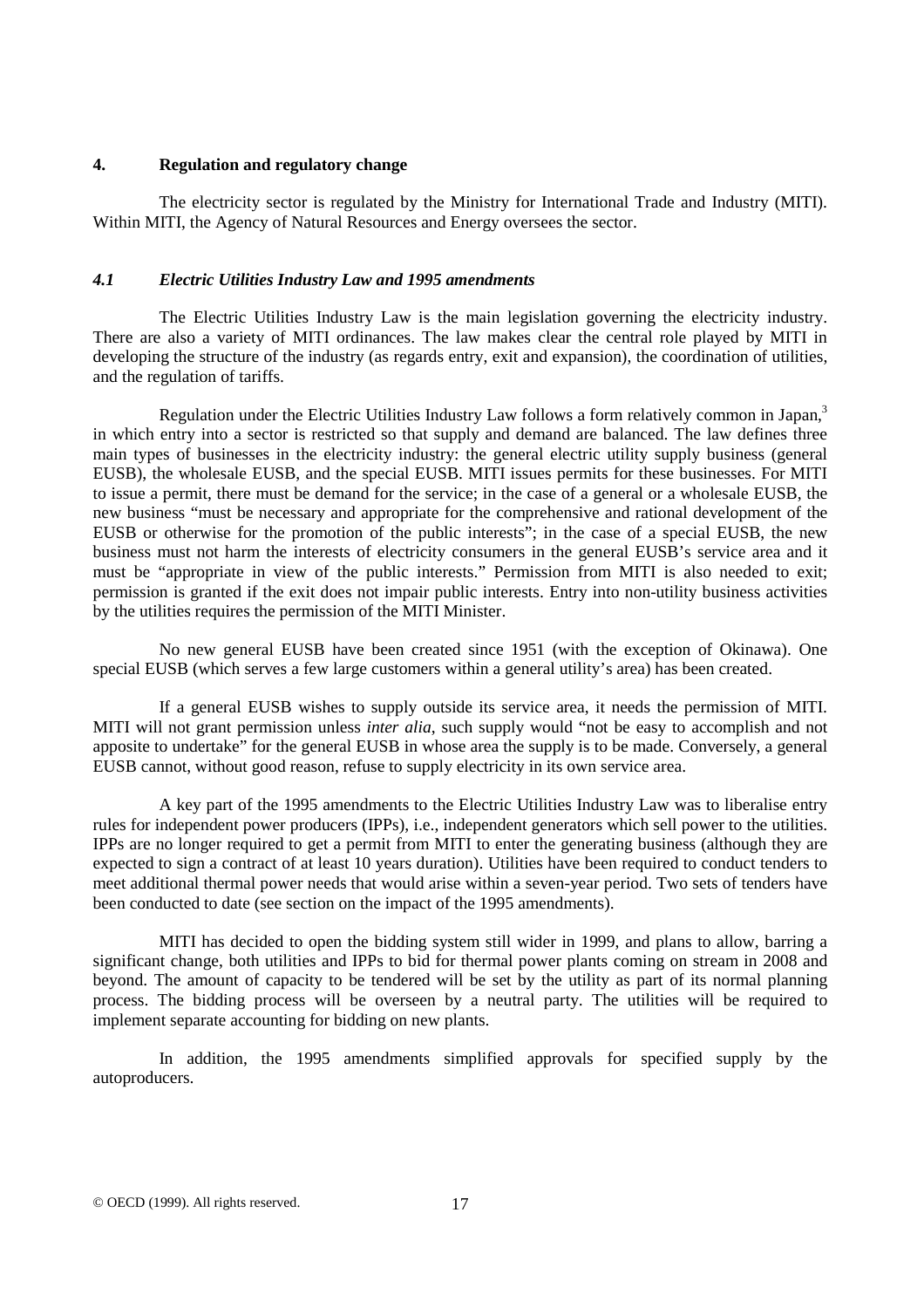# *Grid access regulation*

 The Electric Utility Industry Law requires designated utilities to notify tariffs to MITI. MITI can order transfer supply<sup>4</sup> if it is refused without good reason. MITI must approve tariffs and other conditions for back-up power supply to a special EUSB, and can impose tariffs and other conditions if a general EUSB and a special EUSB cannot negotiate an agreement.

# *Tariff and profit regulation*

 Standard tariffs and other conditions of supply must be approved by MITI. In order to be approved, the tariff "for supply of electricity shall be the sum of the fair and proper cost of electricity and the fair and proper profits under efficient management". Also, "there shall be no discrimination against specific persons." If, because of social or economic changes, the tariffs and conditions for the supply of electricity have become unfair and improper to the extent that advancement of public interests is thereby impeded, MITI may order the EUSB or wholesale supplier to submit an application for a change in the tariffs or conditions.

 Utilities are permitted to offer optional tariffs to contribute to the efficient use of facilities. Interruptible supply contracts for large consumers and time of use rates have both been offered to contribute to load levelling.

 The basic regulatory scheme for the Japanese electricity sector is rate of return. As of September 1998, the regulated rate of return on capital was set at 4.4%; by contrast, the rate of return on government debt at that time was under 1%. The asset price is based on a MITI assessment. MITI sets out the accounting system to be used by electric utilities.

 The 1995 amendments adjusted the rate of return approach to allow slightly augmented incentives to reduce costs. These incentives are called "yardsticks" because they rely, in small part, on comparisons among the utilities. The current rate regulation process is summarised in the box below. The net impact of the latest yardstick assessment was to reduce utility revenues by 0.6% from what they would have been absent the yardstick aspect.

# Box 1. **Process of price regulation in Japan**

Electric utilities file a rate application that sets out:

Costs (all operating and financial expenses) related to utility operations.

An estimate of a fair rate of return on capital.

Revenue requirement (the sum of the first two items less certain other revenues such as sales to other utilities).

An allocation of costs into rates which sets out rates according to voltage (and appears to show different costs attributed to different power facilities). Customer classes are:

- $\bullet$ extra high voltage (> 20 kV)
- high voltage (6 to 20 kV)
- $\bullet$ low voltage (under 6 kV i.e., business)
- $\bullet$ lighting (i.e., residential demand for any use)

Standard consumer rates vary by voltage, but not by location. (Homogeneity across location is imposed to meet the policy objective of fairness.) Optional time-of- use rate packages are offered to customers but are not regulated *per se*.

<sup>©</sup> OECD (1999). All rights reserved. 18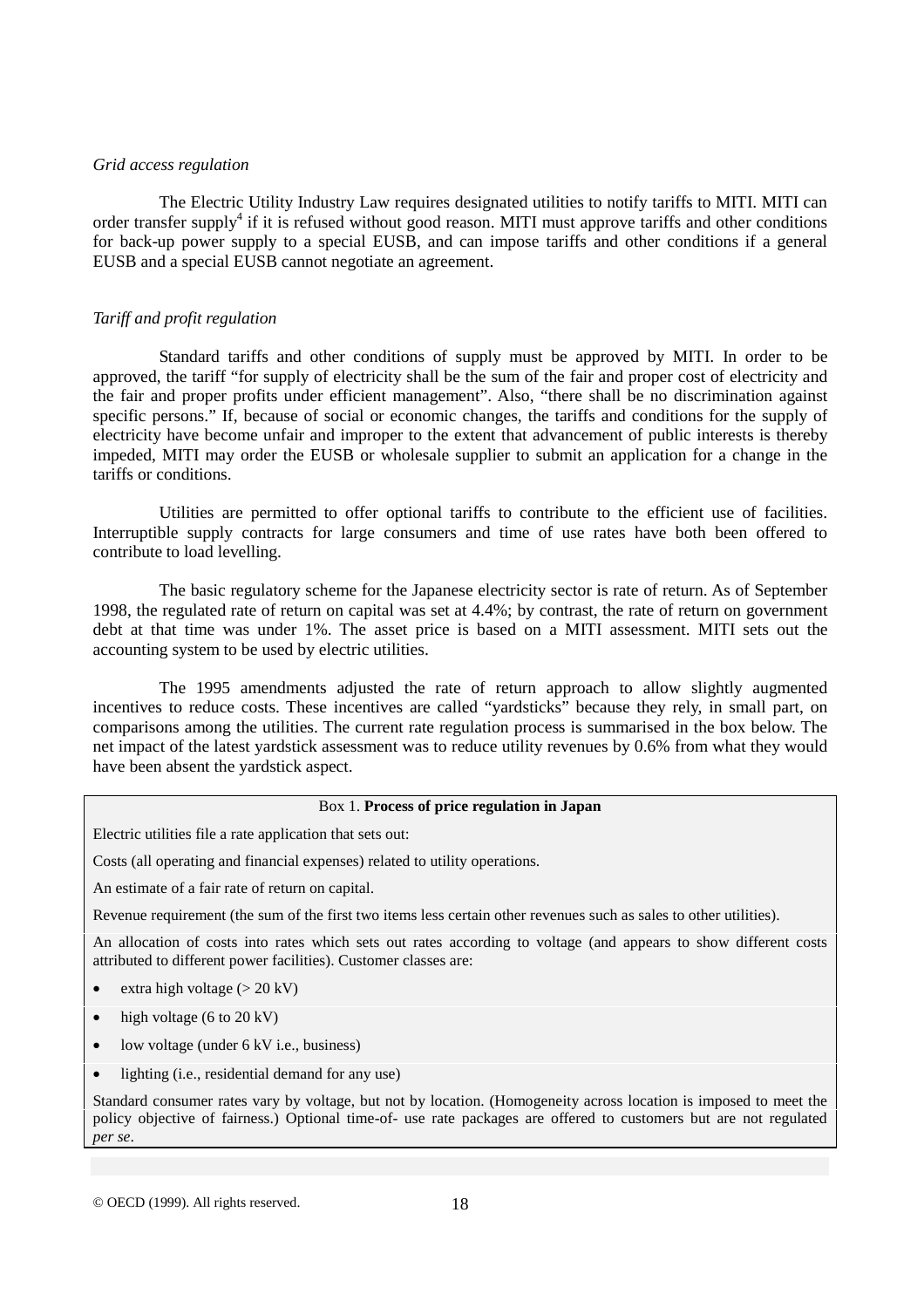MITI holds public hearings. The yardstick assessment involves comparing the utility to its own past performance and to the performance of the other utilities, on the basis of three categories (generation; transmission, transformation, and distribution; and general administration) where the costs compared are those over which the utility is considered to have control. For each category, the range of costs is calculated. For each category, the costs for each utility determine whether it is in the bottom third of the range, middle third, or upper third. Those utilities in the bottom third, i.e., among the most efficient or most improved, are allowed to receive revenues equal to the value of their costs in that category. Those utilities in the middle third, are allowed to receive revenues equal to 99% of the value of their costs in that category. Those utilities in the top third, i.e., among the least efficient or least improved, are allowed to receive revenues equal to 98% of the value of their costs in that category. Rankings are published.

 A fuel cost adjustment mechanism passes on most, but not all, changes in fuel costs to customers. Changes in average fuel costs exceeding 5% are reflected in prices. The mechanism ensures that customers benefit from falling fuel prices but, because it shifts the majority of the risk of changing fuel prices on to customers, it reduces direct incentives for utilities to manage their fuel costs.

#### *System security regulation*

 Supply reliability is also regulated by MITI. Ministry ordinances set power quality standards (voltage and frequency). MITI can order utilities to improve facilities if service quality to customers is impaired.

 Each utility submits an annual ten-year plan to MITI regarding electricity supply, and the installation and operation of facilities. MITI may, if the plan is "not proper and apposite for promoting rational and integral development of the electric utility supply business through ... wide-area operations, recommend the designated electric utility supply business operator to change or alter the plan." In the case of non-compliance with its recommendations, MITI may order utilities to supply, transfer, or receive electricity or to loan, borrow or share electrical facilities.

# *Technical regulation*

 MITI is also responsible for the safety and technical regulations of electrical appliances and facilities, nuclear fuel, boilers and pressure vessels. Delays arising from inspection of new generating plants before commencing operation have been a major concern of the utilities. The 1995 amendments reduced requirements for these inspections, but remain more strict than most other OECD countries, resulting in longer outages at power plants.

# *Impact of the 1995 amendments*

 The 1995 amendments to the Electric Utilities Industry Law have brought the entry of IPPs to supply the utilities. Two sets of tenders have been conducted to date. The average quantity of capacity bid exceeded the average quantity tendered at least fourfold. The prices of successful bidders were between 10 and 40% less than the "upper limit prices" calculated by the utilities, averaging almost 30% lower. The successful IPP bids total about 3% of all installed capacity and about 19% of all capacity outside the major utilities (including EPDC as described above). The summary of the IPP projects accepted by fuel is given in Table 3.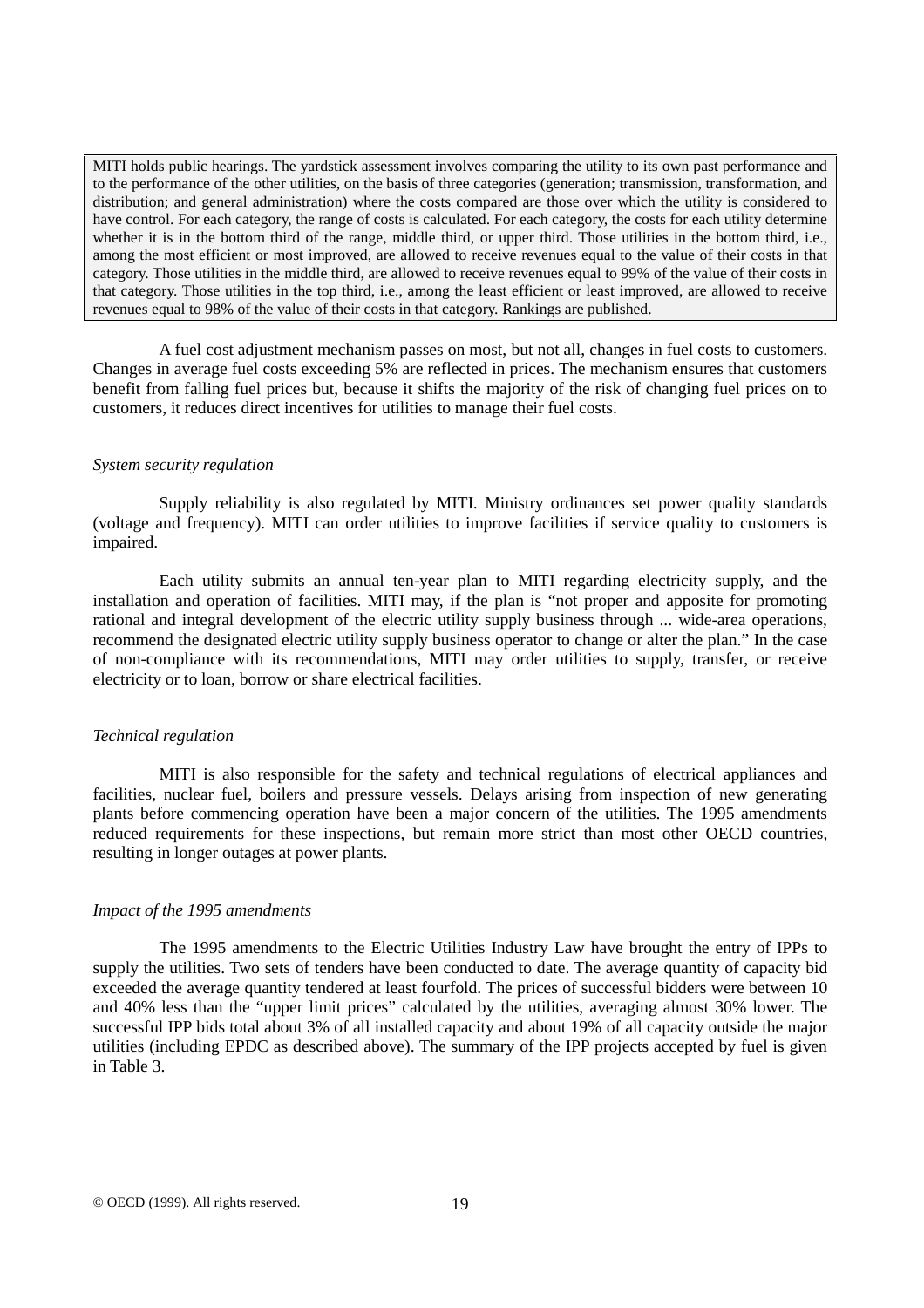| <b>Fuel</b>  | <b>Number of Projects</b> | Capacity (MW) | Share $(\% )$ |
|--------------|---------------------------|---------------|---------------|
| Coal         | 13                        | 2844          | 46            |
| Oil          |                           | 2425          | 39            |
| Gas          |                           | 842           | 14            |
| Other        |                           | 55            |               |
| <b>Total</b> | 36                        | 6165          | 100           |

Table 3. **IPPs by fuel (successful bids from 1996 and 1997 tenders)**

*Source*: MITI

Average prices in the second set of tenders were 25 to 40% lower than upper limit prices.<sup>5</sup> According to MITI, there is a total 40-50 GW potential available, with the lower estimate taking into account environmental constraints and other constraints (water for generation and fuel supply). The upper estimate, about 25% of the existing capacity of the utilities, is large enough to account for most of the forecast increase in power demand between 1998 and 2010. The actual need for capacity could be considerably reduced if Japan is successful at increasing its load factor to a level comparable with other IEA countries.

 The majority of capacity bid and the potential for new IPP capacity is coming from the steel industry (mostly coal-fired generation) and the petroleum refining industry (oil-fired generation). A number of these industrial companies are already autoproducers of electricity. Both industries have idle industrial land available and relatively easy access to fuel sources, allowing them to overcome two major hurdles with building new generating plants and bringing them online quickly. The lengthy time needed to obtain approval and construct coal-fired green-field plants (10 years or more) give these companies an advantage over utilities using greenfield sites.

 Unlike most countries with IPPs, new gas-fired development plays a relatively limited role. Of the 36 successful IPP projects to date, only five use natural gas. The high cost of liquefied natural gas in Japan is a major factor. Also, at present, there is no third party access to LNG terminals in Japan. Furthermore, there is no instance to date of an electric utility, each of whom owns at least part of an LNG terminal, selling natural gas to an IPP.

 The success of coal and oil-fired capacity in the bidding has raised concerns at the Environment Agency, who suggest that the IPP policy could raise Japan's  $CO<sub>2</sub>$  emissions by 1%. Emissions from IPPs are as high as 0.225 tonnes of carbon per MWh versus an average of 0.098 tonnes of carbon per MWh for utility plants (with the current fuel mix).<sup>6</sup> MITI plans to ask the utilities to treat lower  $CO_2$  emitting plant more favourably than coal - perhaps by limiting the tender to certain kinds of fuels or requiring them to consider fuels in evaluating future bids.

 Barring any remarkable changes, MITI is planning to allow both utilities and IPPs to bid, commencing in 1999, for all thermal power plants coming on stream in FY 2008 and beyond. The utilities believe that they can compete with IPPs partly through repowering existing plants e.g., with combined cycle, to avoid the high costs of greenfield projects.

 Another source of entry into generation is by industrial users, who build power plants either separately or as a joint venture with an electric utility.

 Special electricity supply businesses are power utilities created to supply specified customers rather than offer general public service. In June 1997, Suwa Energy Service Company became the first firm to obtain a licence from MITI as a special electricity supplier. The company, was formed by Suwa Gas Company, a regional city gas company, to supply a hospital and retirement homes in a limited area with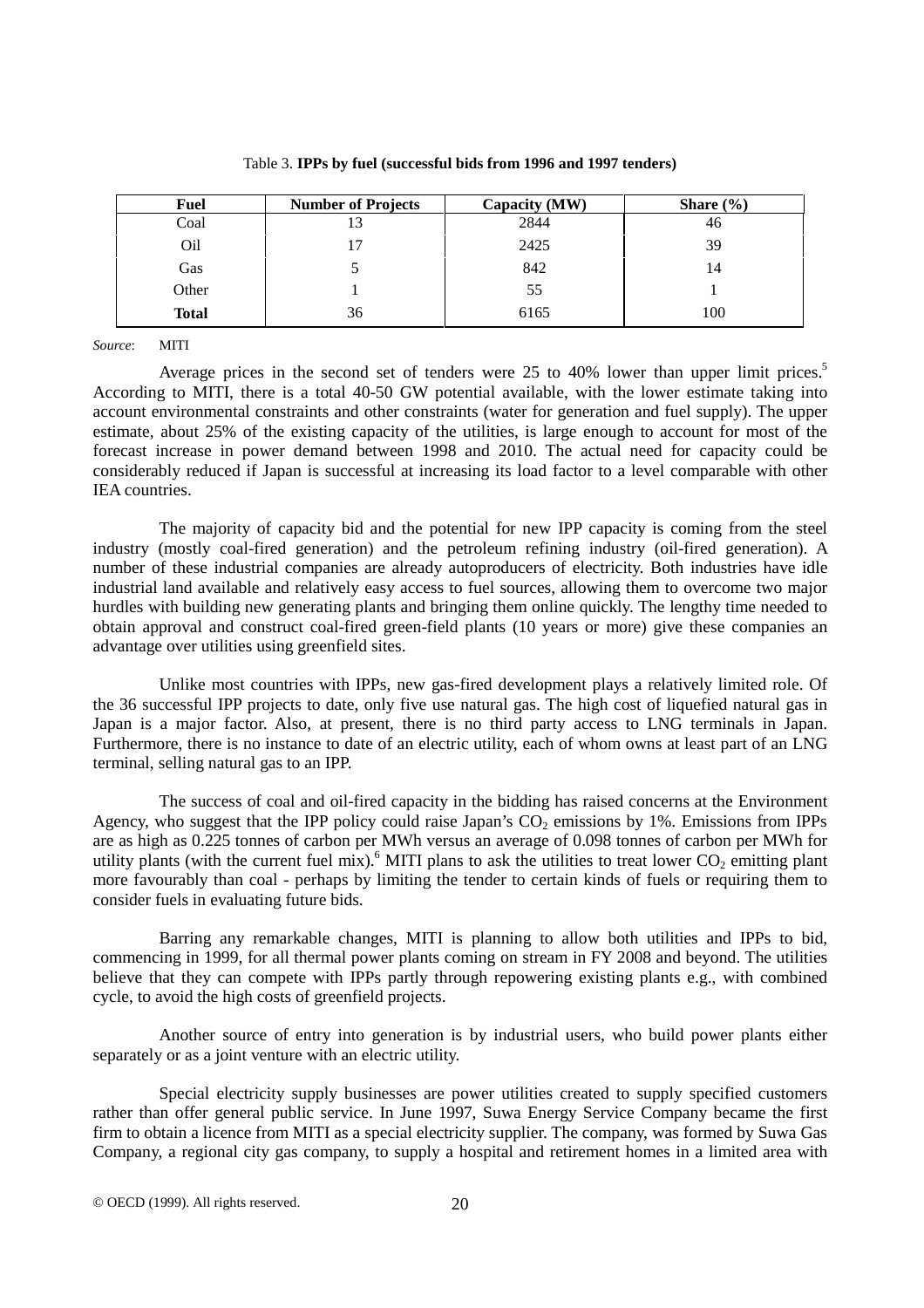both electricity and heat produced by a cogeneration facility. The facility will open in February 1999 with a capacity of 3 MW. Other companies that plan to become special suppliers include East Japan Railway Co., Toyota Motor Corporation, and Tokyo Gas Co., Ltd.

# *4.2 Competition law*

 Competition law enforcement can protect competition in the new markets created by electricity sector liberalisation. The Japan Fair Trade Commission's (FTC) principal statute, the Anti-monopoly Act, prohibits unreasonable restraints of trade, "private monopolisation" and monopoly, as well as unfair practises and anti-competitive mergers. The FTC has substantial associated powers to enforce these prohibitions, including powers to investigate and prosecute violations, which can lead to fines or even imprisonment.

 While the FTC might appear to have both the scope and the powers to police anti-competitive behaviour in the electricity sector, Section 21 of the Act appears to exempt electric utility services as an example of a natural monopoly. The FTC's involvement to date has been limited to the role of competition advocate, reviewing and commenting on electricity competition issues with the assistance of study groups, and generally favouring market reforms and particularly the amendment of Section 21.

# *Subsidies*

 The government is financially involved in the electricity sector in a number of ways. It is a direct owner of two-thirds of EPDC and of part of Japan Atomic Power Corporation (JAPC). The government is financially indirectly involved in the electricity sector through its involvement in fuels, notably in support of nuclear generation and coal-fired generation (through support of the domestic coal industry). The Japan Development Bank has historically provided utilities with low-interest loans for power generation, particularly from non-oil fuels; its loans total about 6% of power sector investment. The bank's policy to offer low-interest loans has now been extended to independent power producers, who can receive lowinterest loans to cover up to 50% of their investment.

 The Electric Power Development Company (EPDC), was created to assist in power development, and has since played a leading role in investment in leading edge power generation technologies such as "clean coal" generation facilities. Sixty per cent of EPDC's capacity is hydroelectric, of which 60% is pumped storage, but more than two-thirds of its energy sales come from coal-fired generation. The average capacity factor for hydroelectric (excluding pumped storage) was  $30\%$  in FY1997.<sup>7</sup> Since the price of electricity during peak times would be much higher than the average price, if peakload pricing were instituted, EPDC's hydroelectric facilities may be quite valuable. However, EPDC currently sells its hydroelectric energy at cost, which is less than ¥9 per kWh (excluding pumped storage), through long-term agreements with the nine utilities. This is far less than the estimated cost of new peaking facilities of ¥32 per kWh. Currently the excess rents of this low-cost high-value energy accrues to customers in the form of lower rates. However, if generation is liberalised, the utilities, rather than the customers, will enjoy these benefits.

# **5. Advisory bodies**

 There are several advisory or policy institutions of interest. The Electric Utility Industry Council is a consultative body created by statute in MITI to "investigate and deliberate on important matters" relevant to the sector. The Council investigates and deliberates at the request of the MITI Minister, and sends recommendations to which he/she must to give due consideration. The recommendations of the Council usually become government policy. The Council is composed of presidents of the electric utilities, power equipment suppliers, large users of electric power, academics, journalists, small business owners and household consumers.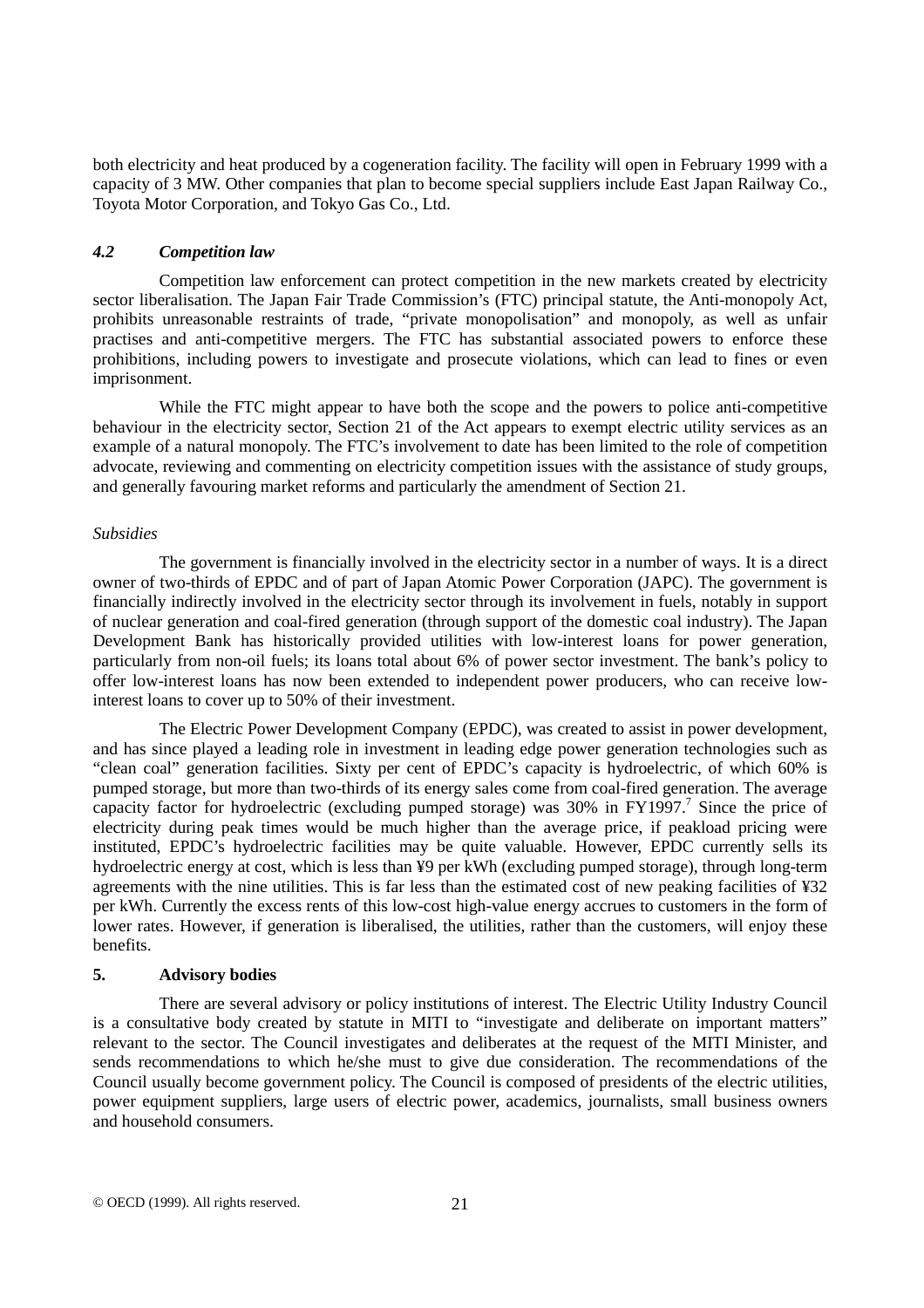The Committee on Basic Policy, a body within the Electric Utility Industry Council, was established in response to the Government's Action Plan for Economic Structure Reform to deal specifically with current reforms. The Committee was established to advise on the following question: "How best should the electricity supply industry be organised in the future to realise internationally comparable levels in electricity prices by the year 2001, and to establish the foundation for reducing our country's electricity costs on a medium - to long term basis?". The Committee returned an interim report in May 1998 and made further recommendations in December 1998.

 The Electric Power Development Coordination Council (EPDCC), chaired by the Prime Minister, settles annual electric power development plans, which identify planned facilities developments over the following 10 years. Utilities must also obtain agreement from the prefectoral governor before commencing construction. The Electric Power Source Siting Committee (composed of several ministers, academics, and representatives from industry) was formed in 1993 to advise the Prime Minister on the suitability of proposed sites.

 The Administrative Reform Committee, reporting to Office of the Prime Minister, is responsible for developing policy recommendations and monitoring progress on broader structural reforms to the Japanese economy. The Committee is a driving force behind the government's program for structural reform: its recommendations have shaped the *Program on Economic Structure Reform* adopted by the Government in December 1996 and the *Action Plan for Economic Structure Reform* of May 1997. The Action Plan identified the pursuit of enhanced efficiency through competition as a basic principle for reform in the electric power sector. The Committee recently indicated that it will review reforms in the electric power sector with the intention of proposing more long-term reforms in March 1999.

# **6. The current status of regulatory reform**

 The interim report of May 1998 produced by the Committee on Basic Policy of the Electric Utility Industry Council recommended partial liberalisation of retail supply, which means allowing only some customers to choose suppliers while the rest would remain customers of their utilities exclusively (i.e., captive customers). The report ruled out full liberalisation and the introduction of a pool market as inappropriate and premature for the time being. The Committee decided that it would further study a system of partial liberalisation with the objective of presenting recommendations to the full Council in December 1998. The study made recommendations on partial liberalisation, within the three constraints of:

- $\bullet$ Ensuring maximum management autonomy and minimising administrative intervention.
- $\bullet$ Guaranteeing equal and effective competition.
- $\bullet$  Spreading the results of efficiency to all users and that partial liberalisation not adversely affect users to which such liberalisation does not apply.

 The report of the Committee and of the Council in December 1998 is expected to form the basis of future amendments to the Electric Utilities Industry Law in 1999.

# **7. Critique**

 The variety of policy goals and objectives in Japan with respect to the electricity sector present a challenge both for the traditional form of regulation in the sector and for reforming that regulation. One of these challenges is the harmonisation of the three goals of energy security, environmental protection and economic growth. An emphasised element in economic growth is the target of internationally comparable prices by 2001, which is very ambitious in light of the exogenous factors which contribute to high costs in Japan including high fuel and sitting costs.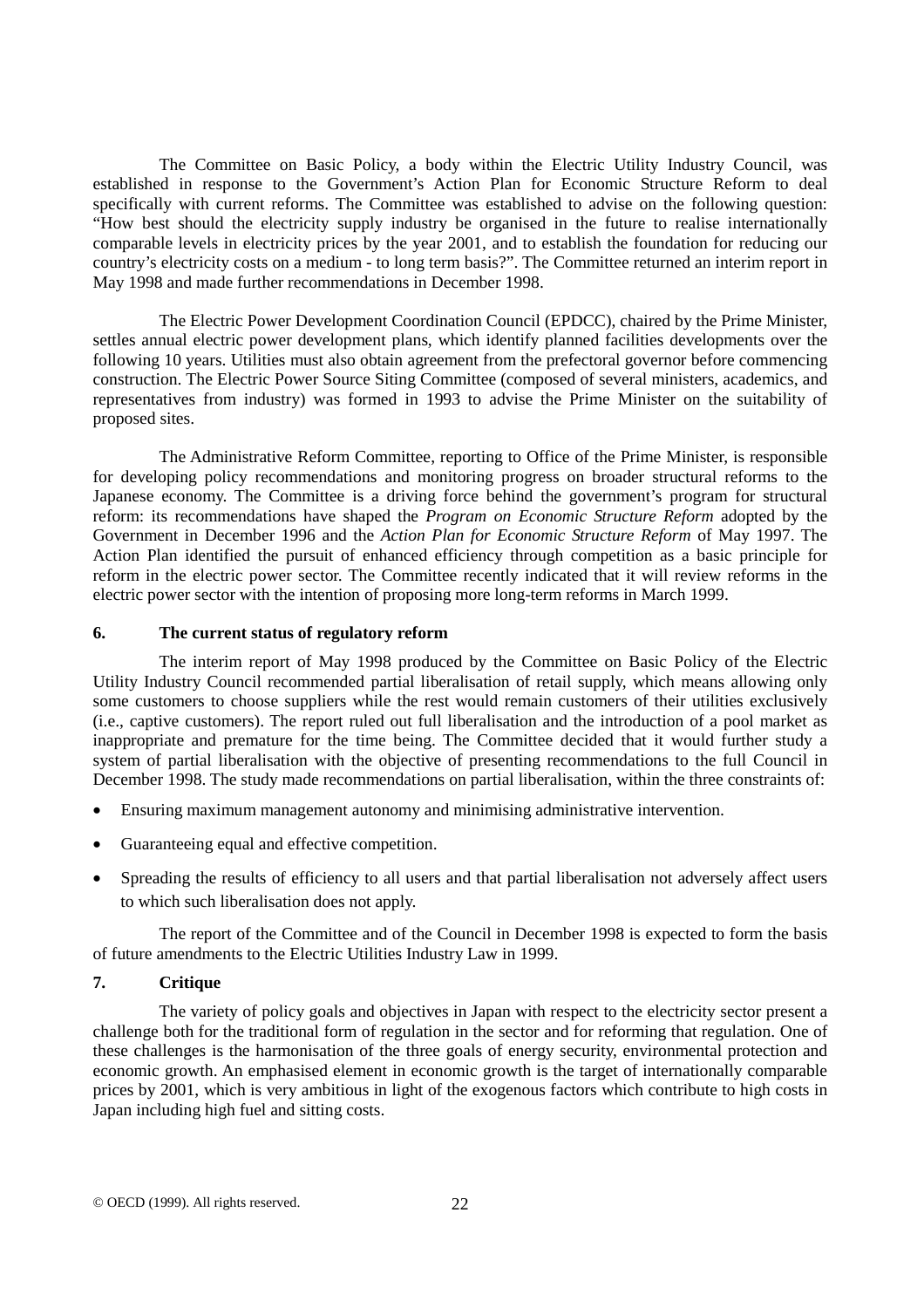# *7.1 Tendering for IPPs*

 The 1995 amendments to the Electricity Utilities Law have begun a process of change in the Japanese electricity sector. The tendering for new "thermal" capacity, which the amendments enabled, was very important in revealing the extent of potential lower costs in generation.

 The decision that tendering for new thermal capacity will be opened up to all bidders, including utilities, is a logical step forward. Care will need to be taken, however, to ensure that utilities do not subsidise this activity from their regulated activities. Where an IPP is selling only peaking energy to the utility, the IPP should be able to sell power at other times to other customers. Access to fuels, particularly to natural gas, is a vital factor in establishing IPPs. Third party access to the LNG terminals may be one way of introducing competition and may lower the cost of natural gas, thereby increasing the number of IPPs using natural gas.

 Contracted IPP capacity represents only 10% of all new capacity scheduled to come into service over the next several years, and the tendering process, in and of itself, will not be enough to meet the Government's objective of reducing power costs to internationally competitive levels by 2001. Therefore moving beyond this tendering process to a partial retail liberalisation is a necessary step.

# *7.2 Price regulation*

 The present mechanism based on rate-of-return, even with a yardstick approach for setting the rate, gives utilities very limited incentives to reduce their costs, as nearly all cost savings are passed on to customers. While partial liberalisation of retail supply can be expected to provide some competitive pressure to reduce generation costs, there will be no corresponding pressure to reduce network costs. Furthermore, there are no competitive pressures on utilities to reduce supply costs for captive customers by purchasing power from other utilities or from IPPs.

 Other forms of yardstick regulation do provide a stronger incentive for a utility to reduce costs, particularly regulation that makes a more direct link between one utility's regulated maximum price and other utilities' costs. This form of regulation allows more of a utility's cost savings to be retained in the form of greater profits and thus provides greater incentives for a utility to be cost efficient.

 Similarly, the fuel-cost adjustment mechanism, while it ensures that customers obtain the benefits of a fall in fuel prices, reduces the incentive for the utility to reduce fuel costs, by changing fuel purchase strategies. The Government should consider whether to modify the mechanism to provide the utility with stronger incentives to reduce fuel costs.

# *7.3 Tariff reform reflecting time of use*

 Although the load factor continues to deteriorate, the high cost of producing electricity at peak periods has not been reflected in prices, except through a variety of optional programs. Over 170 optional programs have been developed, but they have affected less than 10% of contracted capacity. At the same time, substantial pumped-storage hydroelectric capability continues to be developed to increase capacity at peak periods. Peaking capacity for power generation is very costly. TEPCO estimates the avoided costs of peaking capacity at ¥32 per kWh or triple the cost of baseload power. Changing standard tariffs to reflect costs by time of use could reduce peak load significantly over time, saving Japanese electricity consumers billions of yen, and reducing the need for additional peak capacity. Implementation of this reform can be phased in, beginning with larger customers. As the cost of time-of-use metering is falling, it will become more economic for it to be used by smaller and less price sensitive customers.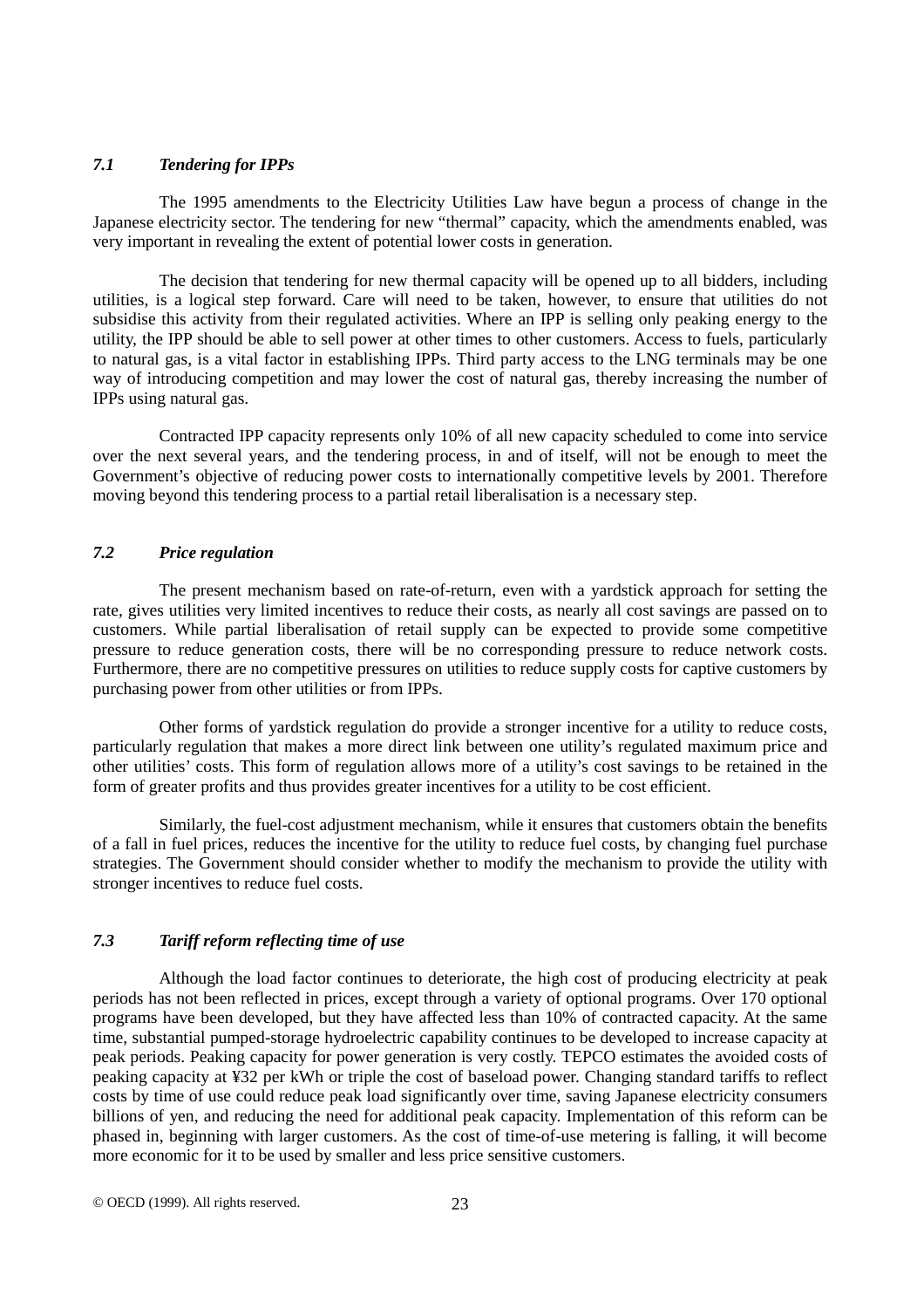A reform based on pricing by time- of-use is also needed for the utility services required by IPPs and liberalised customers. At present, back-up power is charged as a premium to ordinary rates, and wheeling (transfer supply) charges are a flat rate per kWh transmitted. These approaches are too simple to capture the costs which vary by time of use. Under partial liberalisation, large industrial customers purchasing power from IPPs, who have a flatter demand than commercial or residential customers, may actually be paying more for network services than the costs they are incurring. Tariffs for these services should also reflect time of use to ensure that the costs for transmission, distribution and ancillary services such as backup supply are fully recovered from each customer segment.

# *7.4 Partial liberalisation*

 It is expected that Japan will partially liberalise retail supply, while at the same time broadening tendering so that it includes not only IPPs but also utilities. Clearly, these changes will need to be accompanied by a variety of changes in regulation of the utilities in order to prevent cross-subsidies from regulated activities to competitive activities, and to ensure cost-reflective, non-discriminatory access by third parties to transmission and ancillary services.

 The decision to move forward with partial liberalisation of retail supply shows that the Government recognises the need for reform. The move will provide valuable information about the ability to operate the Japanese network with an increased number of participants. It may bring the benefits of lower generating costs to major industrial consumers and may provide some information for further steps in liberalisation. This is an important step for Japan to take towards international comparability in electricity prices, consistent with its other major goals of energy security and environmental protection.

 Partial liberalisation of retail supply means that certain customers may purchase power at a negotiated price from their local utility, from another utility or from an IPP. This means:

- $\bullet$  such prices will no longer be set by regulated tariffs (except for network services) but through negotiation with the customer;
- $\bullet$  these customers will have a choice of suppliers: their local utility, other neighbouring utilities and IPPs;
- $\bullet$  these customers would, in principle, be able to contract for a variety of terms, not just 10-15 years as required by the current agreements between IPPs and utilities;
- $\bullet$  the customers contracting with other suppliers could manage their risks with respect to their supplier (in effect managing their own security of supply) provided that they still have access to back-up power at a cost-reflective price.

 Partial liberalisation of retail supply requires a series of interlocking changes to ensure that the liberalisation has the intended effects:

- $\bullet$  access to transmission and ancillary services (including backup) needs to be cost-reflective, economically efficient, and non-discriminatory in tariffs, terms and conditions;
- $\bullet$  regulation is needed to avoid the cross-subsidisation of competitive activities of utilities by their regulated activities, and to encourage efficient use of system services;
- $\bullet$ competition enforcement: is needed to curb anti-competitive behaviour;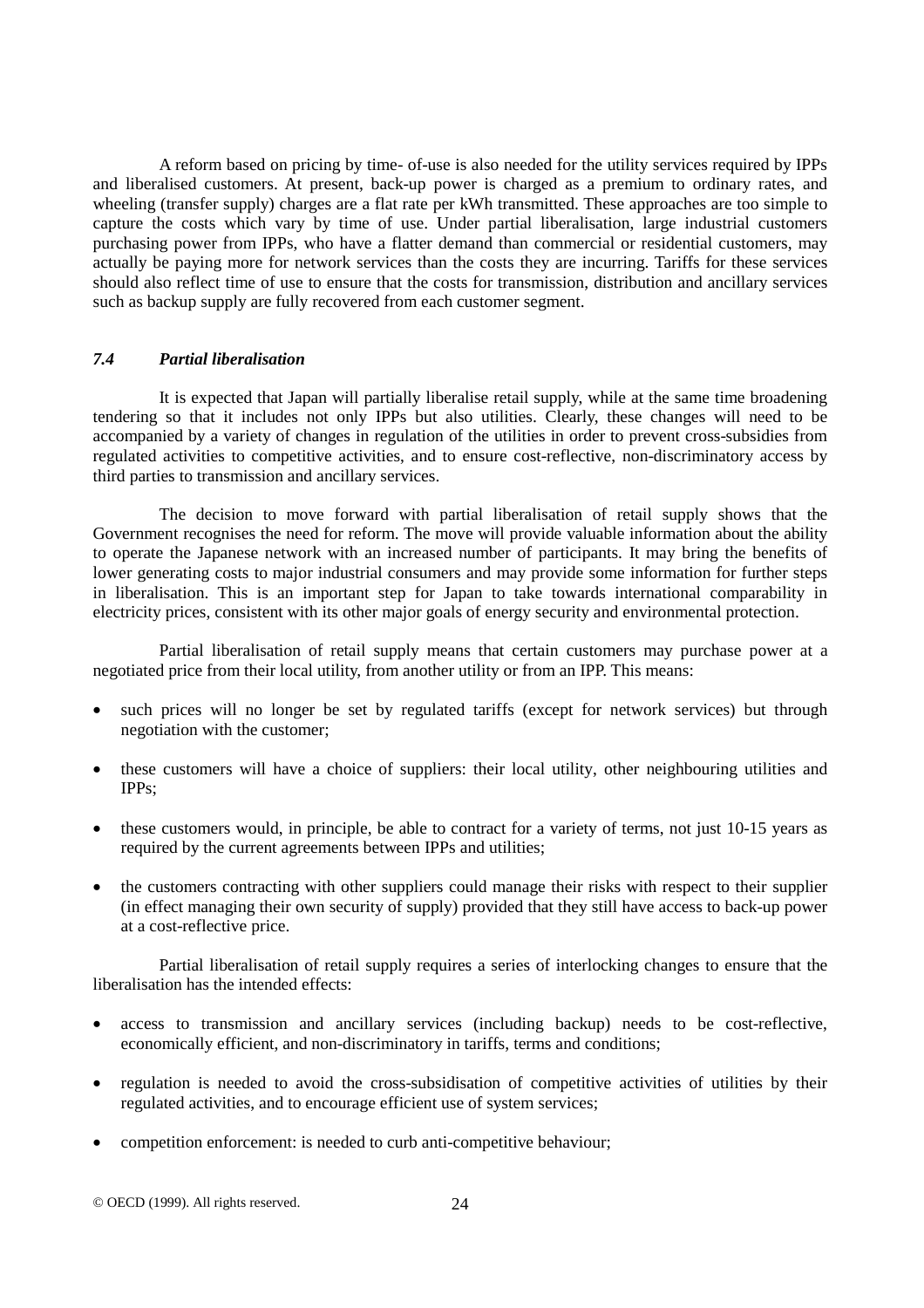$\bullet$  liberalisation of generation would mean that generators, including the utilities, IPPs and new entrants, are free to compete for liberalised customers.

 Under partial retail liberalisation, utilities will continue to be responsible for the long-term security of supply of their captive customers. Customers in the liberalised market could become responsible for their own long-term supply security through contracts. Short-term supply security will be provided by the utilities through their network services.

#### *Transmission and ancillary services*

 Transmission and ancillary services must be accessible at tariffs that reflect costs and that are non-discriminatory, in order to ensure that independent generators can compete with the utilities to supply to liberalised end-users. For liberalised customers and IPPs, efficient pricing of the use of network services is the key to ensuring efficient use and augmentation of the transmission network. The Japanese electricity system, despite its high reliability, is heavily constrained with respect to its transmission network. While a vertically integrated utility has no need to price transmission separately for its own use, IPPs and liberalised customers use only a part of the services provided by a vertically integrated utility, e.g., the transmission network, making such pricing necessary.8

# *Investments in nuclear plants*

 The Government of Japan has identified increased investment in nuclear power as important to meeting its energy security goals and greenhouse gas emission objectives. Utilities will continue to require assurances that they will be able to recover costs from investments in new nuclear plants. A cost recovery mechanism will continue to be required for any excess costs associated with renewable energy and, possibly, with nuclear power.

 If economic incentives are insufficient in promoting investment, one option would be to guarantee that a share of the demand is met by nuclear-generated electricity. This could be accomplished by requiring all customers to purchase a portion of their supplies from nuclear-generated power. The nuclear share would be set by the government. It could be made consistent with the expected contribution by nuclear power to meeting the Kyoto target. In effect, this would create two markets, a market for nonnuclear power generation and a separate market for nuclear-generated power.

 A market for nuclear-generated power, would assure utilities that there would be a market for the power generated from their nuclear power plant investments. In conjunction with the liberalisation of retail supply, this market would encourage utilities to compete with one another to supply this nuclear power in the most cost efficient way. For example, they could either increase output from existing plants, or build more efficient new plants. The Netherlands has recently passed legislation that introduces a system to guarantee that a specific share of total electricity is generated by renewable fuels. Such a system may be useful for Japan to study.<sup>9</sup>

# *Eligibility of consumers*

 The issue of customer eligibility is crucial to partial retail liberalisation. In Japan's case it would be administratively convenient if, at the first stage, liberalised customers were limited to "extra high voltage" customers, i.e., industrial and commercial customers taking power at 20 kV or above. Delivery costs for these customers are already desegregated as part of the regulatory process. They would constitute a 28% share of energy sales of the utilities, already a significant step.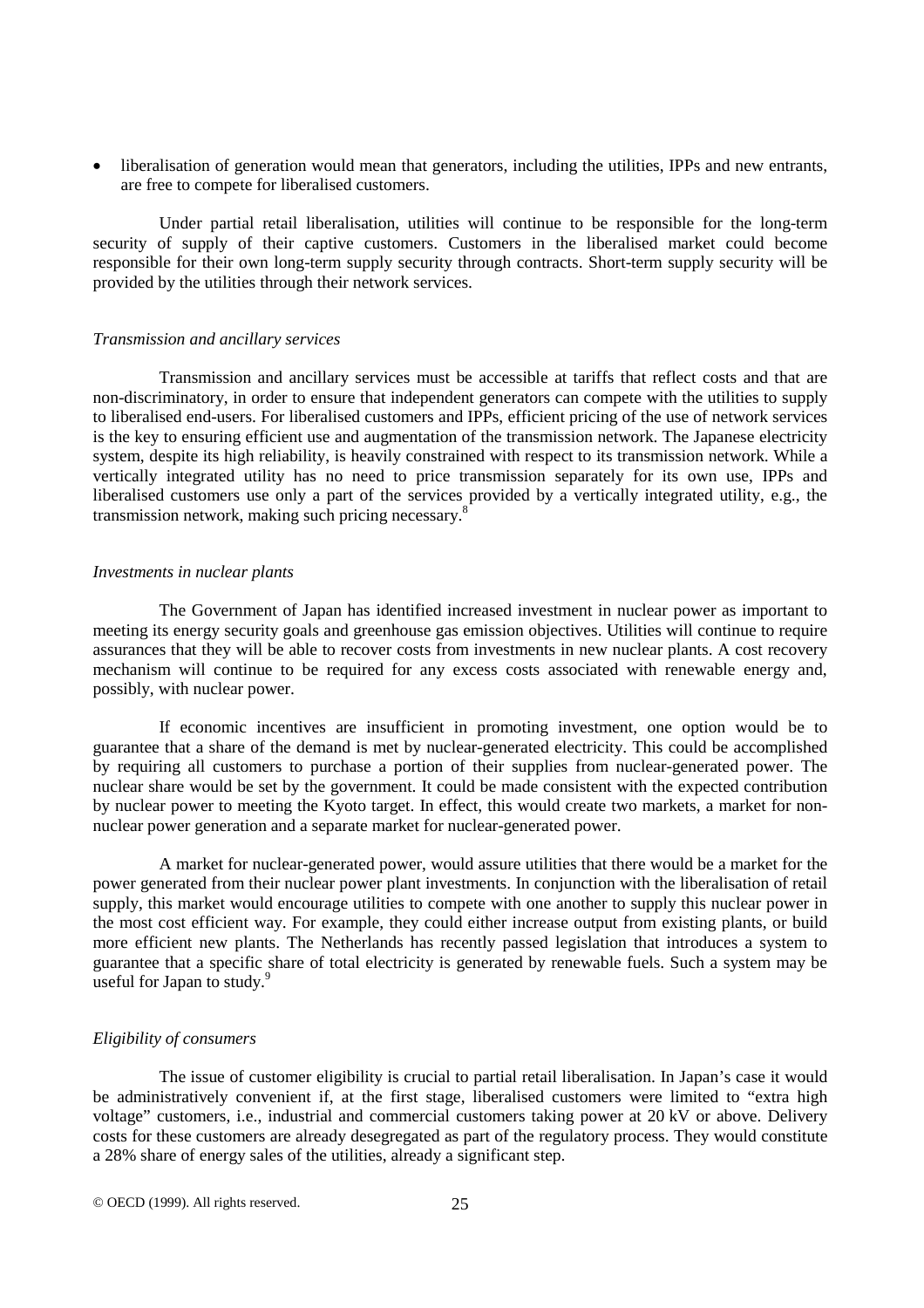Alternatively, eligibility could be based on the equivalent annual consumption level. This consumption level could be set so that eligible customers included all customers in the extra high voltage category as well as customers with multiple sites whose aggregated annual consumption exceeds a certain level. It could also include groups of small and medium companies, if they decide to purchase electricity jointly. Allowing groups of customers to participate could provide valuable experience to both customers and utilities, despite being more demanding from an administrative point of view. Hence, the Government should encourage the utilities to implement, on a voluntary basis, a programme that would allow such aggregation.

# *Regulatory institutions*

 Changing the structure of a network-based industry such as electricity from a monopoly to a competitive market requires a sophisticated regulatory structure. A market environment requires regulatory institutions that make decisions that are neutral, transparent, and not subject to day-to-day political pressures. The new environment will increase the responsibilities of the regulator. In addition to regulation of tariffs to captive customers, the regulator will need to ensure non-discriminatory access conditions and economically rational pricing for those services (such as transmission and ancillary services) that are used by IPPs and large users. The regulator will need to ensure that there is not cross-subsidy from regulated to competitive businesses. Either the competition authority or the regulator will need to prevent anticompetitive behaviour.

 In order to make fair and reasonably predictable decisions, the regulator must have analytical expertise and not rely on the expertise of the regulated utilities. The regulator must also be functionally separate from policy-making and from electricity industry promotion functions in order to maintain a neutral regulatory regime. To be seen to be fair, the regulator should have well-defined obligations for transparency, notably with respect to its decision-making processes and information on which the decisions are made. Further, the objectives of the regulator must be clearly stated, more specifically than, for example, "the public interest" and progress towards these objectives should be monitored. Finally, the powers of the regulator should be clearly stated. The combination of transparencies of objectives, powers, processes, decisions, and information, gives the public clear performance criteria to evaluate the extent to which the regulator is fulfilling its role.

 The utilities' behaviour in a partially liberalised market should be made subject to the Antimonopoly Act. This act should be amended to make it clear that it also applies to the electricity sector. The precise areas of joint or primary responsibility of the regulator and of the FTC should be specified, after due consideration of the institutions' legal bases, objectives, powers, degrees of transparency, and expertise. A possible division of responsibility is for areas where the FTC has expertise (such as with mergers and unfair practices, including market power abuse) to remain within its jurisdiction, while network regulation, including prices and terms and conditions of access, would be the responsibility of the sector regulator. Each institution should exercise its powers in consultation with the other institution. The FTC thus would continue and increase its role as an independent institution.

 To provide a solid basis for market regulation, many countries have established or are examining the establishment of "independent" regulatory bodies to regulate electricity after reform. For example, Australia, Finland, Italy, Norway, Netherlands, Spain, Sweden, United Kingdom and the United States use an independent electricity regulator. Germany and New Zealand use the competition authority to regulate electricity.<sup>10</sup> While specific arrangements differ in each country, to meet their specific situations, the essential features of independent regulation are: complete independence from the regulated companies; a legal mandate that provides for separating the regulators and the regulatory body from political control; a degree of organisational autonomy; well-defined obligations for transparency (e.g., publishing decisions) and for accountability (e.g., appealable decisions, public scrutiny of expenditures).

© OECD (1999). All rights reserved. 26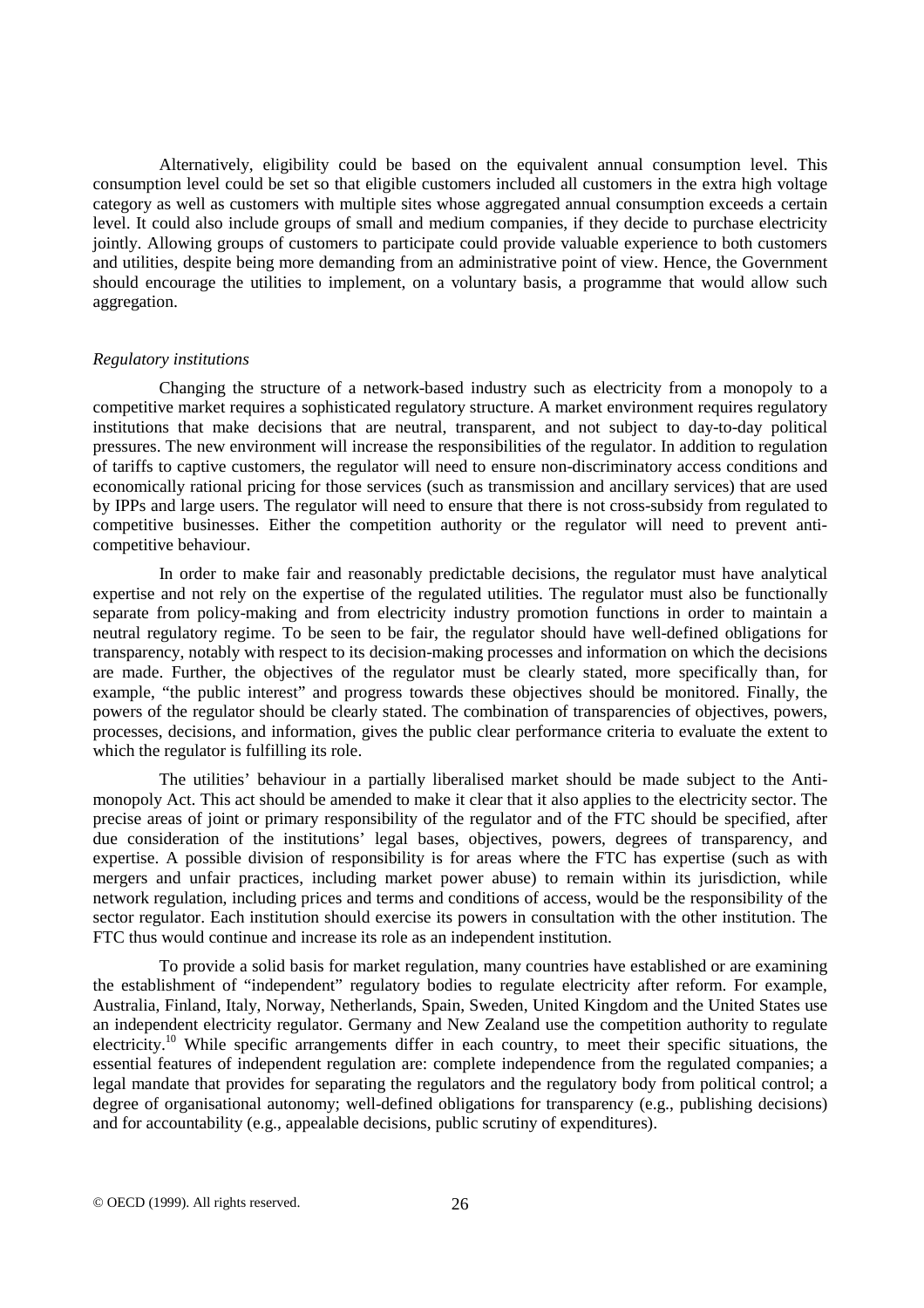The current policy of the Japanese government is to have MITI remain the electricity sector regulator, with regulatory activities kept separate from the policy-making activities. However, at present, safeguards from political pressures that would instil market confidence are limited. Transparency needs to be ensured to regulate a competitive market in an open and fair manner. Significant reform of the institutional arrangements is needed to support partial liberalisation of retail supply.

 The role of the Electric Power Development Coordination Council in deliberating fossil fuel utility generation projects should be reconsidered after the schemes of partial liberalisation and expansion of IPP bidding are established so that IPP and competitive utility projects are on equal footing.

# *Competition in generation*

 Reform in the electricity sector should enhance efficiency through competition in generation and retail supply. Developing competition in generation is the main purpose of reform of the sector.

Effective competition in generation requires several elements:

- $\bullet$  non-discriminatory access, including economically rational pricing, to the transmission grid and provision of ancillary services;
- sufficient grid capacity to support trade;
- $\bullet$  electricity industry law and competition law and policy that effectively prevent anti-competitive conduct;
- $\bullet$ a sufficient number of generation market players to give rise to competitive rivalry.

#### *Competition in generation is enhanced by:*

- $\bullet$ low barriers of entry into generation;
- $\bullet$ a non-discriminatory efficient market mechanism for electricity trade;
- $\bullet$ a stranded cost recovery mechanism, if necessary, that is non-distortionary and fair;
- $\bullet$ greater elasticity of demand with respect to price changes; and
- $\bullet$ end-user choice, with competition to supply end-users.

 Discriminatory access to the transmission grid creates two types of inefficiencies: (1) higher-cost generators may be used instead of lower-cost generators, and (2) efficient entry by generators may be discouraged. Both of these effects increase costs which could be avoided with non-discriminatory access. However, a vertically integrated utility has strong incentives to discriminate in favour of its own generating assets, providing them with preferential access to its transmission grid.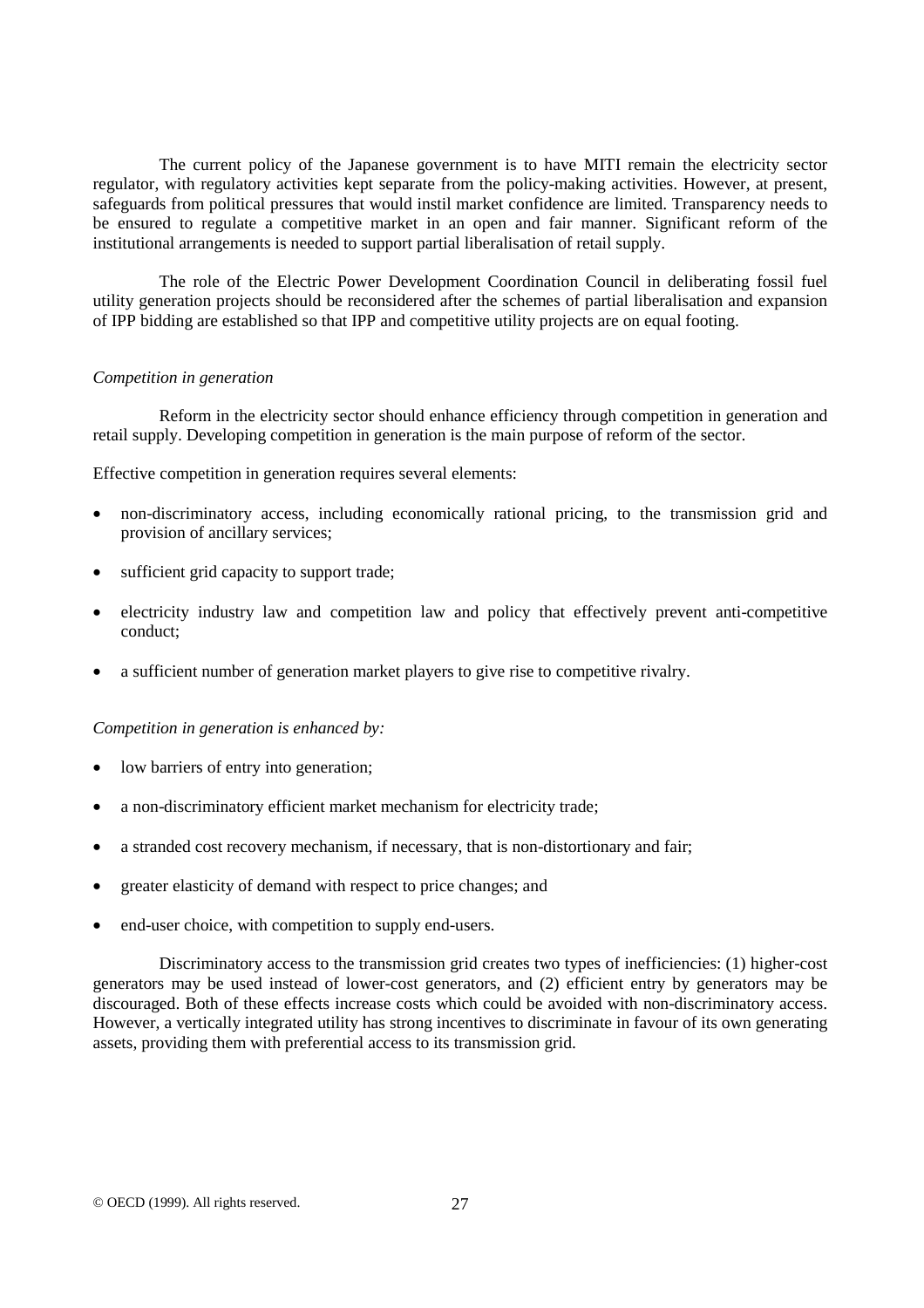# *Vertical separation*

 A combination of regulation and vertical separation of utilities can be used to counter discrimination in transmission access. There are tradeoffs between regulation and degree of vertical separation: Where there is less vertical separation, there is a need for greater regulation, and vice versa. These two policy tools can be used to reduce the incentives and the ability to discriminate. Divestiture, that is, separation of ownership of generation from transmission, eliminates incentives to discriminate. Also, the ability to discriminate can be reduced in various ways and to varying degrees by the other types of separation (see box below).

# Box 2. **Approaches to vertical separation between transmission and generation**

OECD countries are trying various approaches to vertical separation between generation and transmission include: These approaches include (ordered by degree of separation):

Accounting separation: keeping separate accounts of the generation and transmission activities within the same vertically integrated entity. In this case, a vertically integrated entity charges itself the same prices for transmission services, including ancillary services, as it does others and states separate prices for generation, transmission, and ancillary services.

Functional separation: accounting separation, plus (1) relying on the same information about its transmission system as its customers when buying and selling power and (2) separating employees involved in transmission from those involved in power sales.

Operational separation: operation of and decisions about investment in the transmission grid are the responsibility of an entity that is fully independent of the owner(s) of generation; ownership of the transmission grid remains with the owner(s) of generation.

Divestiture or ownership separation: generation and transmission are separated into distinct legal entities without significant common ownership, management, control or operations.

 Different strategies for vertical separation of generation and transmission are being employed in different countries. Japan has decided to implement accounting separation, and should carry this out as quickly as possible, making sure it is effectively implemented. In many OECD countries who have restructured their publicly-owned electricity systems, the transmission business has been made a separate company (United Kingdom (England and Wales), Norway, Sweden, Spain, Hungary, Finland, most states of Australia, New Zealand). However, other countries within publicly-owned utilities, such as France, Italy, and Austria, have opted for accounting separation, albeit with an independent network manager as required by the European Union Electricity Directive.

 There are fewer examples of electricity reform in countries where utilities are predominantly privately owned, as in Japan. Accounting separation is used in both Germany and Scotland (United Kingdom). In the United States, federal regulators require functional separation of transmission and encourage operational separation. In certain US states that have implemented full liberalisation of retail supply, utilities have been encouraged (and in the case of Connecticut and Maine are legally required) to divest much or all of their generating capacity. As the utilities in Japan are privately owned, the Government of Japan considers that it has no legal authority to require private electric utilities operating in the ordinary circumstances to divest their property and assets. The box below discusses how accounting separation can be made to work.

© OECD (1999). All rights reserved. 28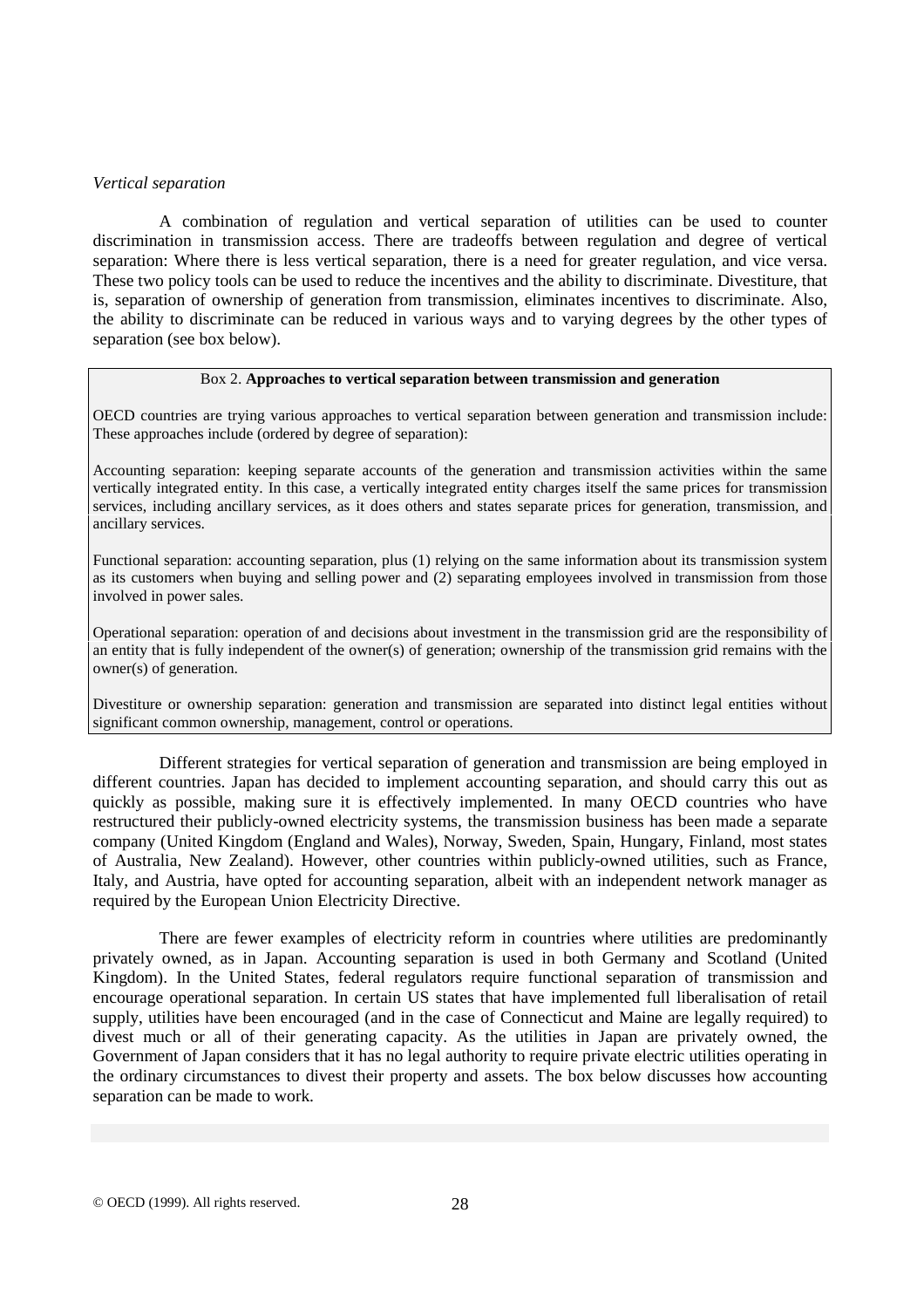#### Box 3. **Making accounting separation work**

Current proposals would make discrimination illegal in Japan under the Electric Utilities Industry Law. But beyond keeping separate accounts, no changes in the structure or operation of the electric utilities would be mandated in the current proposals.

Accounting separation does not require large changes in the structure of companies. Thus it can be implemented relatively quickly and, for privately owned firms, without intruding into private property issues. In order to be successful, accounting separation needs to be accompanied by appropriate regulation to ensure non-discrimination and cost-reflective pricing. The accounting information made available to the regulator must reliably detect anticompetitive or discriminatory behaviour that might occur.

 Functional separation, i.e., separate business units within the same corporate structure, reduces the ability to discriminate through the separation of personnel and of information systems. This should reduce the burden of regulation designed to control discrimination. For example, functional separation reduces the ability to misuse information in an anticompetitive way, because the information systems of the two parts of the companies are distinct.

 Operational separation further reduces the ability to discriminate in grid operations and grid investments by creating an organisation responsible for independent management of the system known as an independent system operator (ISO). ISOs are new institutions, with a limited operational history in institutional and legal environments very different from those of Japan. There is not yet widespread agreement on key aspects of ISOs, notably with respect to forming a governance structure that ensures non-discrimination, and a management incentive system that leads the ISO to adopt correct transmission and ancillary services pricing policies. In Japan, there would also be the problem of ensuring sufficiently deconcentrated control of an ISO, and the limited interconnection between the 50 Hz and 60 Hz areas suggests that, if operational separation were implemented, at least two ISOs would be needed for the main islands. There can be no certainty that an ISO could be put into practice in Japan and the Government of Japan considers the concept inappropriate to Japanese circumstances.

 Ownership separation, or divestiture, is intended to eliminate the incentive to discriminate, to reduce the need for regulatory oversight, and to deconcentrate markets when there are sales to multiple owners. Yet divestiture may raise issues of supply reliability because coordinated planning of generation and transmission investment is made more difficult. Divestiture can be either mandatory or voluntary.<sup>11</sup>

# *Competitive rivalry in generation*

 In addition to some degree of vertical separation, competitive rivalry among generators is a necessary condition for effective competition. Competitive rivalry is enhanced by the entry of IPPs selling to liberalised customers. It is also enhanced if many customers respond to liberalisation by installing their own generating capacity, using e.g. cogeneration or trigeneration,<sup>12</sup> to displace their use of utility electricity and generate surpluses that could be sold to other customers. This can also be done as part of a district heating and cooling business. Such action, or even the credible possibility of such action, would put competitive pressure on the utility to change its prices and reduce its costs to those customers who can credibly self generate.

 An alternative means of increasing competitive rivalry is to enlarge the geographic scope of the electricity market to include several utilities. For example, if all six utilities in the 60 Hz frequency zone of Japan were in a single electricity trading region, no utility would have more than 35% of the generating capacity, much less concentrated than at present. The eastern 50 Hz zone has only three utilities, with the largest, Tokyo, possessing nearly 80% of the capacity. A nation-wide power market would, in principle,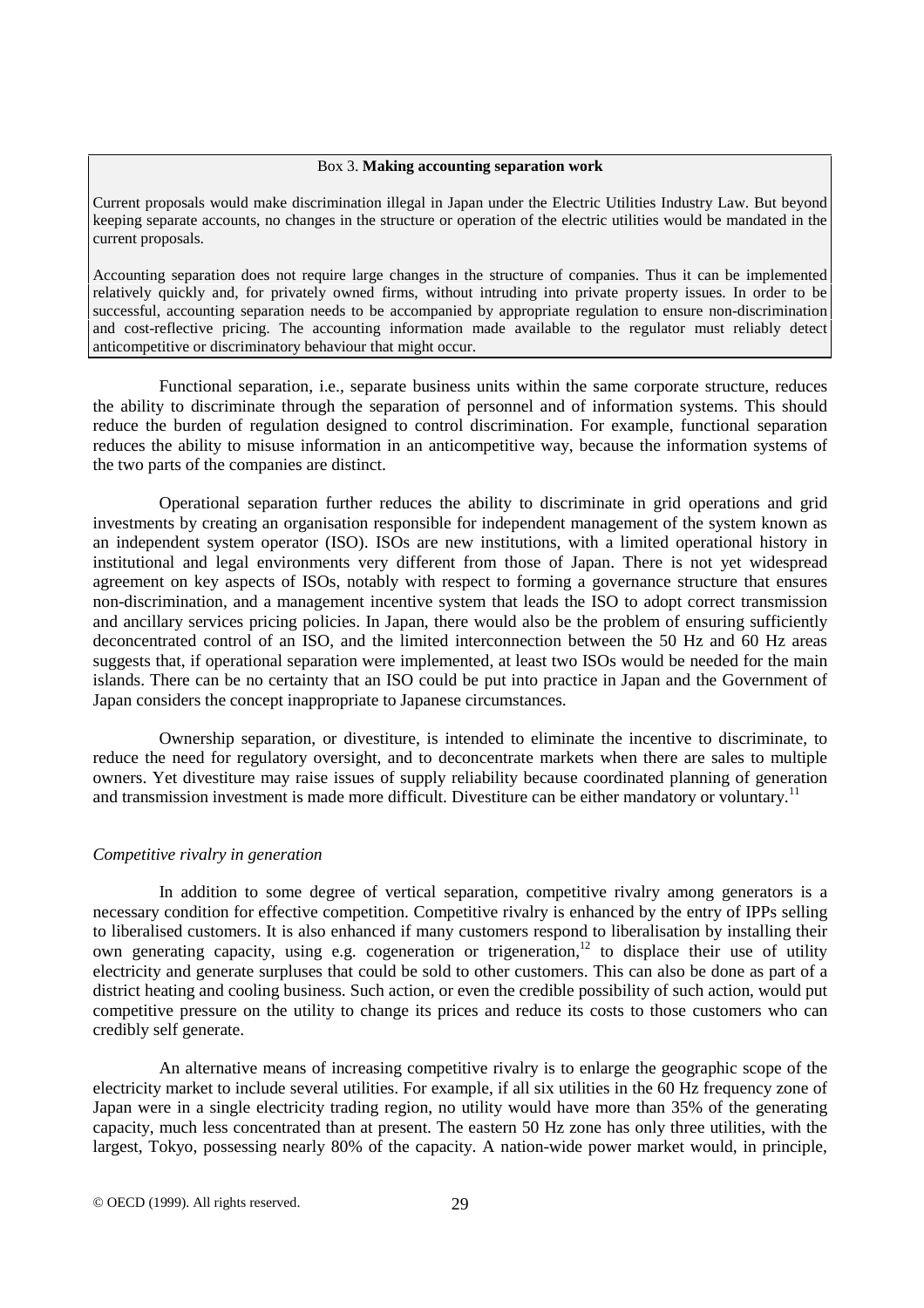reduce the dominance of the large utilities further. However, interconnections between utilities are not strong (for seven out of nine utilities, interconnection capacity is less than 25 % of peak load)<sup>13</sup> reducing the scope for power trading between service areas. Strengthening interconnections between utilities should be encouraged.



#### Figure 13. **Transmission interconnection capacities and peak loads for the nine utilities**

*Source*: Tokyo Electric Power Company.

 Finally, a more severe approach is to create several competing generating companies by dividing the assets of an existing large utility. In some countries where the publicly-owned electricity systems (such as United Kingdom (England and Wales), Australia (most states), New Zealand) have been reformed, the decision has been made to divide the generating capacity of large publicly-owned utilities into several companies in order to create more effective competition. There are also instances (the United Kingdom and the United States) where privately-owned utilities have, in response to incentives, agreed to sell generating assets to address regulatory concerns about the effectiveness of competition in the electricity market. As noted above, the Government of Japan does not consider requiring such separation through divestiture to be an option for Japan.

# *Electricity markets*

 Open transparent markets for trading electricity, combined with a legal framework which facilitates direct bilateral contracting between customers and suppliers, forges a critical link between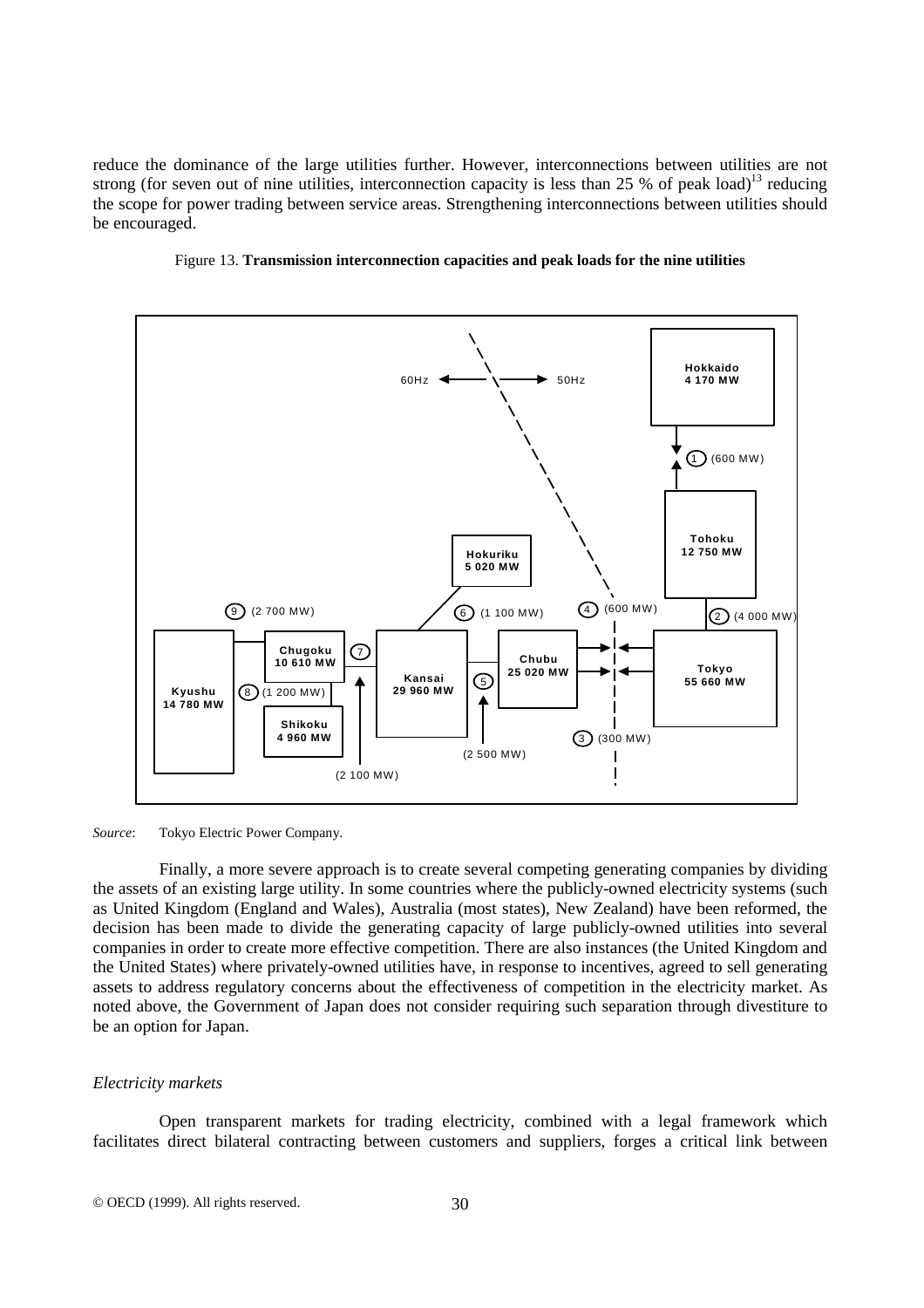generation competition, competition in supply and end-user choice. Even under partial retail liberalisation, power generators and liberalised customers could encounter difficulties in ensuring that supply and demand are perfectly matched. This problem could be severe in a system such as Japan's, where transmission constraints can severely limit the physically possible trades of electricity during certain peak demand times. A limited spot "balancing" market could provide a practical means of managing such imbalances. Similarly, such balancing markets could be used to sell surplus IPP energy to utilities and liberalised customers and could be used to displace higher marginal cost resources. Appropriate governance (and, potentially, regulation) of the market would be important to ensure non-discrimination among participants, and efficiency, if balancing markets were developed.

#### *Stranded costs*

 "Stranded costs" are unamortised costs of prior investments or ongoing costs from contractual obligations, prudently incurred under a prior regulatory regime that will not be recovered under a new, more market-based regulatory regime. If stranded costs are to be recovered from customers, the recovery mechanism and the amount to be recovered must be determined. Japan is in a position to avoid one source of stranded costs that other countries face, because IPP contracts have only been allowed since 1996.<sup>14</sup>

# *Consumer protection*

 Because consumers will have more choices under a liberalised electricity sector, effective consumer protection may require that consumers be provided with more information and confidencebuilding measures.<sup>15</sup> Cooperation with consumer protection authorities in the course of the reform planning is essential.

# *7.5 Evaluating the first step*

 Partial liberalisation of retail supply places an enormous responsibility both on the regulator and on the utilities if it is to function effectively. The Government should develop a comprehensive reform plan for the industry that lays out the options for reform steps which might be taken, and the timing and criteria for evaluating progress towards its major policy goals and objectives for the electricity sector.

 As part of this reform plan, the Government should monitor the progress of the first step against measurable indicators and, if there are problems with this progress, the Government should take further steps.

 If the following indicators are found, they probably show that sufficient competition has not been introduced:

- $\bullet$  Limited switching by liberalised customers: The extent of customer activity, particularly by large industrial customers, is an indicator of the health of the market.
- Limited entry by IPPs: The extent of IPP activity is also an indicator of market health.
- $\bullet$  Complaints by IPPs about discriminatory activity by utilities with respect to network services: Accounting separation does not affect the incentive for a utility to discriminate in favour of its own generating capacity and only slightly limits its ability to do so. Problems with discrimination would suggest that accounting separation is ineffective.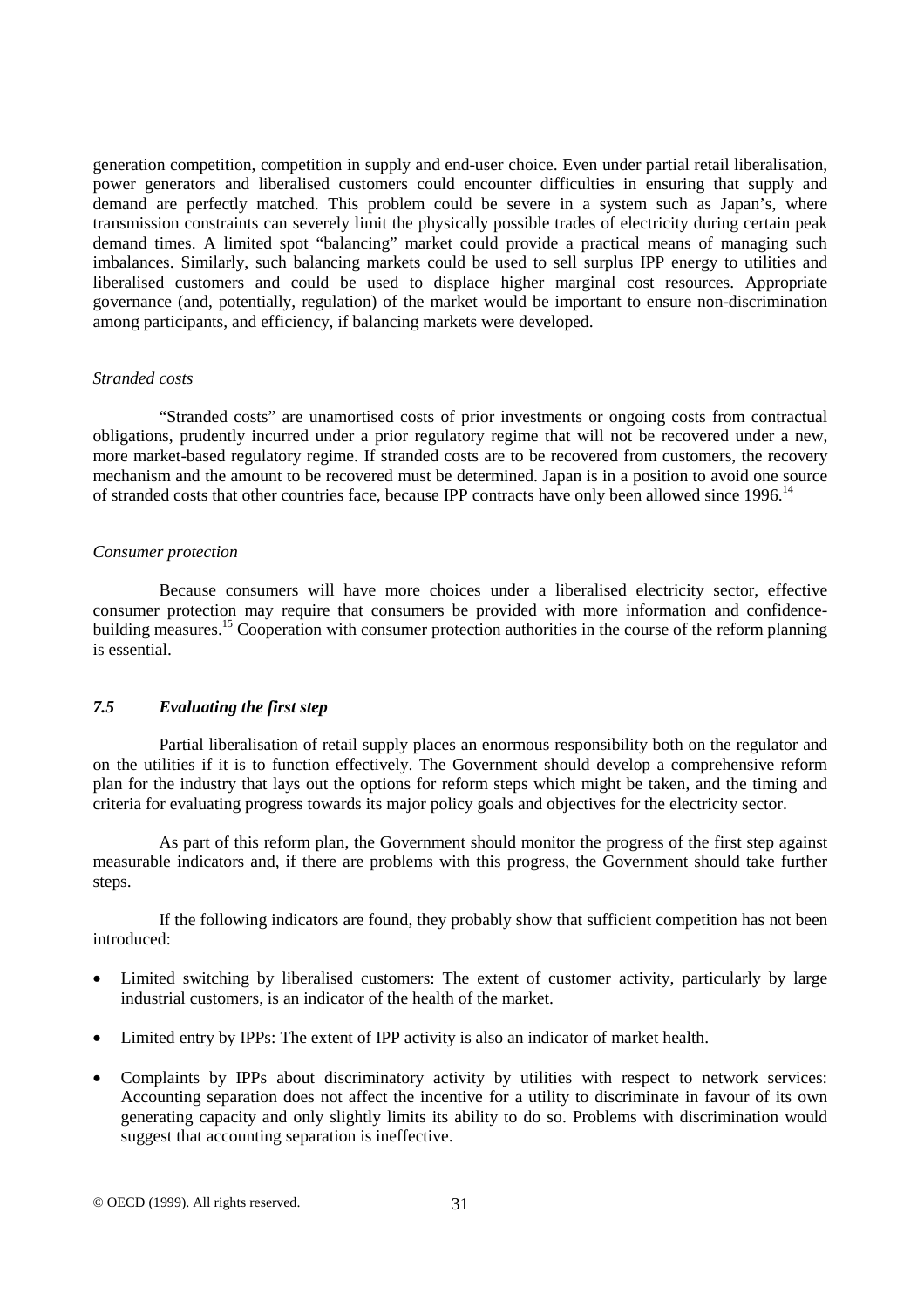- $\bullet$  Complaints by IPPs about abuse of market dominance: As utilities control most of the generating capacity, IPPs will be concerned about pricing practices by utilities that limit their ability to access liberalised customers, or the availability of backup power or ancillary services.
- $\bullet$  Limited activities by utilities to compete with one another for customers: The utilities themselves are potential source of competition for liberalised customers. Limited utility activity may be an indication of either anti-competitive behaviour or limited transmission capacity.
- $\bullet$  Regulatory difficulties with accounting separation: The regulator may well find it difficult to separate the various regulated activities of the utilities (e.g., supply to captive customers, competitive procurement, sales to liberalised customers) when the utility has not separated underlying functions. Inevitably, there is a degree of arbitrariness about how exactly costs are attributed to the liberalised customers and what is for captive customers. Therefore, the regulator cannot be expected to uncover all of the cross-subsidies with an aim of reducing discriminatory behaviour by the utility as much as possible. Utilities may also find such accounting cumbersome.

# *7.6 The second step*

 If the first step is experiencing several of the difficulties listed above, the government should be prepared to move quickly with other measures taking into consideration the policy goals and objectives such as economic growth, energy security, environmental protection, universal service and supply reliability:

The key elements of this second step are listed below:

- $\bullet$  Additional liberalisation of supply by enlarging the number of eligible customers and, if possible, making all customers eligible.
- $\bullet$  Strengthening protection against the cross-subsidisation of liberalised activity by regulated activity and of anticompetitive behaviour by strengthening of regulatory enforcement, by using a more strict application of accounting separation or by adopting other combinations of vertical separation and regulation. Functional separation or, if possible, operational separation of network services (transmission, distribution, and system operations) with appropriate regulation may bring more benefits of competition. All feasible forms of separation should be considered. Circumstances may arise where divestiture becomes feasible, for example, and this too should remain open for consideration.
- Regulation, independent of policy-making functions, designed to enhance the transparency and credibility of the regulator to all market participants.
- $\bullet$  Promoting electric power trading by introducing, at least on a limited basis, a wholesale market, expanding interconnections and by requiring utilities to purchase power for captive consumers from the most economic source.
- Ancillary services which require the utility to offer, and the customer to purchase backup power and other system services.
- Nuclear power and renewables should continue to be supported by all customers.

The evolution from the current system to the second step is described in Table 4.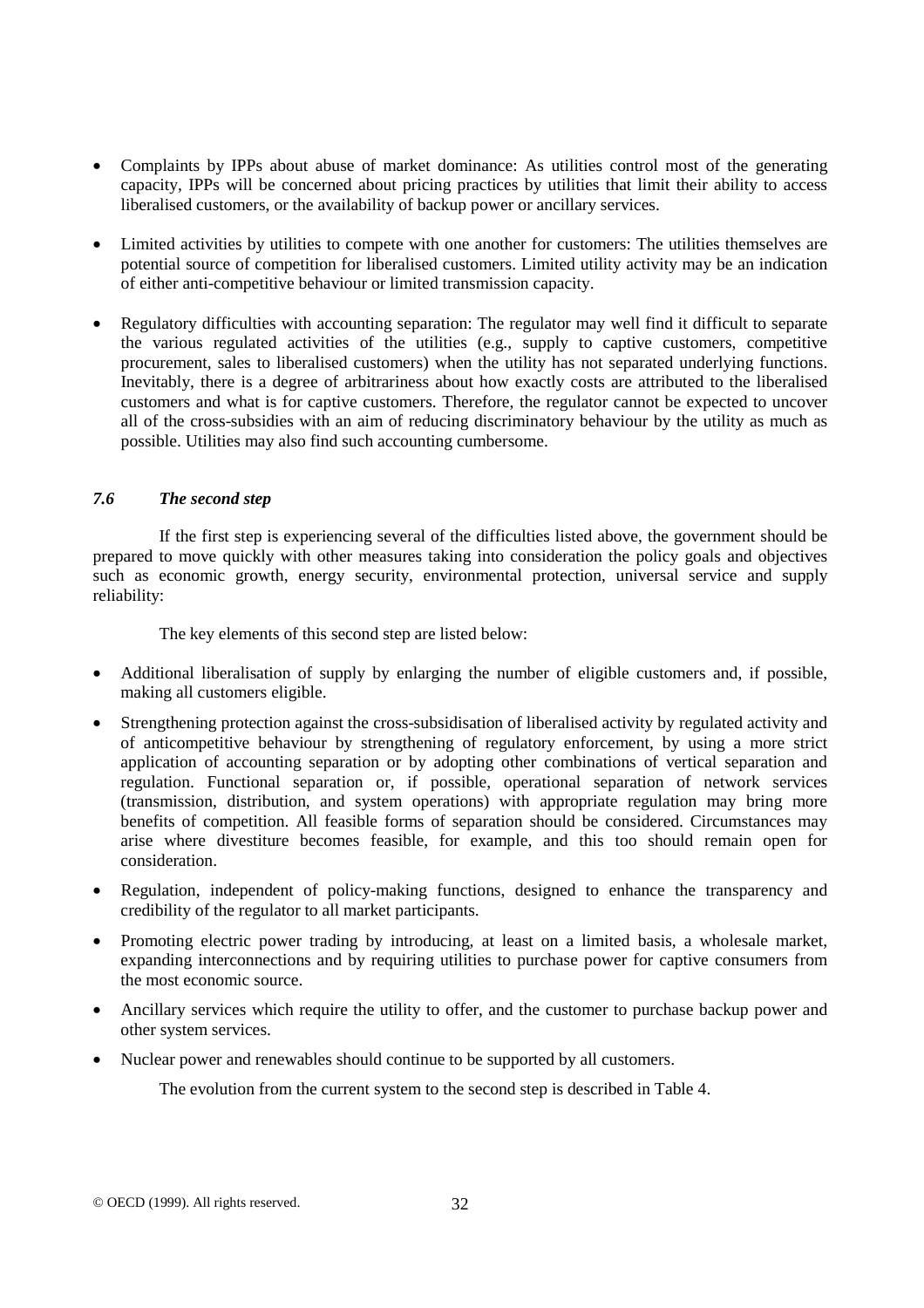| Area                                                     | <b>Current</b>                                                                                                                                                                                                                                                                                | Step 1                                                                                                                                                                                                                                                                                                          | Step 2                                                                                                                                                                                                                                                                                                                       |
|----------------------------------------------------------|-----------------------------------------------------------------------------------------------------------------------------------------------------------------------------------------------------------------------------------------------------------------------------------------------|-----------------------------------------------------------------------------------------------------------------------------------------------------------------------------------------------------------------------------------------------------------------------------------------------------------------|------------------------------------------------------------------------------------------------------------------------------------------------------------------------------------------------------------------------------------------------------------------------------------------------------------------------------|
| <b>Liberalisation</b><br>of Retail<br><b>Supply</b>      | No customer choice except for<br>self wheeling and special retail<br>supply.                                                                                                                                                                                                                  | Extra high voltage customers<br>(average<br>28%<br>of<br>market)<br>liberalised.<br>Captive customers supplied by<br>utility.                                                                                                                                                                                   | Expansion of eligible<br>customers. If possible,<br>extend to all customers.                                                                                                                                                                                                                                                 |
| <b>Tariffs</b>                                           | standard<br>Regulated<br>tariffs.<br>Optional time of use rates for all<br>customers. Fixed tariff for self<br>wheeling.                                                                                                                                                                      | Regulated time-of-use tariffs for<br>captive customers to manage peak<br>loads. Time-of-use system tariffs<br>for liberalised customers.                                                                                                                                                                        | As in Step 1.                                                                                                                                                                                                                                                                                                                |
| <b>Network</b><br>Access/<br><b>Separation</b>           | Vertically<br>integrated<br>with<br>generation and retail supply.                                                                                                                                                                                                                             | Accounting<br>separation<br>of<br>distribution<br>transmission,<br>and<br>system operations.<br>Regulated<br>non-discriminatory<br>terms of access to the grid<br>(location-sensitive)<br>transmission<br>and distribution and ancillary<br>services tariffs).                                                  | Functional<br>separation<br>of<br>transmission,<br>distribution<br>and system operations (or if<br>possible,<br>operational<br>separation with oversight by<br>a neutral national governing<br>board).                                                                                                                       |
| <b>Trading</b><br>Electricity                            | Generation dispatched by each<br>utility based on fuelling cost.<br>Interutility trade to reduce costs.<br>Optional time-of-use contracts<br>to reduce peak load.                                                                                                                             | Time-of-use pricing for system<br>services (liberalised customers)<br>and retail electricity (captive<br>customers).<br>Liberalised customers negotiate<br>contracts and purchase ancillary<br>services as required.<br>Inter-utility<br>trade<br>encouraged<br>through<br>expansion<br>of<br>interconnections. | Markets<br>introduced<br>by<br>system operators to manage<br>imbalances and cut utility<br>generating costs.<br>Time-of-use pricing for all<br>customers.<br>Inter-utility trade expanded<br>through increased links and<br>regulatory<br>incentives<br>to<br>reduce costs.                                                  |
| <b>Competition</b> in<br><b>Generation</b>               | IPP entry liberalised. Annual<br>utility tender for 10% of system<br>expansion needs through 2004.<br>Beginning in 1999, barring a<br>significant<br>change<br>in<br>the<br>situation, current plan is for<br>utilities to compete with IPP for<br>all thermal power needs through<br>tender. | IPPs able to contract directly with<br>liberalised customers.<br>IPPs also compete with utilities to<br>supply captive customers through<br>competitive tender.<br>Utilities sell to captive customers,<br>compete for liberalised customers.                                                                   | IPPs compete with utilities<br>through sales in spot market<br>as well as through contracts.                                                                                                                                                                                                                                 |
| Economic<br><b>Regulation</b>                            | MITI regulation of retail prices<br>through rate-of-return regulation<br>with a yardstick mechanism.<br>Notification<br>of<br><b>MITI</b><br>for<br>optional rates and wheeling<br>charges.<br>Competition authority<br>(FTC)<br>limited to comment role.                                     | MITI regulates network prices,<br>terms of access, transmission<br>plans, and retail prices for captive<br>customers.<br>Improved yardstick regulation.<br>FTC's<br>authority clarified<br>by<br>amendment of Anti-monopoly<br>Act.                                                                             | Increased use of regulatory<br>reduce<br>incentives<br>to<br>network costs.<br>Regulation of generation<br>based on comparison with<br>market prices.<br><b>FTC</b><br>regulates<br>anti-<br>competitive practises<br>for<br>liberalised customers.<br><b>FTC</b><br>consulted<br>on<br>amendments<br>to<br>access<br>terms. |
| <b>Security</b><br>of<br>Supply/<br><b>Nuclear Power</b> | Utilities have obligation to serve<br>and plan for adequate supplies.<br>Government policies support<br>nuclear expansion and continued<br>fuel diversification.                                                                                                                              | Utilities have obligation to serve<br>and plan for adequate supplies for<br>captive customers. Nuclear power<br>development continues.                                                                                                                                                                          | As in Step 1.                                                                                                                                                                                                                                                                                                                |

Table 4. **Evolution of the Japanese electricity sector**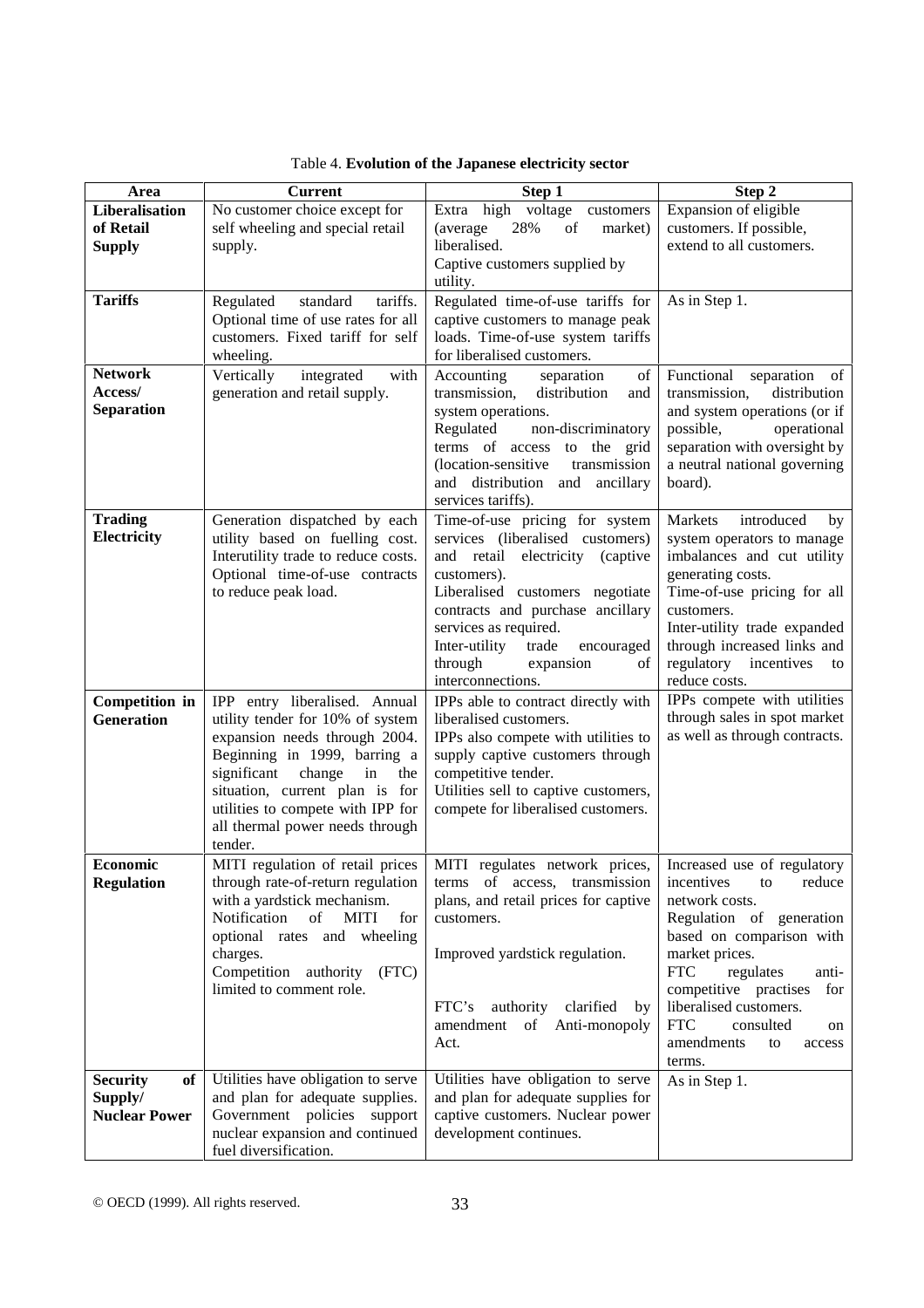| Area                  | <b>Current</b>                                     | Step 1                                                            | Step 2        |
|-----------------------|----------------------------------------------------|-------------------------------------------------------------------|---------------|
| <b>Renewable</b>      | Utilities purchase renewable Utilities continue to | purchase                                                          | As in Step 1. |
| <b>Energy</b>         | energy at special buyback rates.                   | renewable<br>Existing<br>energy.                                  |               |
|                       |                                                    | Government support for new commitments continued through          |               |
|                       |                                                    | energy through subsidies, low   subsidies, low interest loans and |               |
|                       | interest loans and tax privileges.                 | tax privileges.                                                   |               |
| <b>Public Service</b> | all<br>Obligation to<br>serve                      | Captive customers served by                                       | As in Step 1. |
| <b>Obligations</b>    | customers of utility (including,                   | utility at postage stamp prices.                                  |               |
|                       | e.g., remote islands). "Postage                    | Utility sells ancillary services to                               |               |
|                       | stamp" pricing of electricity.                     | liberalised customers.                                            |               |
| <b>Stranded Cost</b>  | Not applicable                                     | Tax on electricity use or other                                   | As in Step 1. |
| <b>Recovery</b>       |                                                    | mechanisms.                                                       |               |

Table 4. (cont.) **Evolution of the Japanese electricity sector** 

# *7.7 Further steps*

 Implementation of the measures proposed in the second step of reform should complete the process of liberalising retail supply and achieve functional separation of the competitive and monopoly activities. Subsequent evaluation of the performance of the electricity market would be needed to determine whether these measures have been effective in establishing competition in the electricity market in every utility service area throughout Japan. Among the performance indicators to evaluate are whether prices are approaching internationally comparable levels, whether independent generators experience discrimination, and whether there are difficulties in reaching environmental and energy security goals for the electricity sector. Depending on the outcome of such an evaluation, the Government should then determine whether further regulatory and structural measures might be necessary and practical in particular utility service areas including, for example:

- $\bullet$ Encouraging entry of new generating companies;
- $\bullet$ Expanding interconnections between regions to support greater trade;
- $\bullet$ Changing terms and conditions of access to networks;
- $\bullet$ Modifying economic regulation of the utilities to provide greater incentives to compete for customers;
- $\bullet$  Encouraging or requiring further vertical separation of network activities from competitive activities through strategies such as operational or ownership separation; and
- $\bullet$  Encouraging or requiring horizontal separation of the generating assets of utilities into a number of competing entities.

# **8. Performance**

 As Japan is just beginning its market liberalisation, the performance measures below must be seen as benchmarks against which future performance can be measured. At this stage in international market reform of electricity, there is also little data for international comparison. It is not therefore clear how Japan compares with others.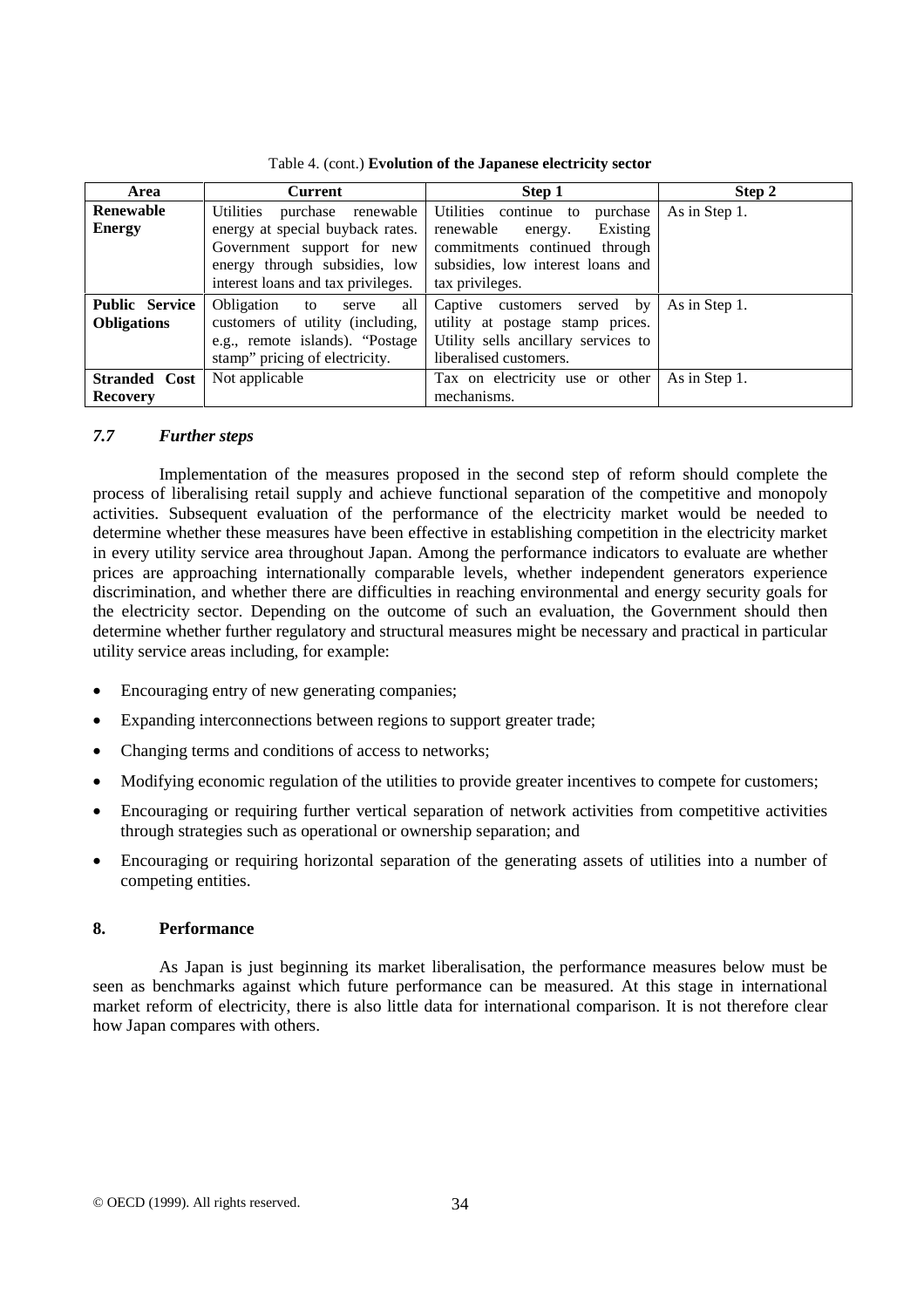# *8.1 Costs and productivity*

 Labour productivity: Market liberalisation should encourage electric utilities to make labour productivity gains. Japanese electric utility labour productivity, of 5.1 GWh generated per full-time employee, ranks among the better among OECD countries (OECD, 1997). These figures do not include the extent to which electric utilities outsource various tasks, which may in fact be more considerable in Japan than in other countries.

 Fuel conversion efficiency: Efficiency of fossil fuel conversion to electricity at the utilities is average at 37% (net efficiency). This does not include power generation by large industry, which is more efficient through the use of cogeneration. The high cost and hence limited use of natural gas fuel, the fossil fuel that can be most readily used at very high efficiencies affect performance in this category. Market liberalisation may increase fuel conversion efficiency by encouraging use of cogeneration by liberalised customers.

 Investment efficiency: Market liberalisation is expected to improve the productivity of utility assets. While there is very little surplus capacity in Japan compared to most other countries (about 9%), the load factor is very low. Pricing reforms that expose consumers to time of use prices are expected to provide the biggest gains in the productive use of assets.

 The success of current IPP suggests that investment productivity will also improve under partial liberalisation of retail supply.

# *8.2 Prices and costs*

 IEA data rank Japanese electricity prices for both industrial and household consumers as the highest among OECD countries. Reasons for high prices have been documented in Section 1. It should be noted, however, that international price comparisons may be misleading, as we may not be comparing "like with like". For example, some countries' electricity prices may be distorted by subsidies and cross subsidies between consumer groups. Also, the financial position of companies across countries is not easily comparable and may lead to price differences that are unrelated to real efficiency and costs.

# *8.3 Reliability*

Electricity supply reliability is very high, higher than most other OECD countries.

# *8.4 Environmental performance*

 Emissions of sulphur and nitrogen oxides from Japanese electric utilities are extremely low owing to very strict environmental standards at both the national and prefectural/municipal levels. Extensive emissions control investments (flue gas desulphurisation, selective catalytic reduction) have been added to coal-fired and most oil-fired generation. Emissions intensity from all plant of 0.17 g/kWh for sulphur oxides and 0.21g/kWh for nitrogen oxides in 1996 is bettered only by countries relying almost entirely on non-fossil generation. Carbon dioxide emissions from electricity production have increased 5% since 1990 - owing in large part to a rise in production of 7%. Carbon dioxide emissions intensity has fallen to 0.1 kg-C/kWh as there has been a substantial rise in nuclear generation and in new efficient combined cycle gas power generation.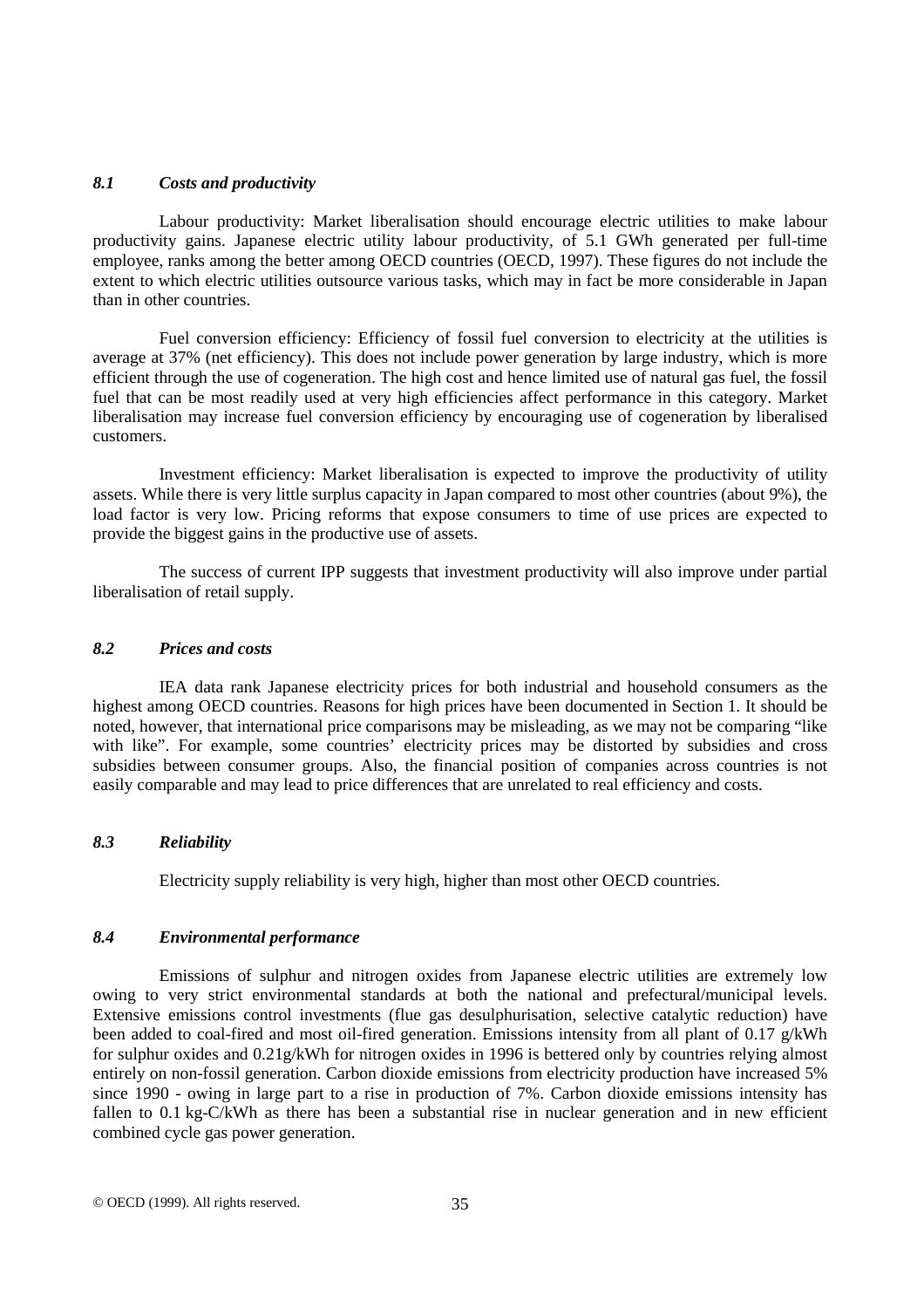# **9. Conclusions and recommendations**

# *9.1 Conclusions*

 The 1995 amendments to the Electric Utility Industry Law have begun a process of change in the Japanese electricity sector. The tendering for new capacity by independent power producers, which the amendments enabled, revealed significant scope for cost savings in generation. A revised regulatory process has put greater emphasis on improving efficiency at the utilities.

 The decision to move forward with partial liberalisation of retail supply is an important and irreversible step for Japan to take towards its goal of international comparability in electricity prices. The first step of partial liberalisation may bring benefits to both liberalised and non-liberalised customers; it may bring the significant benefit of information about potential efficiency gains, and make clearer the way forward. The principles guiding the discussion of the first step appear to be soundly based. In particular, the recognition of the need for equal conditions for competition between the utilities and new entrants, the need for fair and transparent rules on the use of power transmission lines, and the commitment to set a timetable for liberalisation highlight essential points of any successful market liberalisation in electricity. Furthermore, the Committee's recent decision to recommend that all extra high voltage industrial and commercial customers, representing 28% of total utilities' sales, is an important milestone.

 However, this first step under consideration will need to be carefully monitored to assess whether partial liberalisation of retail supply meets all the energy policy goals of the Japanese government. To establish the foundation for reducing Japan's electricity costs on a medium- to long-term basis, and to meet all of Japan's policy goals, further liberalisation will be needed. Further liberalisation will enable markets to become established and to expand, which will induce more efficient ways of organising the sector, and ways of using existing assets in the sector. It is important that access to the transmission grid and ancillary services be non-discriminatory and cost-reflective. Both the demand and the supply sides of the markets for electricity should be sufficiently unconcentrated, and those parts of the sector remaining under economic regulation should be subject to credible, transparent regulation. Each of these conditions are part of the foundation upon which an efficient electricity sector is built. A more robust foundation would require additional conditions.

# *9.2 Recommendations*

 The government should adopt a comprehensive reform plan for the industry that lays out the timing and criteria for evaluating progress with reform of introducing effective competition for the electricity sector, taking into account its major policy goals (environmental protection, energy security and economic growth). It can be noted that development of such a comprehensive plan is consistent with the OECD report of Ministers on Regulatory Reform, which recommends a complete and transparent package of reforms designed to achieve specific goals on a well-defined timetable.

 As part of this reform plan, *the government should define measurable indicators of these reforms so that progress toward their achievement can be monitored*. The Government should monitor the progress of these reforms and, and, if there are problems with this progress, the government can make a timely adjustment toward other policies.

Competition principles should be strengthened in the overall policy framework.

The following recommendations would apply particularly to the first step of reform: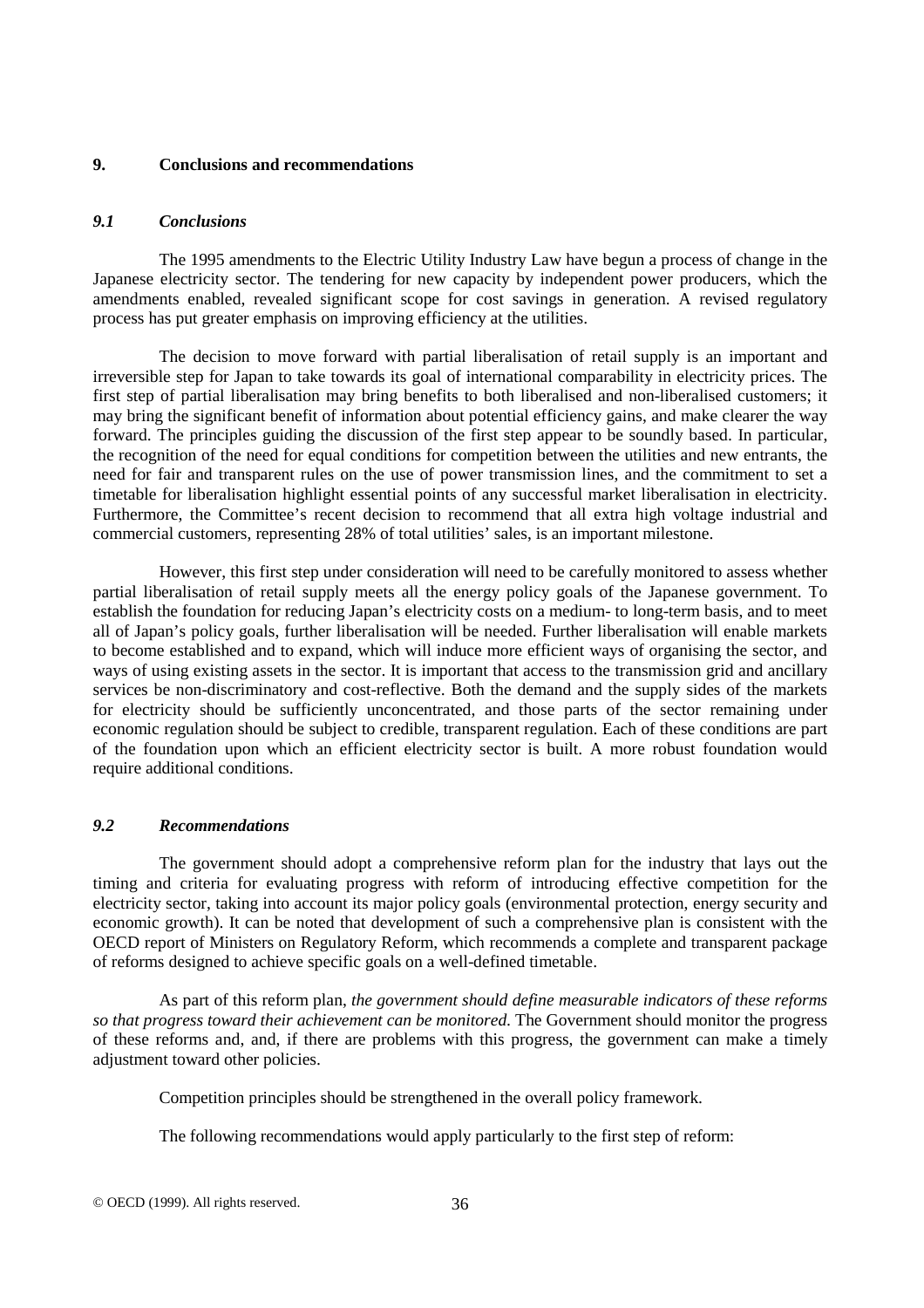Regulatory independence from day to day political pressures is essential to build confidence of all electricity market participants that government intervention in the electricity market will be neutral and transparent. Further, independence from the regulated companies, including but not limited to utilities, is needed to ensure transparent, fair, and reasonably predictable decisions. Therefore, *the regulation of the electricity sector should be independent from policy-making functions and electricity industry promotion functions, with transparent procedure*s *and due process for the review of decisions*. *Transparency, expertise, independence and adequate legal powers are particularly important. Co-ordination with the Fair Trade Commission should be clearly defined*.

 Non-discriminatory tariffs and terms of access to the networks and system services are cornerstones of electricity reform. Therefore, *the first step of reform should include the requirement for regulated terms and conditions of access to the network and provision of ancillary services. Separate accounts for natural monopoly activities and supply of electricity to captive customers are needed from the potentially competitive activities. Prices should reflect, to the extent possible, underlying costs to encourage efficient development and use of the networks.*

 Standard customer tariffs do not reflect the high cost of peak power. Cost reflective pricing of energy would encourage those customers able to manage their load to use less energy on peak, thus reducing total electricity costs. *Therefore, standard electricity tariffs for captive customers, and network/ancillary service tariffs for liberalised customers, should reflect costs by time of use. Implementation of the time of use tariffs should be phased in, beginning with liberalised customers and the larger (power) captive customers.*

 The current application of yardstick assessment to economic regulation provides only diffuse incentives for utilities to improve their efficiency. *Therefore, the yardstick assessment scheme should be revised to provide a greater incentive for utilities to improve their efficiency by providing a less direct link between prices a utility can charge and the corresponding cost, and providing a more direct link with the cost efficiency of other electric utilities, making suitable adjustments for utilities' unique physical situations.* 

 Competition law needs to be enforced vigorously where collusive behaviour, abuse of dominant position, or anti-competitive mergers risks frustrating reform. *The Anti-monopoly Act should be amended to clarify that it also applies to the electricity sector.*

 If after a reasonable period, such as by 2003, there continues to be evidence of discriminatory behaviour, and the market is not sufficiently competitive, despite accounting separation, further changes will be necessary:

 The Government should expand the set of eligible customers. *If possible, make all customers eligible.* 

 If difficulties with accounting separation are found, and if measures to strengthen accounting separation have not eliminated these difficulties, then *utilities should be required to functionally separate their regulated activities from unregulated activities and the regulatory regime may need to be strengthened. The government should consider the full range of feasible separation options to promote competition in the industry.*

 Increased activity in the trading of electricity will increase the need and the opportunity for a short-term electricity market to deal with imbalances between generation and loads. Therefore*, a shortterm market for electricity sales should be created to optimise use of generating resources.*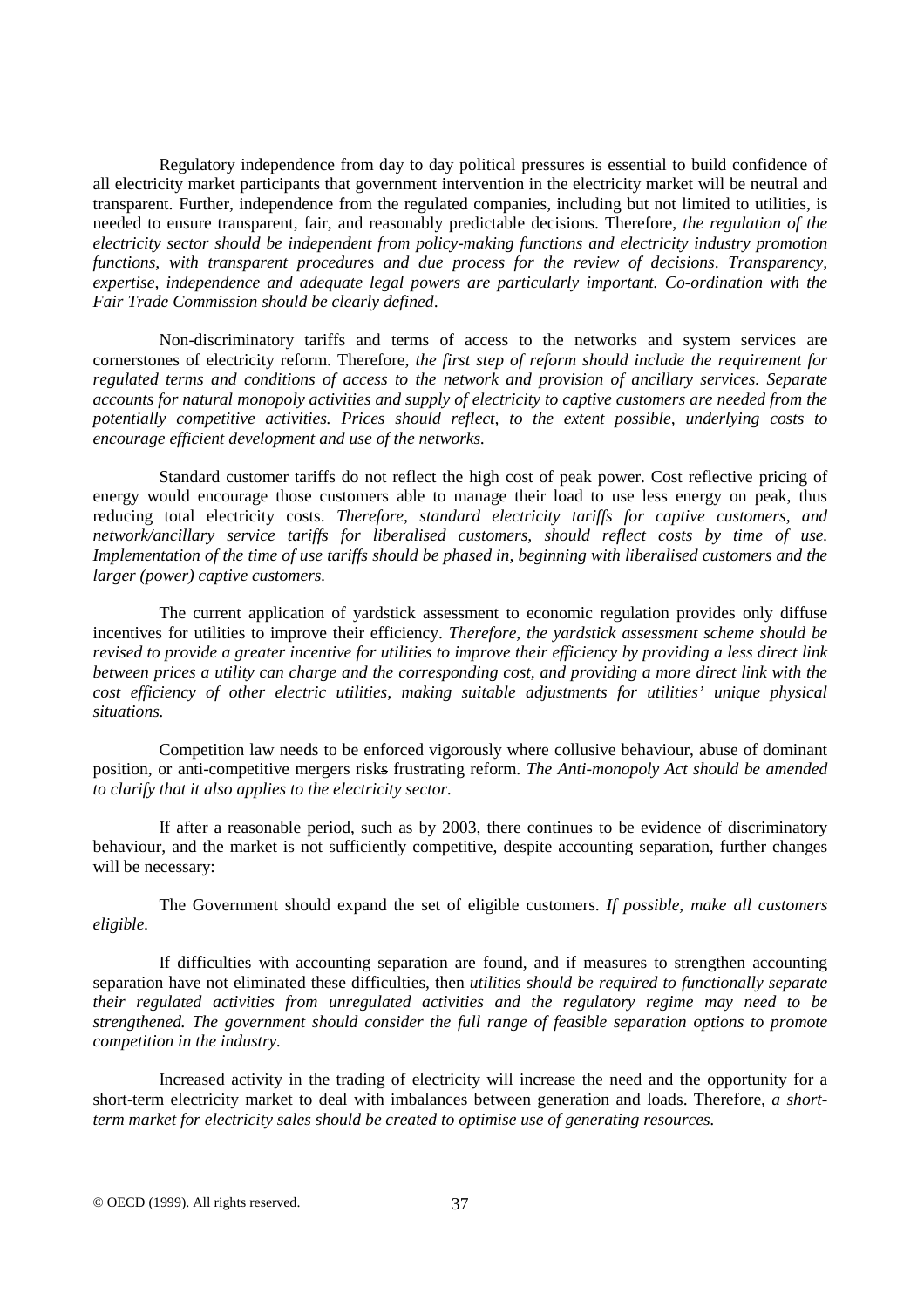Following the second step in the regulatory reform in the electricity sector**,** consistent with its reform objectives, the Government of Japan should undertake a review of the operation of the competitive electricity market in each utility service area in Japan. Depending on the outcome of such an evaluation, the Government should consider what further practical regulatory and/or structural reforms should be introduced, consistent with Japan's overall energy policy goals and objectives. Among the options to be considered are:

- -*Measures to encourage entry of new generating companies;*
- $\bullet$  *The expansion of interconnections between regions in a way that supports greater competition as well as reliability of supply;*
- $\bullet$  *Modification of economic regulation applied to the utilities to provide them with greater incentives to operate and invest efficiently in monopoly activities of the sector, as well as to compete for customers in the competitive activities of the sector;*
- $\bullet$ *Measures to encourage the voluntary sale of utilities' generating capacity to multiple buyers; and*
- $\bullet$  *The full range of feasible horizontal and vertical separation options to promote further competition in the industry.*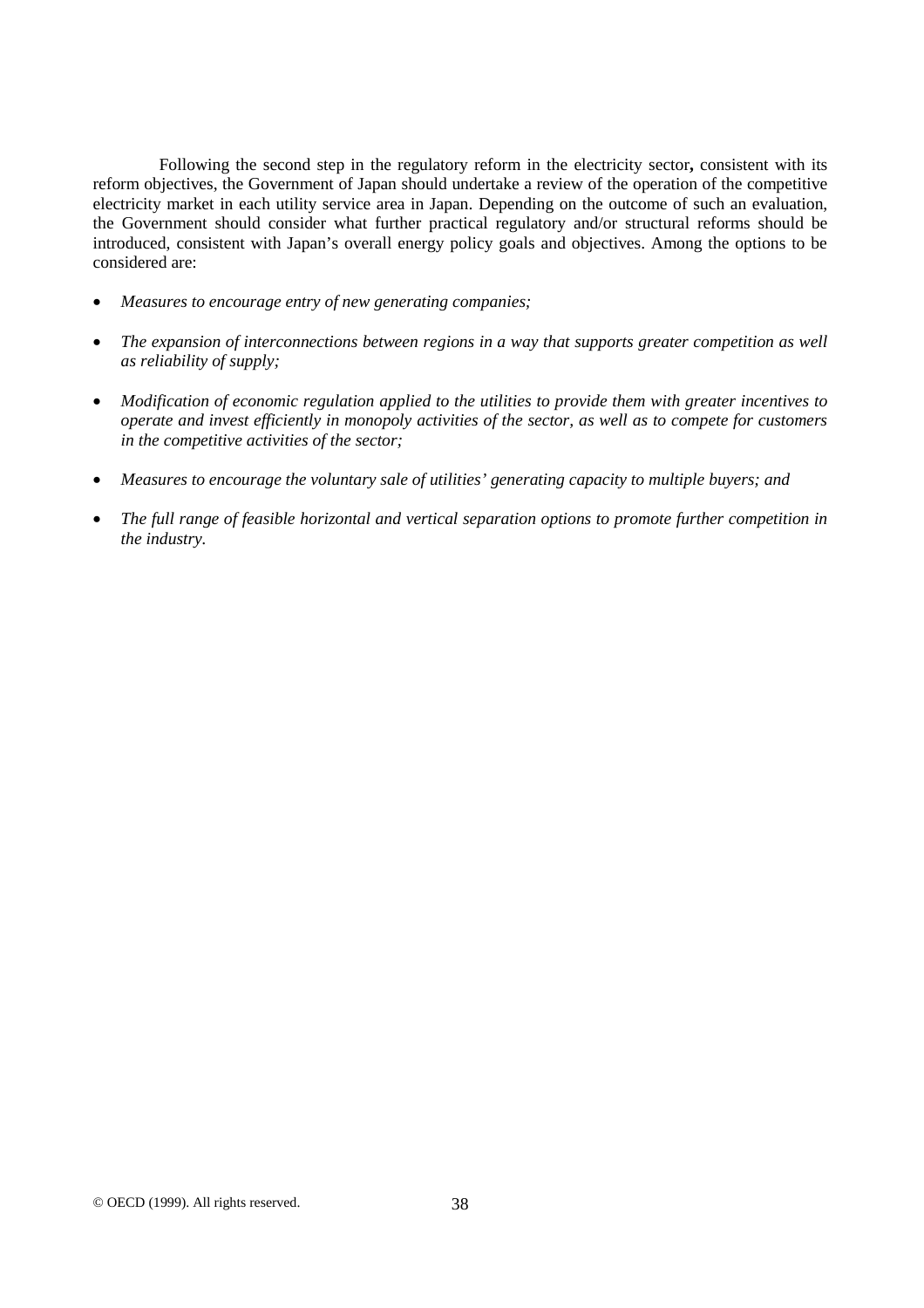# **NOTES**

- 1. That is, fossil-fired generation.
- 2. Electric Power in Japan 1997/98, Japan Electric Power Information Center, Inc., Tokyo, 1997.
- 3. See Chapter 3.
- 4. Transfer supply allows a customer who generates power at one site to use a utility's transmission lines to transfer the supply for use by the same customer at another site. Also known as self-wheeling.
- 5. Based on information provided by Nippon Steel.
- 6. Based on Environmental Agency information reported in International Environment Reporter, 154, v. 21, no.4, 1998.
- 7. Implying that hydro facilities are used mainly for peaking or midload operation.
- 8. There are several transmission pricing schemes in use in various places outside Japan. Major schemes are as follows:
	- postage-stamp pricing: one price regardless of the locations of the buyer and seller.
	- contract-path pricing: summing prices of segments of transmission line between buyer and seller. For example, higher price if electricity is sent from Kyushu to Osaka, and lower price if electricity is sent from Kobe to Osaka.
	- location-sensitive pricing: pricing that reflects the cost of location of generation relative to loads. IPPs willing to locate close to loads (e.g., in Tokyo) could have the effect of reducing transmission congestion, and hence would pay lower transmission costs than a new plant located remotely from users. Locational marginal pricing, a particular manifestation of location-sensitive pricing, prices transmission congestion dynamically to pass on the costs, and signal, of congestion when it occurs.

 Neither postage-stamp nor contract-path pricing is related to the actual flow of electricity, and hence the cost of the transaction, nor do they reflect the economic value of a part of the grid under a particular pattern of use. Thus, these pricing schemes do not provide incentives for efficient grid use or augmentation. Locational marginal pricing induces efficient grid operation and dispatch by reflecting congestion of each period of time.

 The adoption of an efficient transmission pricing scheme will likely have several positive effects. First, the changed economic incentives may cause utilities and customers to change how they use the transmission system; if they pay higher prices to use the system in a congestion-causing way, then they may change toward a pattern of use that causes less congestion. Second, the changed economic incentives may change the siting of new generation, so that it is closer to the load; where provision of "counter-flow" is rewarded, it is more likely to be provided. Combined with the liberalisation of generation entry, new generation can be sited where utilities would not otherwise be able. Third, the transmission prices will provide signals as to where reinforcement of the transmission network would have the greatest economic value.

9. Under the system of green certificates adopted in the Netherlands, renewable fuels generators are awarded tradable renewable fuels certificate by the government. Customers are required by the government to have a specific quantity of tradable renewable fuels certificates, depending on their total electricity usage. Customers can get these certificates only by buying electricity generated by renewable fuels, or buying a certificate stripped of its electricity. Hence, the certificates are a means of metering the generation of